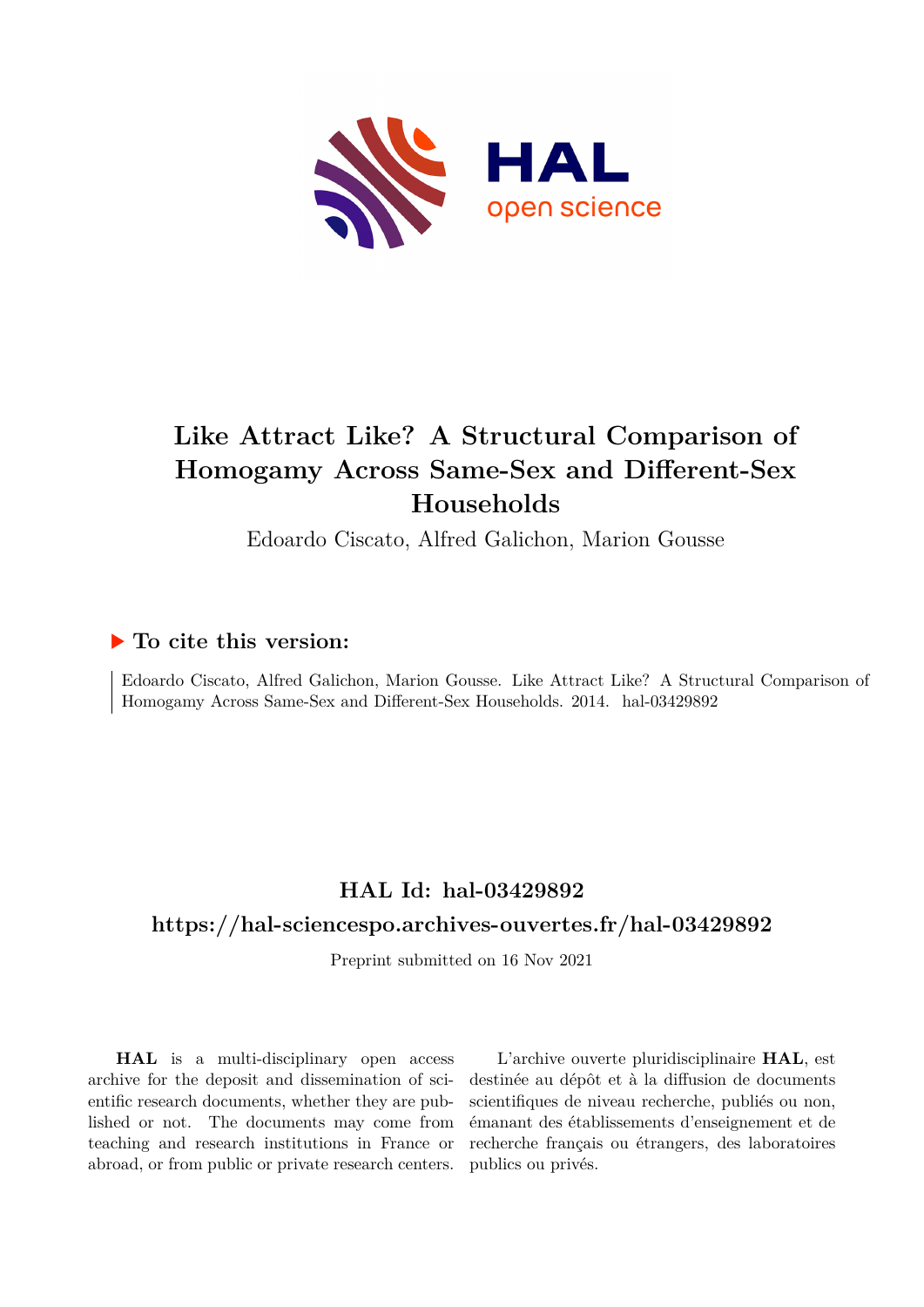# LIKE ATTRACT LIKE? A STRUCTURAL COMPARISON OF HOMOGAMY ACROSS SAME-SEX AND DIFFERENT-SEX HOUSEHOLDS

### EDOARDO CISCATO<sup>b</sup>, ALFRED GALICHON<sup>†</sup>, AND MARION GOUSSÉ<sup>§</sup>

Abstract. In this paper, we extend the marriage market theory of Gary Becker to same-sex couples. Beckers's theory rationalizes the well-known phenomenon of homogamy among heterosexual couples: individuals mate with their likes because of complementarities in the household production function. However, asymmetries in the distributions of male and female characteristics set theoretical limits to assortativeness among heterosexual couples: men and women have to marry "up" or "down" according to the relative shortage of their characteristics among the populations of men and women. Yet, among homosexual couples, this limit does not exist as partners are drawn from the same population, and thus the theory of assortative mating boldly predicts that individuals will choose a partner with nearly identical characteristics. Empirical evidence suggests a very different picture: a robust stylized fact is that the correlation of characteristics is in fact weaker among the homosexual couples. In this paper, we build an equilibrium model of the same-sex marriage market which allows for straightforward identification of the gains to marriage. We estimate the model with recent ACS data on California and show that preferences for similar partners are much less relevant for homosexuals than for heterosexuals with respect to age, education and race. As regards labor market outcomes such as hourly wages and working hours, our results highlight that the process of specialization within the household mainly applies to heterosexual couples. Finally, we discuss a number of interesting estimated interactions, like the one between education and wage, and the one between education and Hispanic origins.

Keywords: sorting, matching, marriage market, homogamy, same-sex households, roommate problem. JEL Classification: D1, C51, J12, J15.

Date: November 21, 2014. Galichon's research has received funding from the European Research Council under the European Union's Seventh Framework Programme (FP7/2007-2013) / ERC grant agreements no 313699 and 295298. Part of this research was conducted while Galichon was visiting MIT. The authors would like to thank Arnaud Dupuy for useful discussions.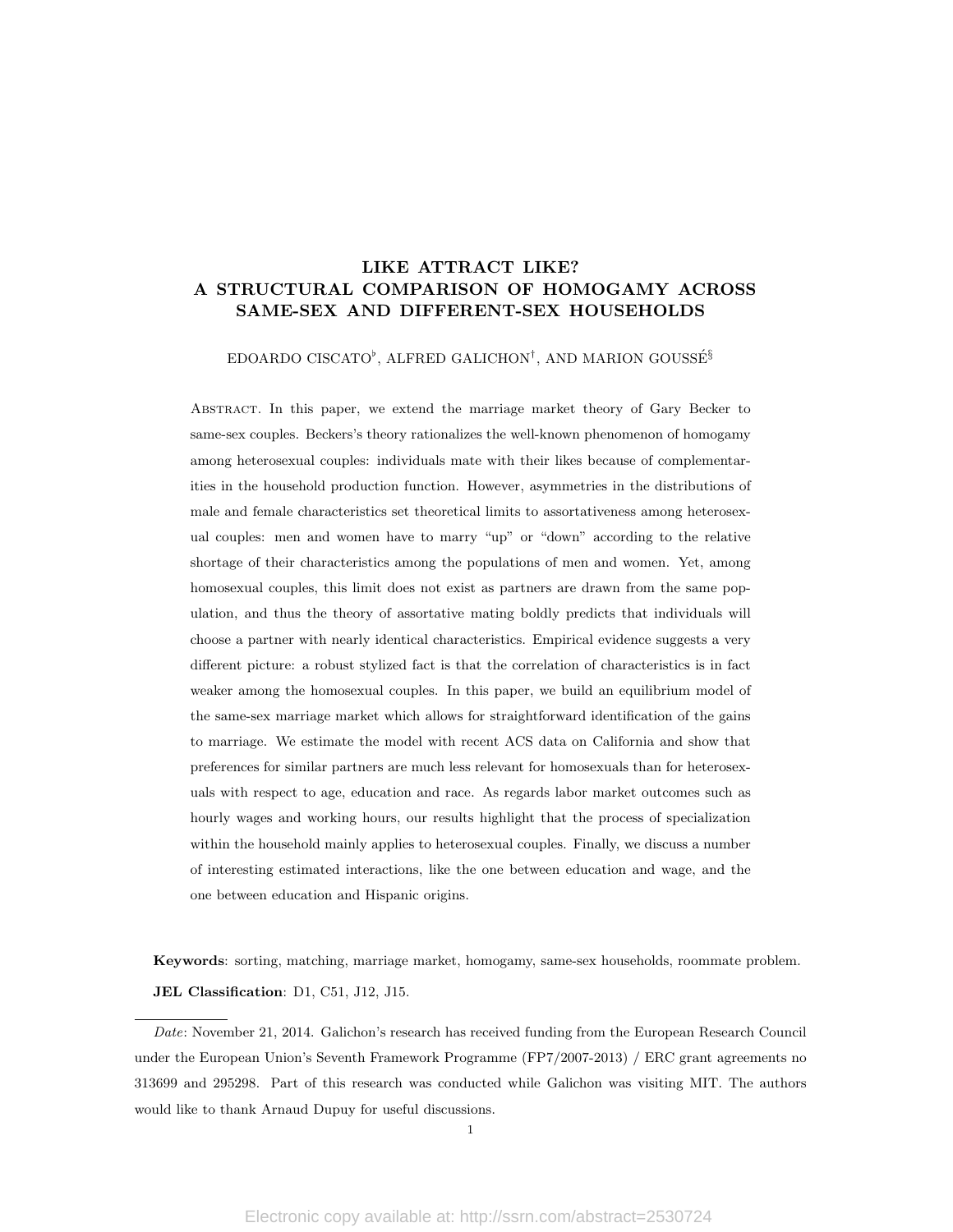#### 2 EDOARDO CISCATO<sup>b</sup>, ALFRED GALICHON<sup>†</sup>, AND MARION GOUSSE<sup>§</sup>

#### 1. Introduction

How individuals sort themselves into marriage has important implications for income distribution, labor supply, and inequality (Becker, 1973). Strong evidence shows that the rise in income inequality across households over the last fifty years is partly due to assortative mating, as individuals have been sorting into increasingly assortative marriages (Greenwood, Guner, Kocharkov, and Santos, 2014; Eika, Mogstad, and Zafar, 2014).

Individuals prefer to mate with their likes, although, because of asymmetries between the distributions of characteristics in male and female populations, homogamy cannot be perfect among heterosexual couples. In other words, heterosexuals cannot always find a "clone" of the opposite gender to match with. A large body of the literature has noticed that, up until recently, "men married down, women married up" due to the gender asymmetry in educational achievement that has only recently started to fade (Goldin, Katz, and Kuziemko, 2006). Gender asymmetries exist in other dimensions such as biological characteristics (windows of fertility<sup>1</sup>, life expectancy, bio-metric characteristics), psychological traits, economic attributes (due to the gender wage gap), ethnic and racial characteristics (immigration is not symmetric across gender, see Weiss, Yi, and Zhang (2013)) or demographic characteristics (some countries, such as China, have very imbalanced gender ratios).

Homogamy has been famously rationalized by Becker's theory of positive assortative mating (PAM), arguably the simplest structural model of homogamy: men and women are characterized by some socio-economic "ability" index and the marriage market clears in order to match men with women that are as close as possible to them in terms of this index. The (strong) prediction of this model is that the rank of the husband's index in the men's population is the same as the wife's in the women's population. However, this does not imply that the partners' indices are identical: they would be so only if the distributions of

<sup>&</sup>lt;sup>1</sup>Women's fertility rapidly declines with age, whereas men's fertility does not. Biologists and anthropologists argue that this dissymmetry could explain the well-documented preference of men for younger women (Hayes, 1995; Kenrick and Keefe, 1992). Low (2013) evaluates this young age premium for women and names it "reproductive capital," as it gives them an advantage on the marriage market over older women.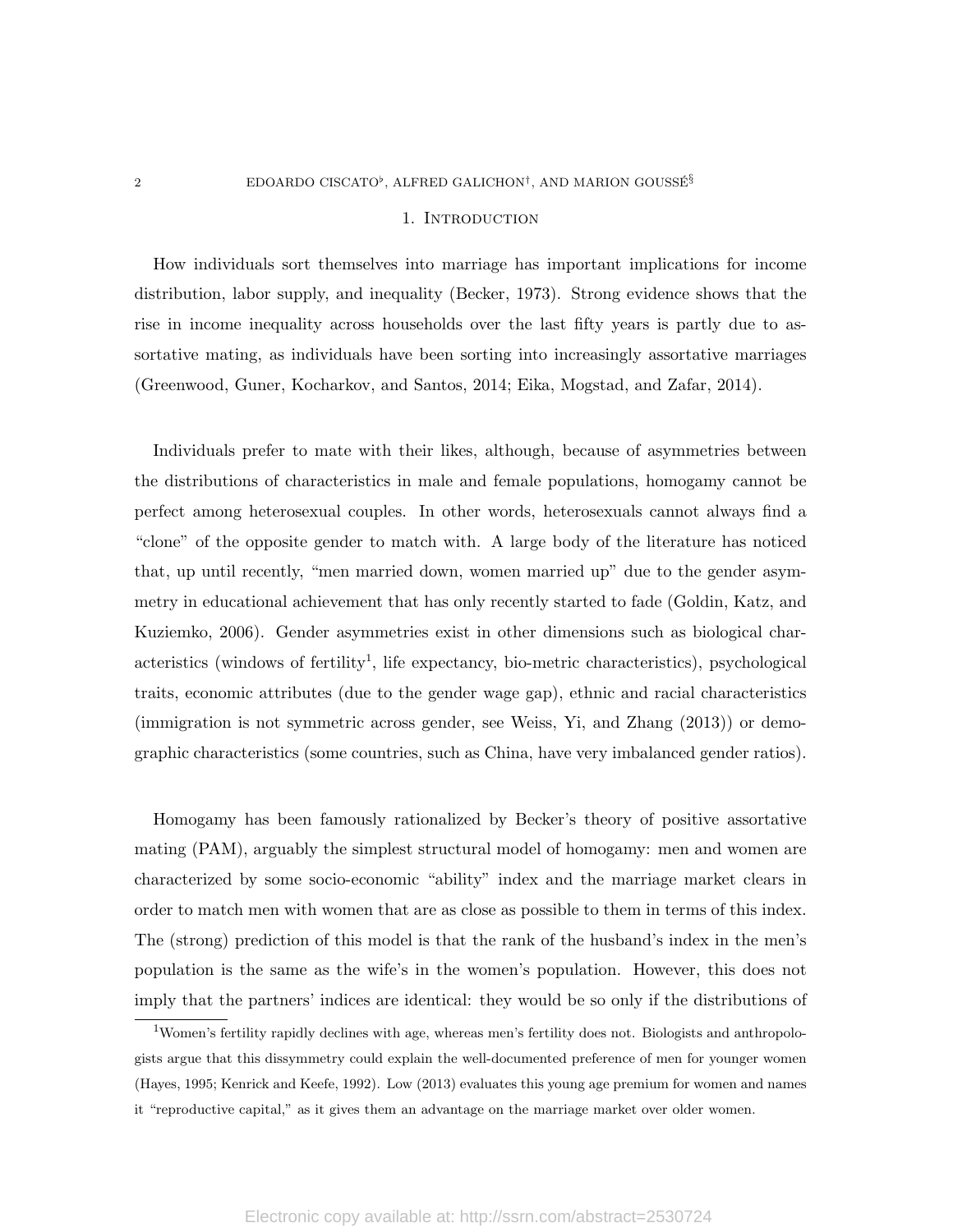the indices were the same for both men and women's populations.

This analysis of the marriage market has attracted wide attention in the economic literature, in spite of its shortcomings. One shortcoming is that it only applies to heterosexual unions. However, in a growing number of countries, same-sex couples have gained legal recognition and the institutions of civil partnership and marriage no longer require that the partners must be of opposite sex. This official recognition is the result of several legal disputes and social activism by the gay and lesbian communities<sup>2</sup>. The issue of whether to recognize same-sex unions has long been a topical subject in many countries, since it challenges the traditional model of family. From both an economic and a legal point of view, the definition of what "family" means has relevant political implications as long as this term is present - and is generally central - in many modern Constitutions and legal systems. Consequently, family households benefit from a special attention of policy-makers. Therefore, a discussion of the issues related to the same-sex marriage - remarkably at policy level - requires a good understanding of similarities and differences in the household dynamics among same-sex and different-sex couples. Besides, it is important to remind that the legal recognition of same-sex couples is only one of many transformations that the institution of the family has gone through in the last decades (Stevenson and Wolfers, 2007; Stevenson, 2008). Finally, since more and more data on same-sex unions have been made available, the extension of the economic analysis of family to the homosexual population can now be taken to data.

Going back to Becker's theories, it is worthwhile noting that the previous considerations on asymmetries between men and women distributions only hold as long as each partner comes from a separate set according to his/her sex. On the same-sex marriage market, the two partners are drawn from the same population and the distributions of characteristics is the same for each of them. Hence, Becker's theory pushed to its limits implies that, in

<sup>2</sup>Public actions for homosexual rights acknowledgment are often considered to have started in 1969, in New York City. See Eskridge Jr (1993) and Sullivan (2009) for a detailed history and a full overview of the arguments in favor and against same-sex marriage.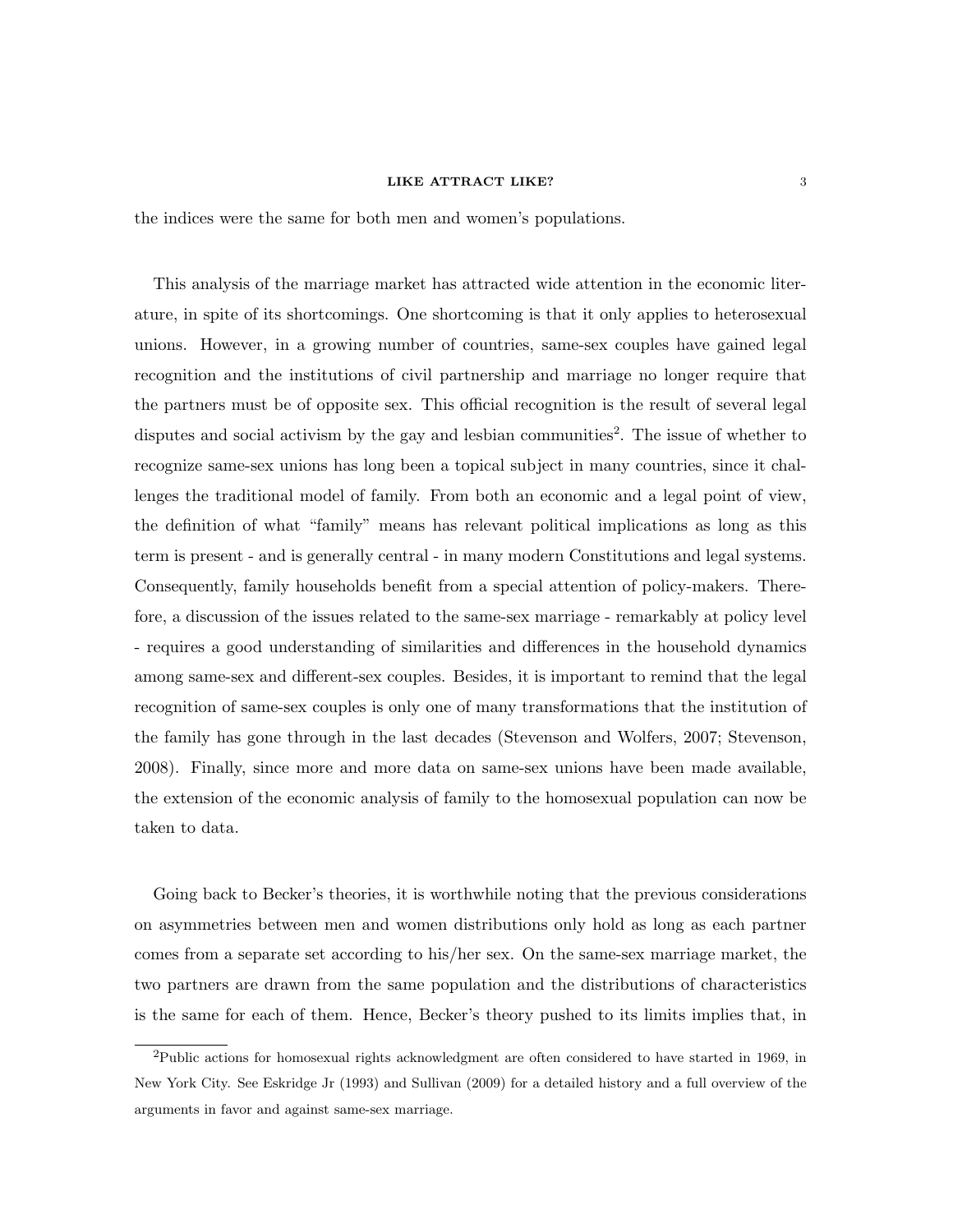this setting, partners should be exactly identical, i.e. each individual will choose to marry someone with identical characteristics.

In spite of such theoretical predictions, facts suggest a very different picture. Recent empirical results on the 1990 and 2000 American Census show that same-sex couples are in fact less likely than different-sex ones to exhibit positive assortativeness, at least with respect to a variety of non-labor traits, including racial and ethnic background, age and education (Jepsen and Jepsen, 2002; Schwartz and Graf, 2009). Studies on Norway, Sweden (Andersson, Noack, Seierstad, and Weedon-Fekjær, 2006) and Netherlands (Verbakel and Kalmijn, 2014) brought to similar findings. In order to explain this heterogeneity, the literature has suggested several possible reasons. A first consideration is that homosexuals might be forced to pick from a restricted pool because of their small numbers in the population (Harry, 1984; Kurdek and Schmitt, 1987; Andersson, Noack, Seierstad, and Weedon-Fekjær, 2006; Schwartz and Graf, 2009; Verbakel and Kalmijn, 2014), thus having a narrower choice when choosing their partner, resulting in a more sparse range of types. In addition, homosexuals have been found to be more likely to live in urban neighborhoods than heterosexuals, and since diversities in socio-economic traits are stronger in cities, it facilitates the crossing of racial and social boundaries (Black, Gates, Sanders, and Taylor, 2002; Rosenfeld and Kim, 2005; Black, Sanders, and Taylor, 2007). Other analysts argue that homosexuals may have different preferences than heterosexuals, as they tend to be less conventional than straight individuals. Some explanations in this regard point out that, since homosexuality is still considered in some traditional cultures as at odds with prevailing social norms, homosexuals might grow less inclined to passively accept social conventions, and consequently they would end up choosing their partner with fewer concerns about his/her background traits (Blumstein, Schwartz, et al., 1983; Meier, Hull, and Ortyl, 2009; Schwartz and Graf, 2009). Note that household location choice and social norms are strictly related: it has been reported that homosexuals often leave their town of origin and escape social pressure exerted by relatives and acquaintances and go living in larger cities reputed to be gay/lesbian-friendly (Rosenfeld and Kim, 2005). Analogously, homosexuals are aware that they have more probabilities of avoiding discrimination by achieving higher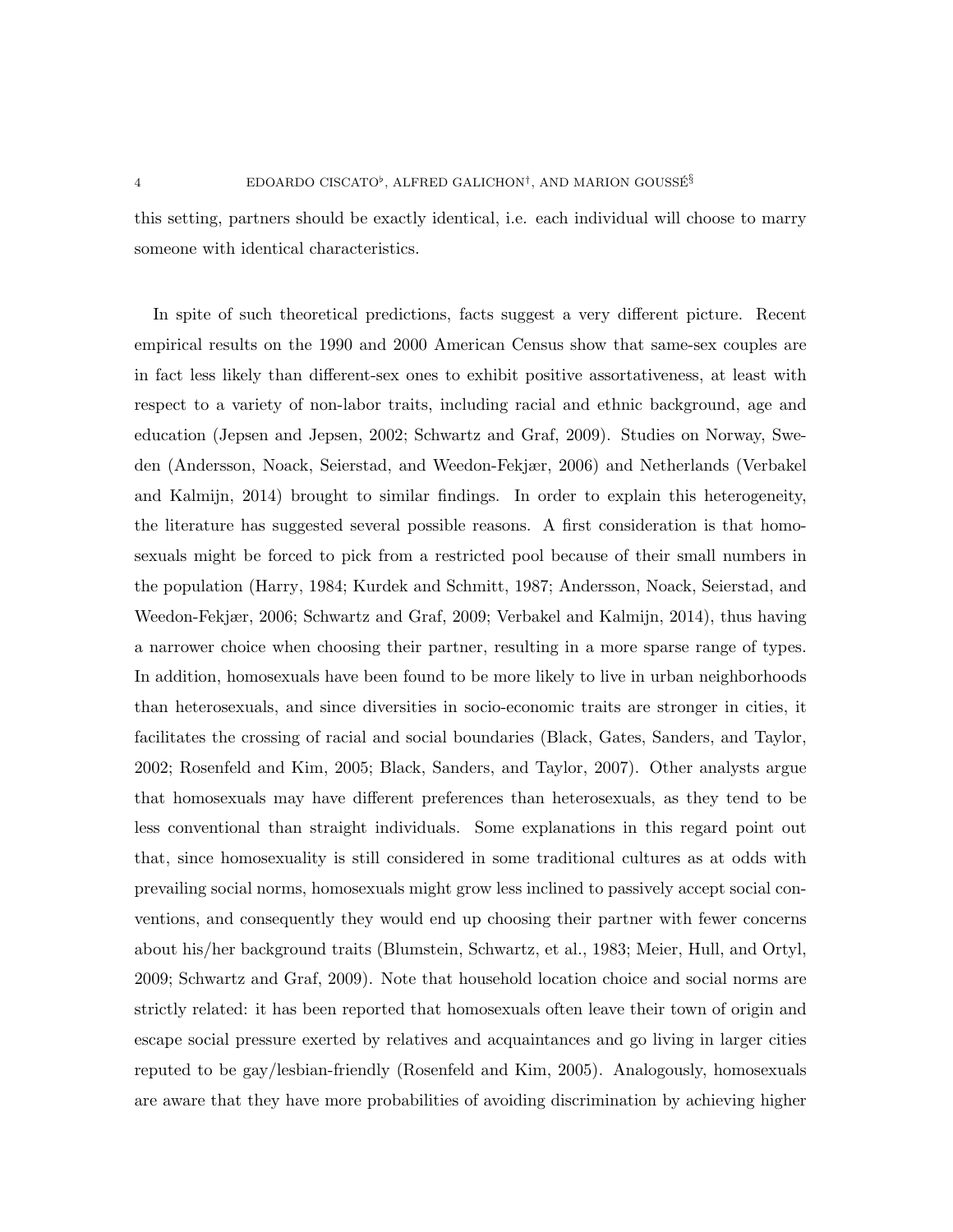educational levels and orienting their professional choices toward congenial working environments (Blumstein, Schwartz, et al., 1983; Verbakel and Kalmijn, 2014). The detachment from the community of origin and the research for more open-minded surroundings have an influence both on values and social norms and on the heterogeneity of interpersonal ties.

A part of these explanations has to do with individual preferences, whereas another part has to do with demographics, i.e. the distribution of characteristics in the population. The observed equilibrium matching patterns should be analyzed taking into account both categories. For instance, a large correlation in education may arise from individual tastes, as people find a partner with similar educational background desirable, or from demographics, as the observed population mostly consists of individuals with a high school diploma, which makes unions between partners with the same education statistically very likely. Nevertheless, it is also clear that the explanations listed in the former paragraph, while different in nature, are not mutually exhaustive, but all contribute to a better understanding of the equilibrium patterns.

In this paper, the focus is on individual preferences: we would like to compare the "preference for homogamy" across same-sex and different-sex households. In order to do so, we need a methodology to interpret the observation of matching patterns which disentangles preferences from demographics. This is achieved by a structural approach, which captures the preference parameters leading to equilibrium matching patterns that exhibit the closest fit with the patterns actually observed. This approach hence requires an equilibrium model of matching.

Still following Becker (1981), the economic literature has classically modeled the marriage market as a bipartite matching game with transferable utility. A couple consists of two partners coming each from a separate or identical subpopulation (respectively, in the case of heterosexual and homosexual unions). Both partners are characterized by vectors of attributes, such as education, wealth, age, physical attractiveness, etc. It is assumed that,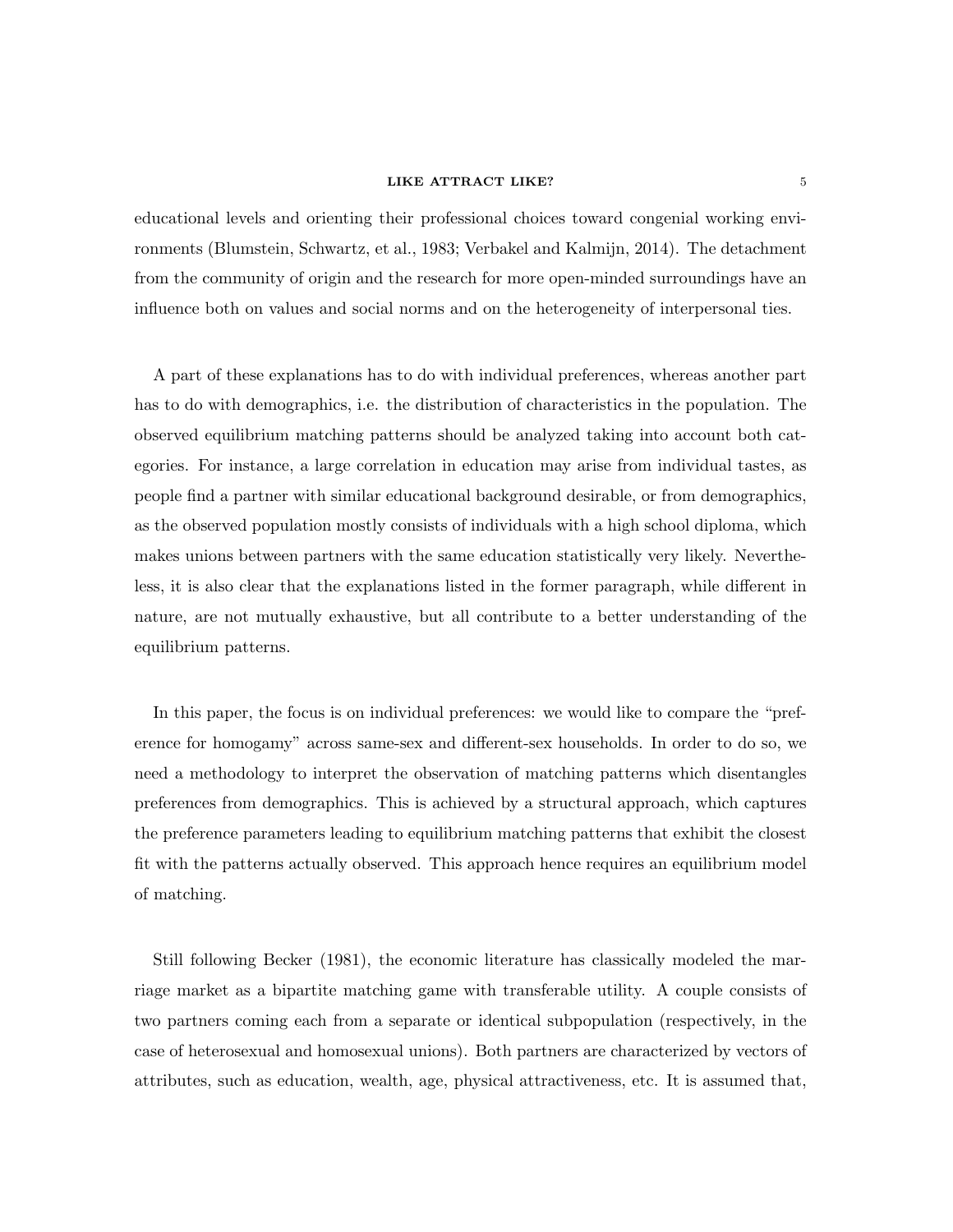when two partners with respective attributes  $x$  and  $y$  form a pair, they generate an affinity equal to  $\Phi(x, y)$ , which is shared endogenously between them. In the case of separate subpopulations (heterosexual marriage), it follows from landmark contribution of Choo and Siow (2006) that the affinity function  $\Phi$  can easily be estimated based on matching patterns modulo a distributional assumption on unobservable variations in preferences, and was followed by a rich literature (Fox, 2010; Galichon and Salanié, 2014; Dupuy and Galichon, 2014; Chiappori, Salanié, and Weiss, 2011; Chiappori, Oreffice, and Quintana-Domeque, 2012, to cite a few). Dupuy and Galichon (2014) extended Choo and Siow's model to the case of continuous attributes and propose the convenient bilinear parameterization  $\Phi(x, y) = x^{\top}Ay$ , where  $A$  is a matrix called "affinity matrix" whose terms reflect the strength of assortativeness between two partners' attributes. However, the bipartite assumption is restrictive and does not allow to estimate the affinity on same-sex marriage markets, and, to the best of our knowledge, no such estimation procedure is proposed in the literature. This problem is addressed in the present paper, using the observation by Chiappori, Galichon, and Salanié (2012) that, when the population to be matched is large, the same-sex marriage problem or "unipartite matching problem" can be theoretically reformulated as a heterosexual matching problem or "bipartite matching problem". As a consequence, the empirical tools developed to perform estimation of preferences on the heterosexual marriage market, such as those cited above, can be adapted to estimate preferences on the homosexual marriage market.

There are a few papers that already deal with the issue of assortativeness among samesex households, although none of them allows to draw conclusion on preference parameters. The most relevant benchmarks for the empirical results of this work are the aforementioned Jepsen and Jepsen (2002) and Schwartz and Graf (2009). Both papers make use of the American census data (1990 and 1990/2000 respectively) and their most important result is that members of different-sex cohabiting couples are more alike than those of same-sex ones with respect to non-labor market traits. The heterogeneity in assortativeness is measured in a Logit framework containing dedicated parameters for homogamy. In general, in a Logit framework individuals choose their best option among all possibilities. However, this fails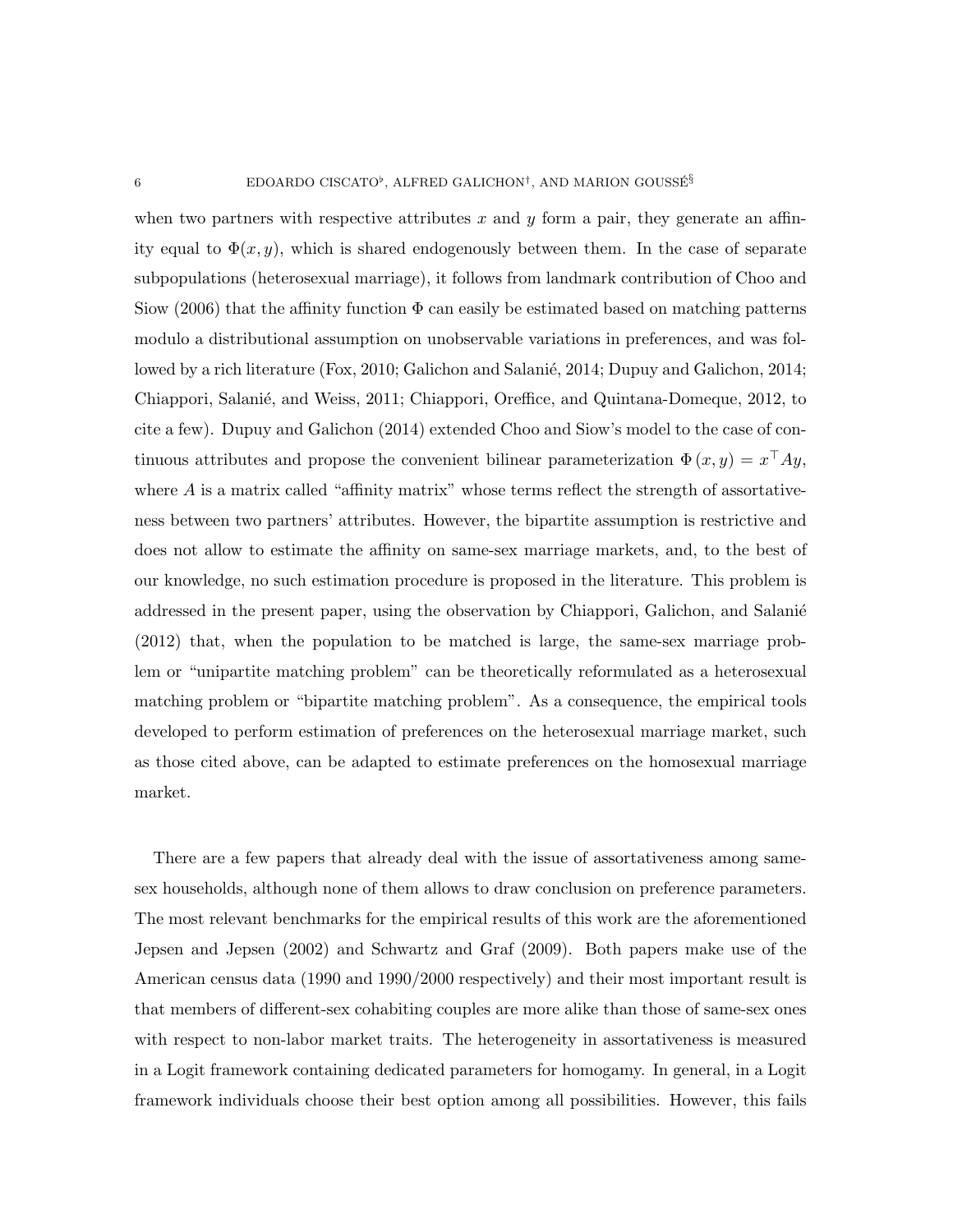to take into account the fact that matching takes place under scarcity constraint on the various characteristics. In this paper, we fully describe the equilibrium matching pattern in respect of market conditions. We estimate the true preference parameters for each type of couple (same-sex and different-sex ones): the following cross-comparison turns out to be very insightful for the understanding of heterogeneity in assortativeness.

The contributions of the present paper are twofold. On a methodological level, this paper is the first to propose a structural estimator of the matching affinity which applies to same-sex households, or, more generally, to instances of the unipartite matching problem. On an empirical level, we provide evidence through the means of a structural analysis that, as concerns non-labor market traits, the heterosexual population has a stronger preference for homogamy than the homosexual one. We give a detailed account of the differences in the pairwise complementarity (or substitutability) between characteristics such as age, race and education. Further, we also look at labor market traits such as hourly wages and working hours. Comparing assortativeness on labor market outcomes between homosexual and heterosexual couples allows us to infer different family dynamics and different household specialization processes. In addition, thanks to the detailed findings provided by the estimation of the affinity matrix, we are able to identify more subtle relationships among traits. In particular, we thoroughly discuss two cross-effects: the complementarity between wages and schooling and the substitutability between schooling and Hispanic origins. Finally, we briefly discuss the estimates of the mutually exhaustive affinity indices obtained through saliency analysis.

The rest of the paper is organized as follows. Section 2 will present the model and section 3 the estimation. We describe our data in section 4 and our results in section 5. Section 6 concludes.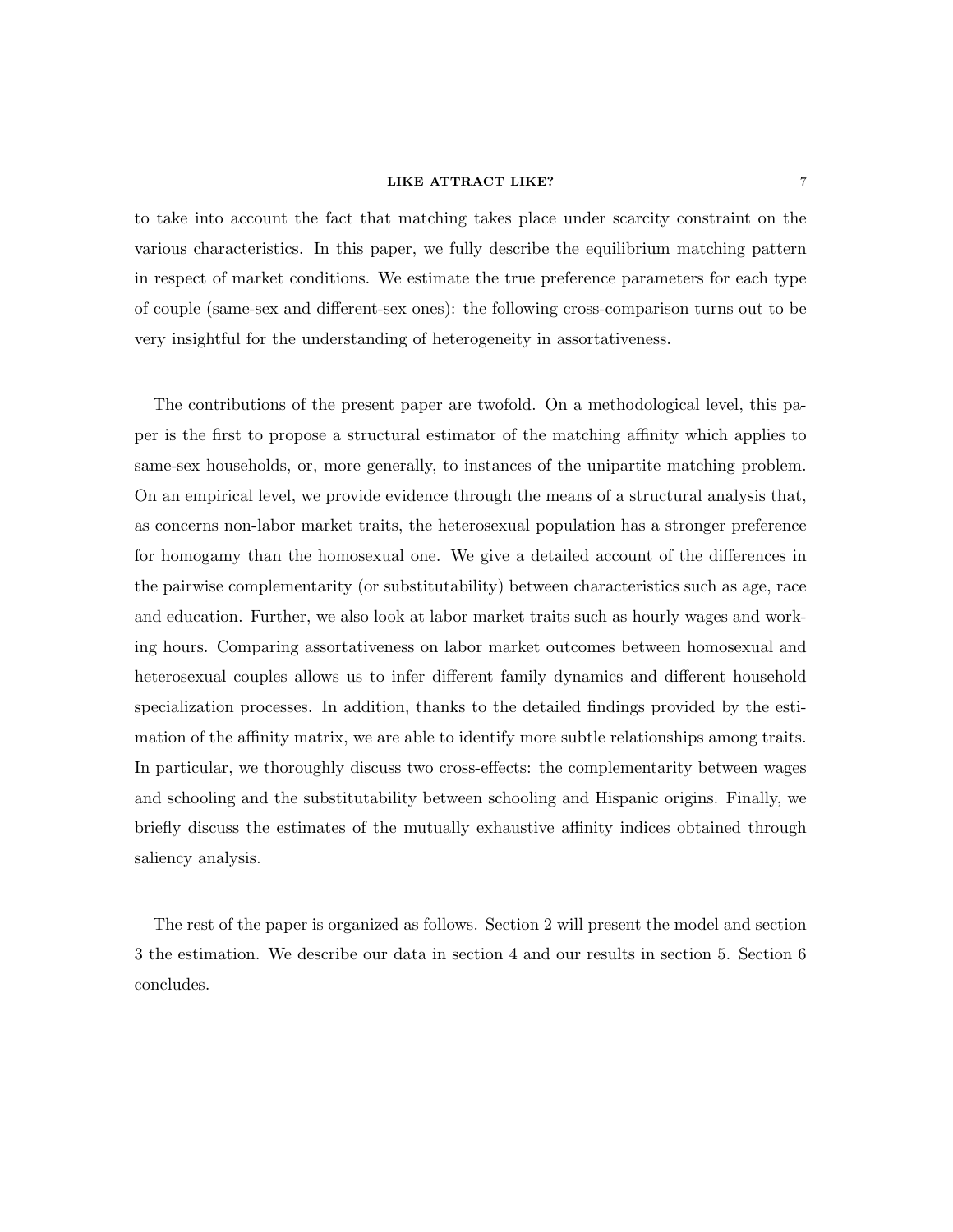#### 2. The Model

In what follows, it is assumed that the full type of each individual, i.e. the complete set of all individual characteristics that matter for the marriage market (physical attributes, psychological traits, socio-economic variables, gender, sexual orientation, etc.), is fully observed by market participants. Each individual is characterized by a vector of observable characteristics  $x \in \mathcal{X} = \mathbb{R}^K$ , which constitutes his observable type. However, we allow for a certain degree of unobserved heterogeneity by assuming that agents experience unobserved variations in tastes that are not observable to the analyst, following Choo and Siow (2006). In this paper, types are assumed to be continuous, as in Dupuy and Galichon  $(2014)$ , hereafter DG, and Menzel  $(2013)$ . Assume that the distribution of characteristics x has a density function f with respect to the Lebesgue measure. Without loss of generality, the marginal distribution of the attributes is assumed to be centered, i.e.  $\mathbb{E}[X] = 0$ .

A pair is an ordered set of individuals, denoted  $[x_1, x_2]$  where  $x_1, x_2 \in \mathcal{X}$ , in which the order of the partner matters, which implies that the pair  $[x_1, x_2]$  will be distinguished from its inverse twin  $[x_2, x_1]$ . In empirical datasets,  $x_1$  will often be denominated "head of the household" and  $x_2$  "spouse of the head of the household," even though this denomination is completely arbitrary. A *couple* is an unordered set of individuals  $(x_1, x_2)$ , so that the couple  $(x_1, x_2)$  coincides with the couple  $(x_2, x_1)$ . A matching is the density of probability  $\pi(x_1, x_2)$  of drawing a couple  $(x_1, x_2)$ . One has  $\pi(x_1, x_2) := \pi[x_1, x_2] + \pi[x_2, x_1]$ , hence the symmetry condition  $\pi(x_1, x_2) = \pi(x_2, x_1)$  holds. This symmetry constraint means that the position of the individual must not matter and thus that there are no predetermined "roles" within the couple.

We shall impose assumptions that will ensure that everyone is matched at equilibrium, hence the density of probability of type  $x \in \mathcal{X}$  in the population is given by  $\int_{\mathcal{X}} \pi(x, x') dx' =$  $\int_{\mathcal{X}} \pi[x, x'] dx' + \int_{\mathcal{X}} \pi[x', x] dx'$ , where the right hand side counts the number of individuals of type x matched either as the head of household (first term), or as the spouse of the head (second term). Thus, we are led to define the set of feasible matchings for the unipartite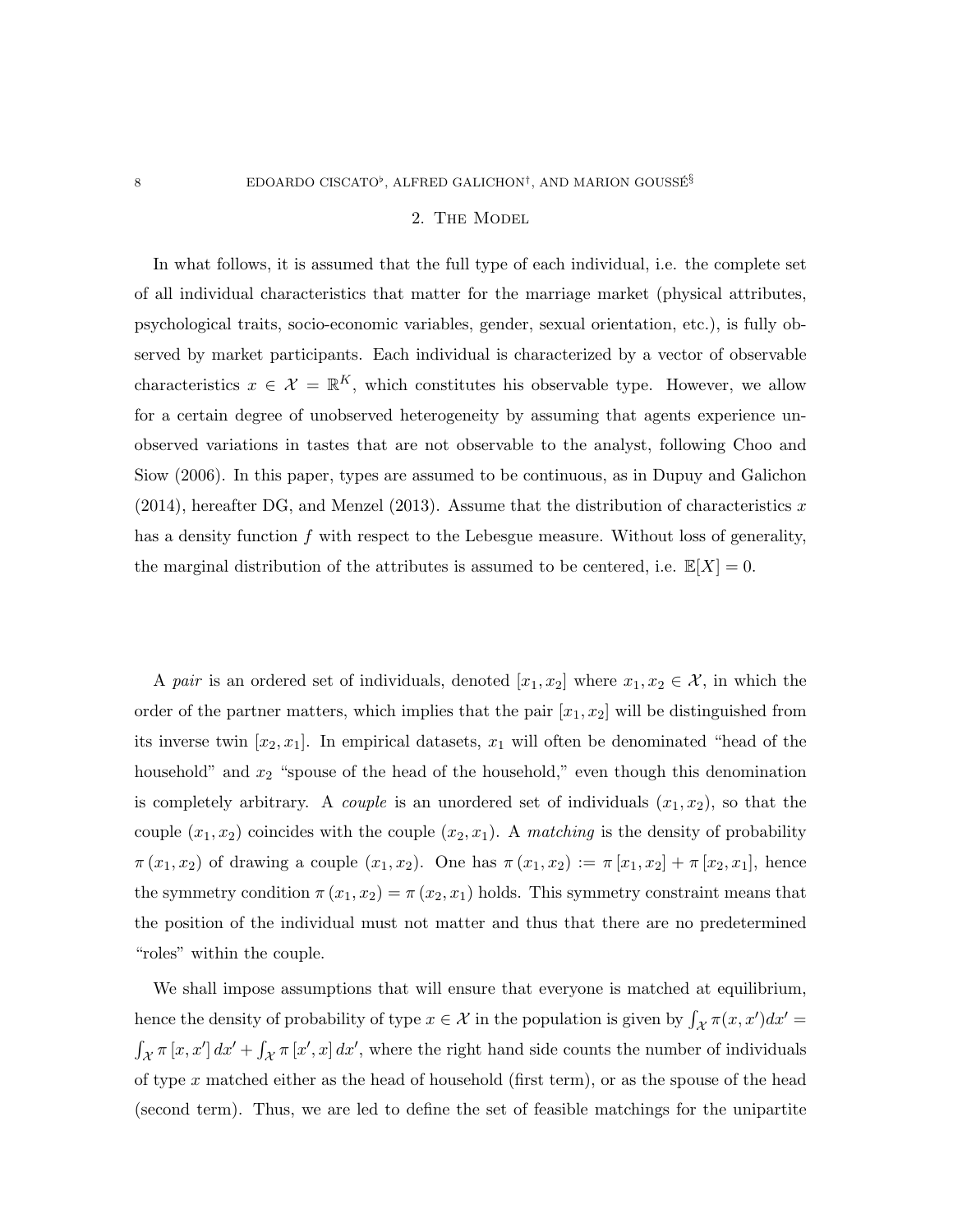problem as

$$
\mathcal{M}^{sym}(f) = \left\{ \pi \ge 0 : \left( \int_{\mathcal{X}} \pi(x, x') dx' = f(x) \,\forall x \in \mathcal{X} \atop \pi(x_1, x_2) = \pi(x_2, x_1) \,\forall x_1, x_2 \in \mathcal{X} \right) \right\}
$$

In contrast, in the classical bipartite problem, we try to match optimally two distinct populations (men and women) which are characterized by the same set of observable variables  $X$ , and it is assumed that the distribution of the characteristics among the population of men has density  $f$ , while the density of the characteristics among the population of women is g. In this setting, the feasibility constraints take on the typical following form:

$$
\mathcal{M}(f,g) = \left\{ \pi \ge 0 : \left( \int_{\mathcal{X}} \pi(x,y) dy = f(x) \,\,\forall x \in \mathcal{X} \right) \right\}
$$

Hence,  $\pi \in \mathcal{M}^{sym}(f)$  if and only if  $\pi \in \mathcal{M}(f, f)$  and  $\pi(x_1, x_2) = \pi(x_2, x_1)$ . Thus the feasibility set in the unipartite problem and in the bipartite problem differ only by the additional symmetry constraint in the unipartite problem.

We now model matching affinities as in DG. It is assumed that a given individual  $x_1$  does not have access to the whole population, but only to a set of acquaintances  $\{z_k^x : k \in \mathbb{Z}_+\},$ which is described below. An individual of type x matched to an individual of type  $x'$  enjoys a surplus which is the sum of three terms:

- the systematic part of the pre-transfer matching affinity enjoyed by  $x$  from her match with  $x'$ , denoted  $\alpha(x, x')$ .
- the equilibrium utility transfer from  $x'$  to x, denoted  $\tau(x, x')$ . This quantity can be either positive or negative; we assume utility is fully transferable, hence feasibility imposes  $\tau(x, x') + \tau(x', x) = 0.$
- a "sympathy shock"  $(\sigma/2) \varepsilon^x$ , which is stochastic conditional on x and x', and whose value is  $-\infty$  if x is not acquainted with an individual x'. The quantity  $\sigma/2$ is simply a scaling factor. More precisely, the set of acquaintances is an infinite countable random subset of  $\mathcal{X}$ ; it is such that  $(z_k^x, \varepsilon_k^x)$  are the points of a Poisson process on  $\mathcal{X} \times \mathbb{R}$  of intensity  $dz \times e^{-\varepsilon}d\varepsilon$ .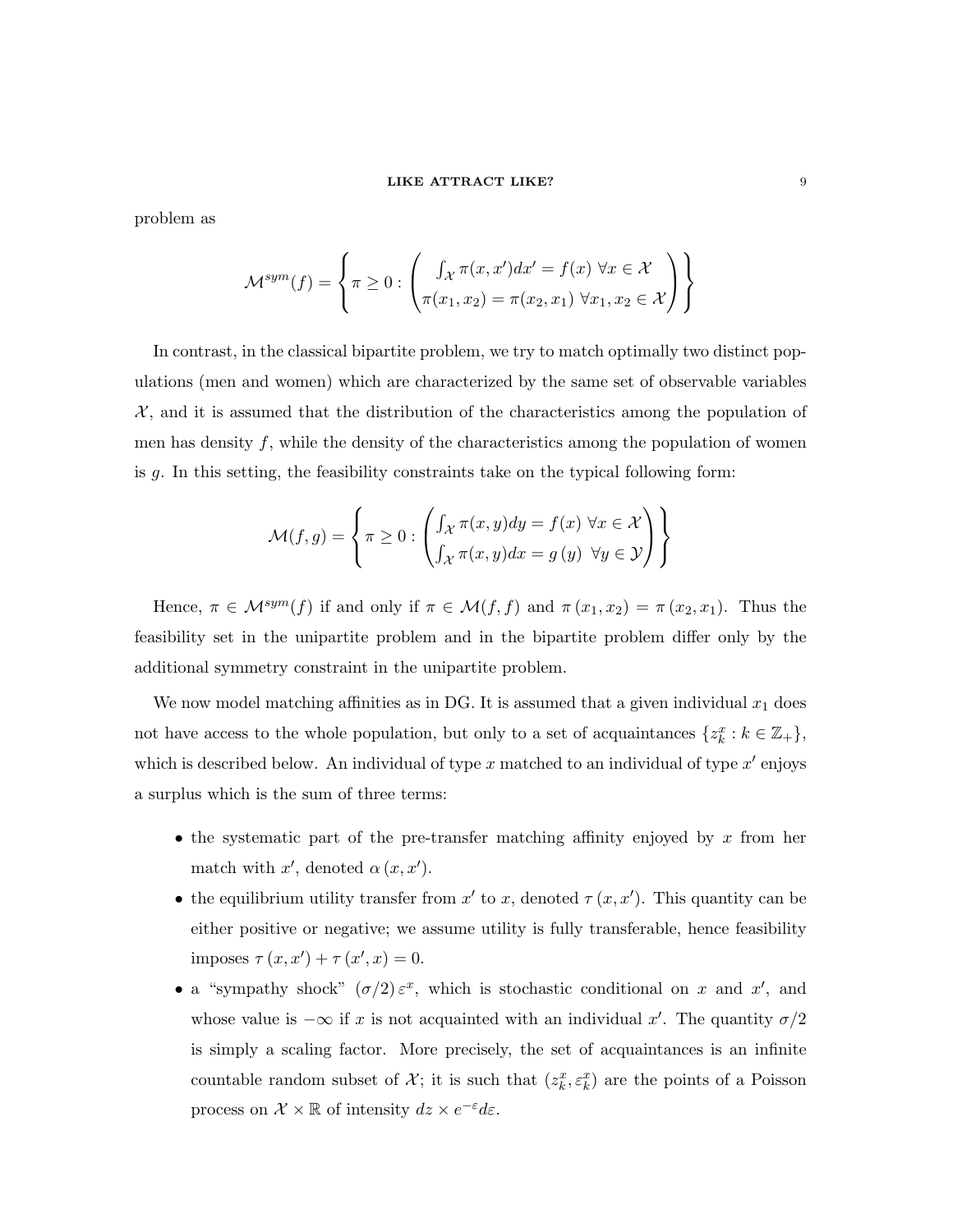It is assumed that utility of unmatched individuals is  $-\infty$  for all types, so that every market participant is matched at equilibrium. Hence, the individual maximization program of  $x$  is

$$
\max_{k \in \mathbb{Z}_{+}} \alpha(x, z_k^x) + \tau(x, z_k^x) + \frac{\sigma}{2} \varepsilon_k^x, \tag{2.1}
$$

where the utility of matching with acquaintance  $k$  yields a total surplus which is the sum of three terms, the systematic pre-transfer affinity, the transfer, and the sympathy shock. Define the systematic quantity of surplus at equilibrium  $U$  by

$$
U(x, x') = \alpha(x, x') + \tau(x, x')
$$

thus  $\Phi(x, x') := \alpha(x, x') + \alpha(x', x) = U(x, x') + U(x', x)$  is the systematic part of the joint affinity between x and x'. Note that  $\Phi$  is symmetric by definition, but  $\alpha$  has no reason to be symmetric. Mathematically speaking,  $\Phi$  is (twice) the symmetric part of  $\alpha$ . As it is classical in the literature on the estimation of matching models with transferable utility, the primitive object of our investigations will be the joint affinity  $\Phi$  rather than the individual pre-transfer affinity  $\alpha$ ; indeed, without observations on the transfers,  $\Phi$  is identified but  $\alpha$ is not. In other words, if we estimate that there is a high level of joint affinity in the  $(x, x')$ relationship, we will not be able to determine if this is due to the fact that "x likes  $x$ " or "x' likes x". We will only be able to estimate that there is a high affinity between x and  $x'$ .

An individual of type x hence maximizes  $U(x, z_k^x) + (\sigma/2) \varepsilon_k^x$  over the set of his acquaintances, which are indexed by  $k$ . It follows from the continuous logit theory (initially set forth by Dagsvik (1994), see an exposition in DG) that the conditional probability density of an individual of type  $x$  of matching with a partner of type  $x'$  is:

$$
\pi(x'|x) = \exp\frac{U(x,x') - a(x)}{\sigma/2}
$$
\n(2.2)

where

$$
a(x) = \frac{\sigma}{2} \log \int_{\mathcal{X}} \frac{1}{f(x)} \exp \frac{U(x, x')}{\sigma/2} dx'
$$
 (2.3)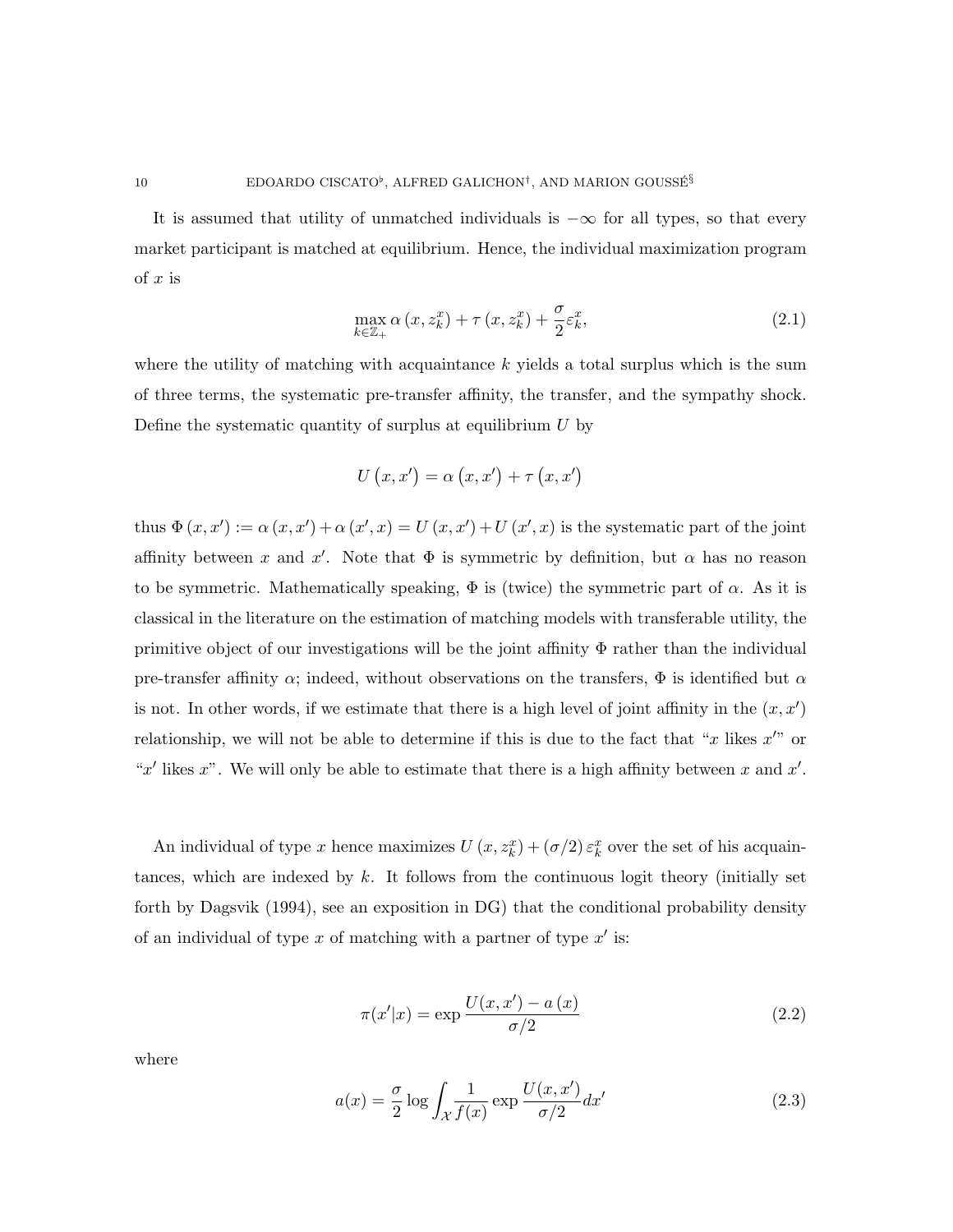hence  $(\sigma/2) \ln \pi (x, x') = U(x, x') - a(x)$ , and adding  $\pi (x, x')$  with  $\pi (x', x)$  (with same value) yields expression

$$
\log \pi (x, x') = \frac{\Phi(x, x') - a(x) - a(x')}{\sigma},
$$
\n(2.4)

where the value of a (.) is uniquely determined by the fact that  $\int_{\mathcal{X}} \pi(x, x') dx' = f(x)$ , that is

$$
\int_{\mathcal{X}} \exp\left(\frac{\Phi\left(x, x^{\prime}\right) - a(x) - a(x^{\prime})}{\sigma}\right) dx^{\prime} = f(x)
$$

which is a *symmetric Schrödinger-Bernstein system*. Combining the expression of  $\pi$  as a function of  $U$  and  $a$  and Equation  $(2.4)$  yields

$$
U(x, x') = (\Phi(x, x') + a(x) - a(x')) / 2.
$$
 (2.5)

The quantity  $U(x, x')$  is the systematic part of utility that an individual of type x obtains at equilibrium from a match with an individual of type  $x'$ . It is equal to the half of the joint affinity, plus an adjustment  $(a(x) - a(x'))/2$  which reflects the relative bargaining powers of  $x$  and  $x'$ . These bargaining powers depend on the relative scarcity of their types; indeed,  $a(x)$  is to be interpreted as the Lagrange multiplier of the scarcity constraint that  $\pi(x)$ should sum to  $f(x)$ .

It follows from DG, Theorem 1, that the equilibrium matching as characterized maximizes

$$
\iint_{\mathcal{X}\times\mathcal{X}} \Phi(x, x')\pi(x, x') dx dx' - \sigma \mathcal{E}(\pi)
$$

over  $\pi \in \mathcal{M}(f, f)$ , where

$$
\mathcal{E}(\pi) = \iint_{\mathcal{X} \times \mathcal{X}} \pi(x, x') \ln \pi(x, x') dx dx'.
$$
 (2.6)

We will use this characterization as an optimal solution in order to estimate the joint affinity  $\Phi$  based on the observation of the matching density  $\pi$ .

We summarize the findings of this section in the following result, whose proof is now immediate given these preparations: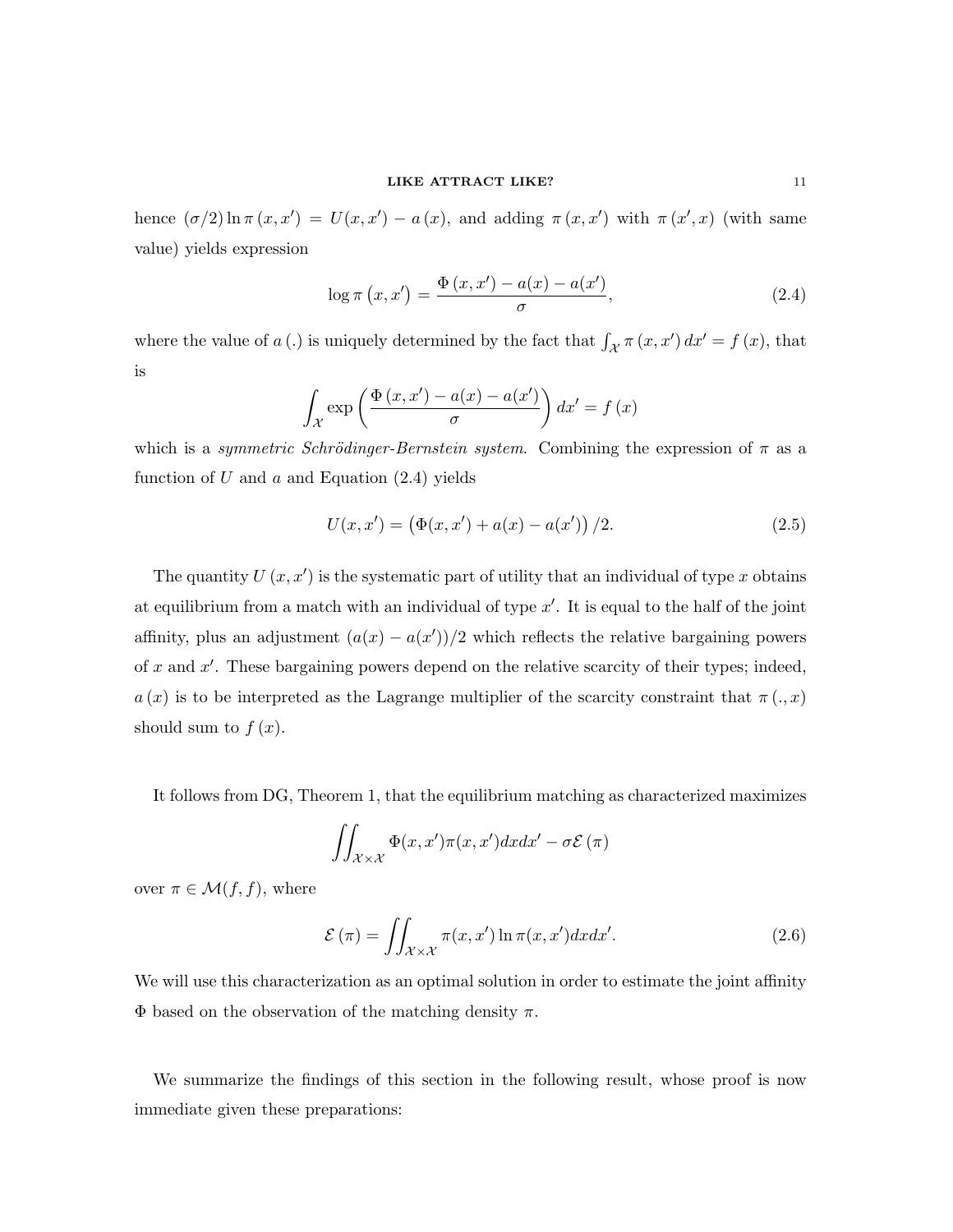Theorem A. In the same-sex marriage problem described above:

(i) The equilibrium matching density  $\pi(x, x')$  is a solution to

$$
\max_{\pi \in \mathcal{M}(f,f)} \iint_{\mathcal{X} \times \mathcal{X}} \Phi(x,x')\pi(x,x')dxdx' - \sigma \mathcal{E}(\pi), \tag{2.7}
$$

where  $\pi$  is defined by (2.6).

(ii) The expression of  $\pi(x, x')$  is given by

$$
\pi(x, x') = \exp\left(\frac{\Phi(x, x') - a(x) - a(x')}{\sigma}\right),\tag{2.8}
$$

where  $a(.)$  is a fixed point of F, which is given by

$$
F\left[a\right](x) = \sigma \log \int_{\mathcal{X}} \exp\left(\frac{\Phi\left(x, x^{\prime}\right) - a(x^{\prime})}{\sigma}\right) dx^{\prime} - \sigma \log f\left(x\right). \tag{2.9}
$$

(iii) The equilibrium transfer  $\tau(x, x')$  from x to x' is given by

$$
\tau(x, x') = (\alpha(x', x) - \alpha(x, x') + a(x) - a(x')) / 2.
$$
 (2.10)

(iv) The systematic part  $U(x, x')$  of the equilibrium utility of x matched to x' is obtained by

$$
U(x, x') = (\Phi(x, x') + a(x) - a(x')) / 2.
$$
 (2.11)

### 3. Estimation

Estimation of the affinity matrix. Following Dupuy and Galichon (2014), we assume a quadratic parametrization of the affinity function  $\Phi$  to focus on a limited number of parameters which could characterize the matching pattern. We parametrize  $\Phi$  by an affinity matrix A so that

$$
\Phi_A(x,y) = x'Ay = \sum_{ij} A_{ij}x^i y^j
$$

where A has to be symmetric  $(A_{ij} = A_{ji})$  in order for  $\Phi$  to satisfy the symmetry requirement. Then the coefficients of the affinity matrix are given by  $A_{ij} = \frac{\partial^2 \Phi(x, y)}{\partial x^i \partial y^j}$  at any value  $(x, y)$ . Matrix A has a straightforward interpretation:  $A_{ij}$  is the marginal increase (or decrease, according to the sign) in the joint affinity resulting from a one-unit increase in the attribute  $i$  for the first partner, in conjunction with a one-unit increase in the attribute  $j$  for the second.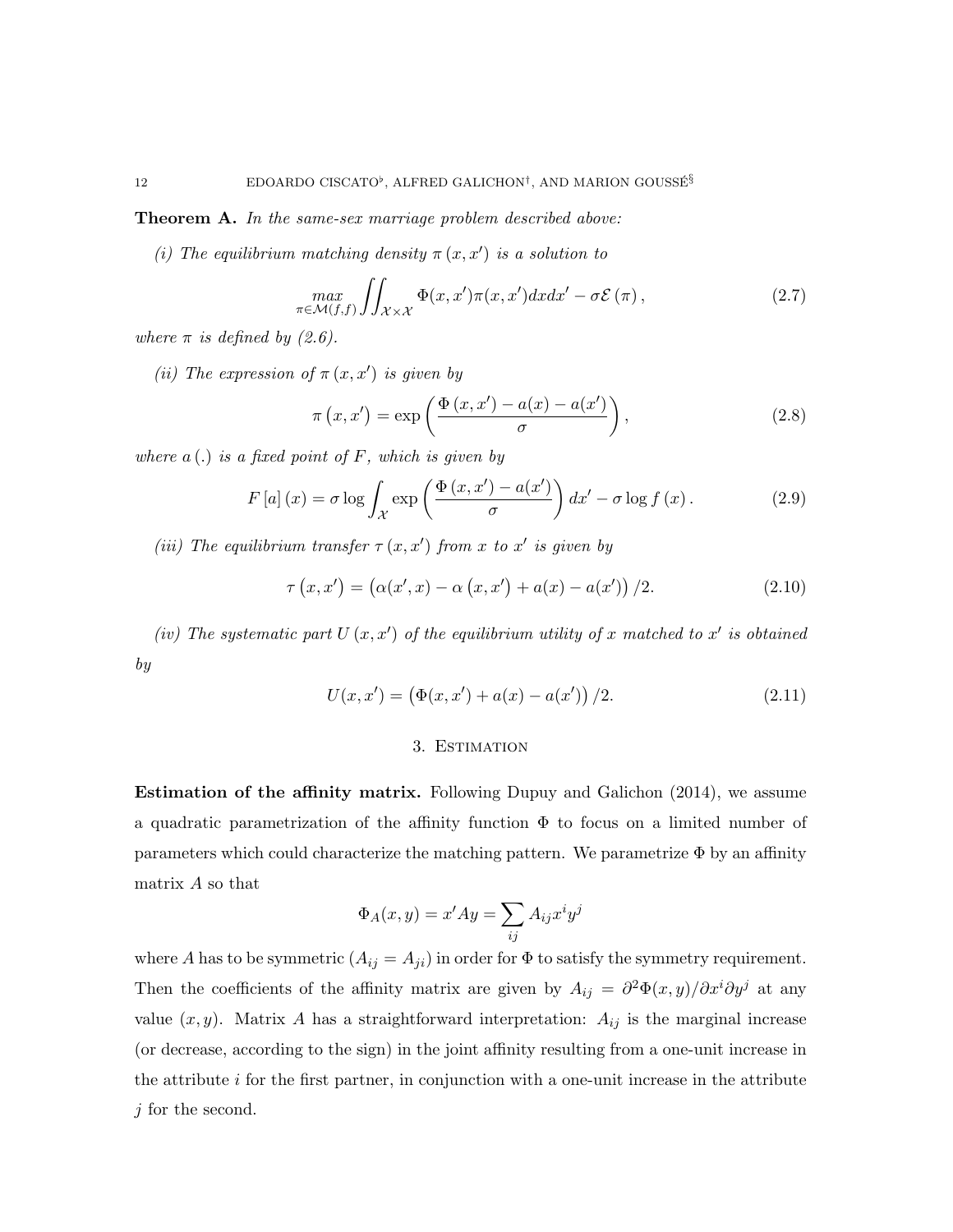Recall equation (2.7), the optimal matching  $\pi$  maximizes the social gain

$$
\mathcal{W}(A) = \max_{\pi \in \mathcal{M}(f,f)} \mathbb{E}_{\pi} \left[ x' A y \right] - \sigma \mathbb{E}_{\pi} \left[ \ln \pi(x, y) \right] \tag{3.1}
$$

and thus, by the Envelope theorem,  $\partial W(A)/\partial A_{ij} = \mathbb{E}_{\pi^A} [x^i y^j]$ , where  $\pi^A$  is optimal in (3.1). Hence, our empirical strategy, following DG, is to look for  $\ddot{A}$  satisfying

$$
\frac{\partial \mathcal{W}(A)}{\partial A_{ij}} = \mathbb{E}_{\hat{\pi}} \left[ x^i y^j \right],\tag{3.2}
$$

where  $\hat{\pi}$  is empirical distribution associated with the observed matching. If a sample of size  $n \{(x_1, y_1), ..., (x_n, y_n)\}$  is observed, then  $\hat{\pi}(x, y) = n^{-1} \sum_{t=1}^n \delta(x - x_t) \delta(y - y_t)$ . Our estimator  $\hat{A}$  of  $A$  is obtained by solving the following concave optimization problem

$$
\min_{A} \mathcal{W}(A) - \mathbb{E}_{\hat{\pi}}[\sum_{ij} A_{ij} x^i y^j].
$$
\n(3.3)

Indeed, the first order conditions associated to (3.3) is exactly given by (3.2).

**Symmetry requirement.** Symmetry of  $A$  is a requirement of the model. The population cross-covariance matrix  $\mathbb{E}_{\pi}[x^i y^j]$  is symmetric, as  $\pi$  satisfies the symmetry restriction  $\pi(x, x') = \pi(x', x)$  in the population. However, in sample,  $\hat{\pi}$  does not need to verify the symmetry restriction, as the first variable typically designates the surveyed individual, while the second variable designates the partner of the surveyed individual. Hence, the empirical matrix of co-moments  $\mathbb{E}_{\hat{\pi}}[x^i y^j]$  will only be approximately symmetric.

There are three strategies for overcoming this problem.

- A first possibility is to directly run (3.3). One obtains a matrix A that is not symmetric but that can be symmetrized by replacing A by  $(A + A^{\top})/2$ .
- A second option is to symmetrize the sample by replacing  $\hat{\pi}(x, x')$  by its symmetrized version  $\hat{\pi}(x, x') + \hat{\pi}(x', x)$  before running the program (3.3). This means accounting for every household  $(x, x')$  twice, once with x as householder, and once with  $x'$  as householder. As a result of the symmetry of  $\mathbb{E}_{\hat{\pi}}[x^i y^j]$ , the solution  $\hat{A}$  will be symmetric. This is the method of choice if doubling the sample size does not result in computational difficulties.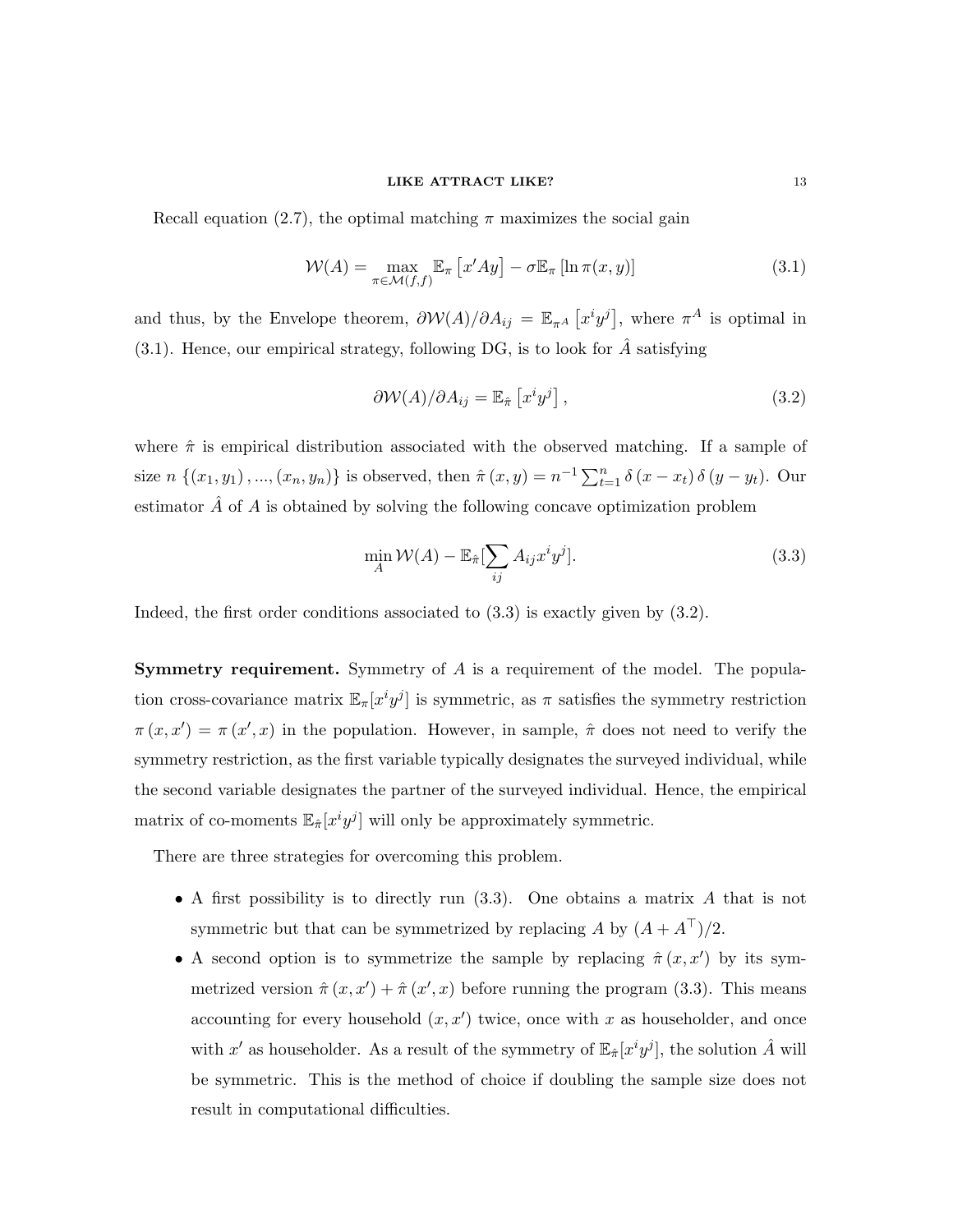• A third and last possibility is to run (3.3) subject to symmetry constraint  $A_{ij} = A_{ji}$ . This is the recommended method if doubling the sample size as per the second method above is computationally difficult.

Saliency analysis. The rank of the affinity matrix is informative about the dimensionality of the problem, that is, how many indices are needed to explain the sorting in this market. This led DG to introduce *saliency analysis*, which consists in looking for successive approximations of the K-dimensional matching market by  $p$ -dimensional matching markets  $(p \leq K)$ . Assume (without loss of generality as one can always rescale) that  $var(X_i) = var(Y_i) = 1$ . Then saliency analysis consists of a singular value decomposition of the affinity matrix  $A = U'\Lambda V$ , where U and V are orthogonal loading matrices, and  $\Lambda$  is diagonal with positive and decreasing coefficients on the diagonal<sup>3</sup>. This allows to introduce new indices  $\tilde{x} = Ux$  and  $\tilde{y} = Vy$  which are orthogonal transforms of the former, and such that the joint affinity reflects diagonal interactions of the new indices, i.e.  $\Phi(x, y) = x'U'\Lambda Vy = \tilde{x}\Lambda \tilde{y}.$ 

Here, we need to slightly adapt this idea to take advantage of the symmetry of A and of the requirement that the matrix of loadings  $U$  and  $V$  should be identical. The natural solution is the eigenvalue decomposition of  $A$ , which leads to the existence of an orthogonal loading matrix U and a diagonal  $\Lambda = diag(\lambda_i)$  with nonincreasing (but not necessarily positive) coefficients on the diagonal such that

$$
A=U'\Lambda U.
$$

This allows us to introduce a new vector of indices  $\tilde{x} = Ux$ , which is an orthogonal transform of the previous indices. That way, the joint affinity between individuals x and  $x'$  is given by

$$
\Phi(x, x') = x'U'\Lambda Ux' = \tilde{x}\Lambda \tilde{x}' = \sum_{p=1}^{K} \lambda_p \tilde{x}^p (\tilde{x}')^p
$$

<sup>3</sup>A similar idea is found in Heckman (2007), who interprets the assignment matrix as a sum of Cobb-Douglas technologies using a singular value decomposition in order to refine bounds on wages.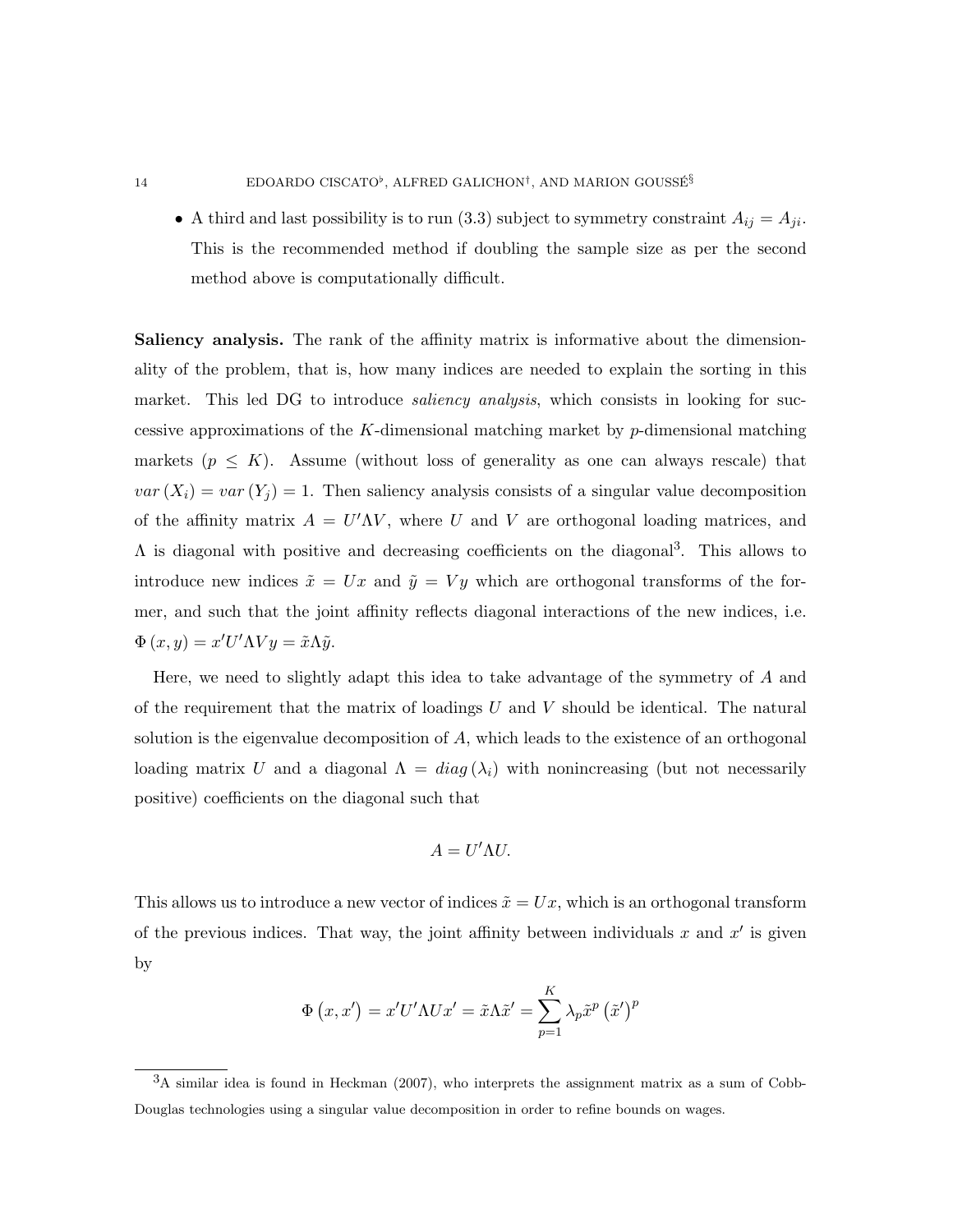hence this term only reflects pairwise interactions of dimension p of  $\tilde{x}$  and  $\tilde{x}'$ , which are either complements (if  $\lambda_p > 0$ ) or substitute (if  $\lambda_p < 0$ ), and there are no complementarities across different dimensions.

The following result summarizes the findings of this section:

**Theorem B.** (i) The estimator  $\hat{A}$  of the affinity matrix is obtained by

$$
\hat{A} = \arg\min_{A \in S_K} \{ \mathcal{W}(A) - \mathbb{E}_{\hat{\pi}} \left[ \sum_{1 \le i,j \le K} A_{ij} x_n^i y_n^j \right] \},\
$$

where  $S_K$  is the set of symmetric  $K \times K$  matrices.

(ii) Assume that  $\mathbb{E}_{\hat{\pi}}[X] = 0$  and that  $var_{\hat{\pi}}(X^i) = 1$  for all i. Then there exists an orthogonal loading matrix  $\hat{U}$  and a diagonal  $\hat{\Lambda} = diag(\lambda_i)$  with nonincreasing coefficients on the diagonal such that

$$
\hat{A} = \hat{U}' \hat{\Lambda} \hat{U}
$$

and, denoting  $\tilde{x} = \hat{U}x$ , the estimator of the affinity function is given by

$$
\hat{\Phi}(x, x') = \tilde{x}' \hat{\Lambda} \tilde{x} = \sum_{p=1}^{K} \lambda_p \tilde{x}^p (\tilde{x}')^p.
$$

### 4. DATA

Data on same-sex couples. Empirical studies on homosexuality have traditionally needed to cope with poor data and misreporting issues, due to the resistance faced by homosexuals in being morally accepted and to the late legal recognition of their partnerships, still unachieved in several countries. Social scientists have largely relied on the data collected by the US Census Bureau for large-scale analysis of homosexuality issues (Jepsen and Jepsen, 2002; Black, Sanders, and Taylor, 2007; Schwartz and Graf, 2009). Starting from the 1990 decennial census, individuals could report themselves as "unmarried partner" within the household, regardless of their sex, so that homosexual couples could somehow be identified. In more recent databases from the US Census Bureau, homosexual couples are still identifiable as out-of-marriage cohabiting partners. Indeed, although same-sex marriage has been recognized by some American states since 2004, it has been acknowledged at Federal level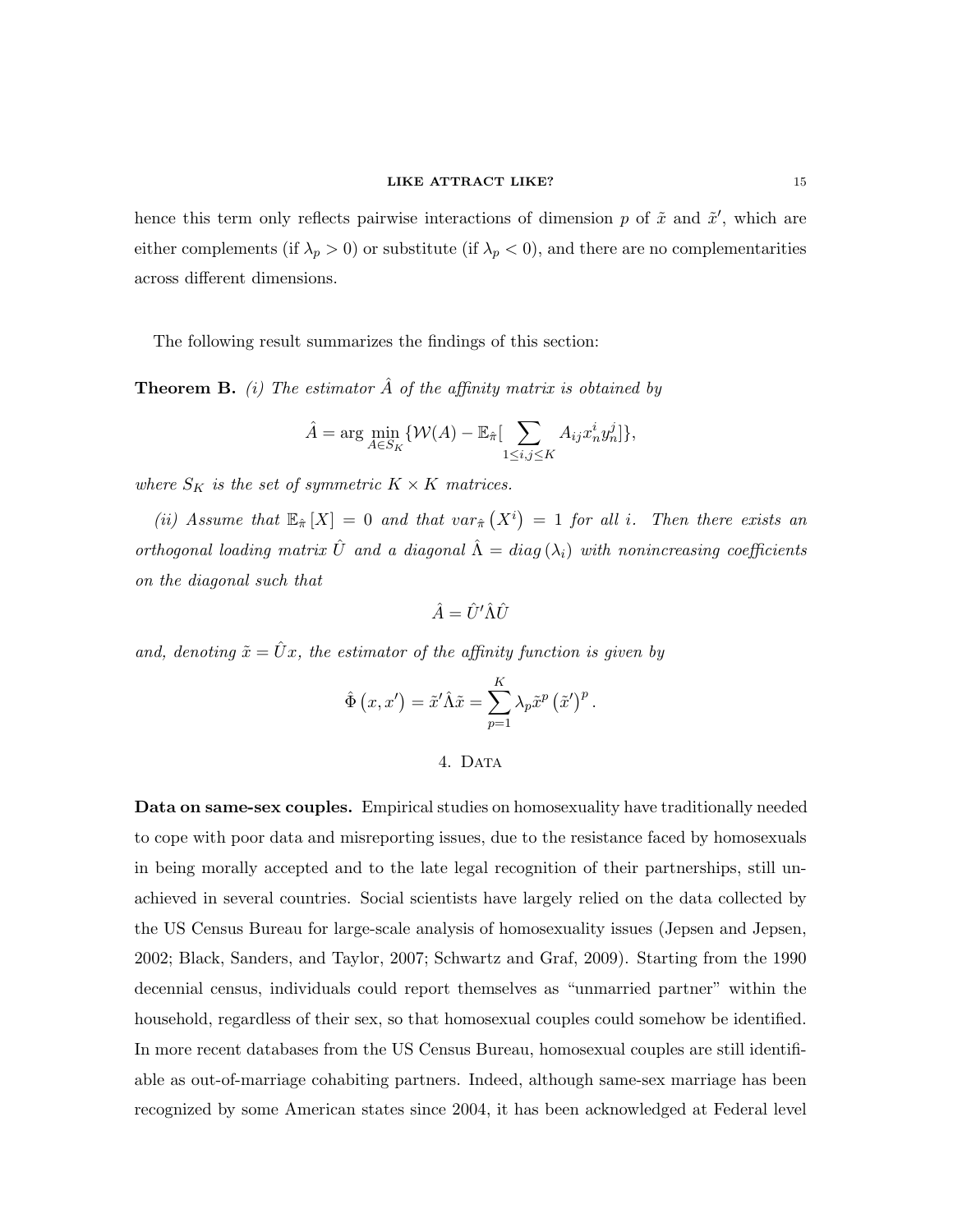only in 2013, and currently available surveys conducted by the Census Bureau do not allow reporting marriage bonds other than the traditional.

Several analysts soon realized the inaccuracy of the US Census Bureau data on homosexual couples. In particular, Black, Gates, Sanders, and Taylor (2007); DeMaio, Bates, and O'Connell (2013) and O'Connell and Gooding (2006) point out the unreliability of the 2000 decennial Census. Going back to 1990 Census, if respondents declared themselves of the same sex and a married couple at one time, the answer was recognized as illogical and the sex of the householder's partner was automatically allocated by the Bureau. However, it was argued that some homosexual couples voluntarily declared themselves as being married if their partnership concretely resembled a marriage bond. Therefore, the 1990 Census would underestimate the number of homosexual couple households.

In the 2000 decennial Census, the Bureau adopted a different allocation strategy in order to improve the accuracy in measuring of homosexual couple households. In case of a questionnaire reporting a same-sex married couple, while sex variables were not touched any more, the marital status variable was now switched to "unmarried couple"<sup>4</sup>. However, a relatively small measurement error in the whole population for one variable can significantly generate misclassification issues for small subgroups. In the 2000 Census case, a large share<sup>5</sup> of the same-sex married couples turned out to be different-sex ones that wrongly compiled the questionnaire. As a result, estimates on the number of homosexual couple households turned out to be inflated. Since in the database it is possible to identify through an allocation flag variable those individuals whose marital status has been reallocated by the Bureau, it has been advised to exclude such observations from samples for studies on homosexuality, sometimes significantly reducing the sample size (e.g. in Schwartz and Graf (2009)).

 $^{4}$ In 2000, homosexual marriage had not been introduced in any state yet. Later on, the same strategy has been kept, since homosexual marriage was not recognized at Federal level. This provision has specifically been imposed since 1996 by the Federal Defense of Marriage Act (DOMA) (DeMaio, Bates, and O'Connell, 2013).

<sup>&</sup>lt;sup>5</sup>About three quarters of the same-sex married couples were actually different-sex married couples (Black, Gates, Sanders, and Taylor, 2007; Gates and Steinberger, 2009).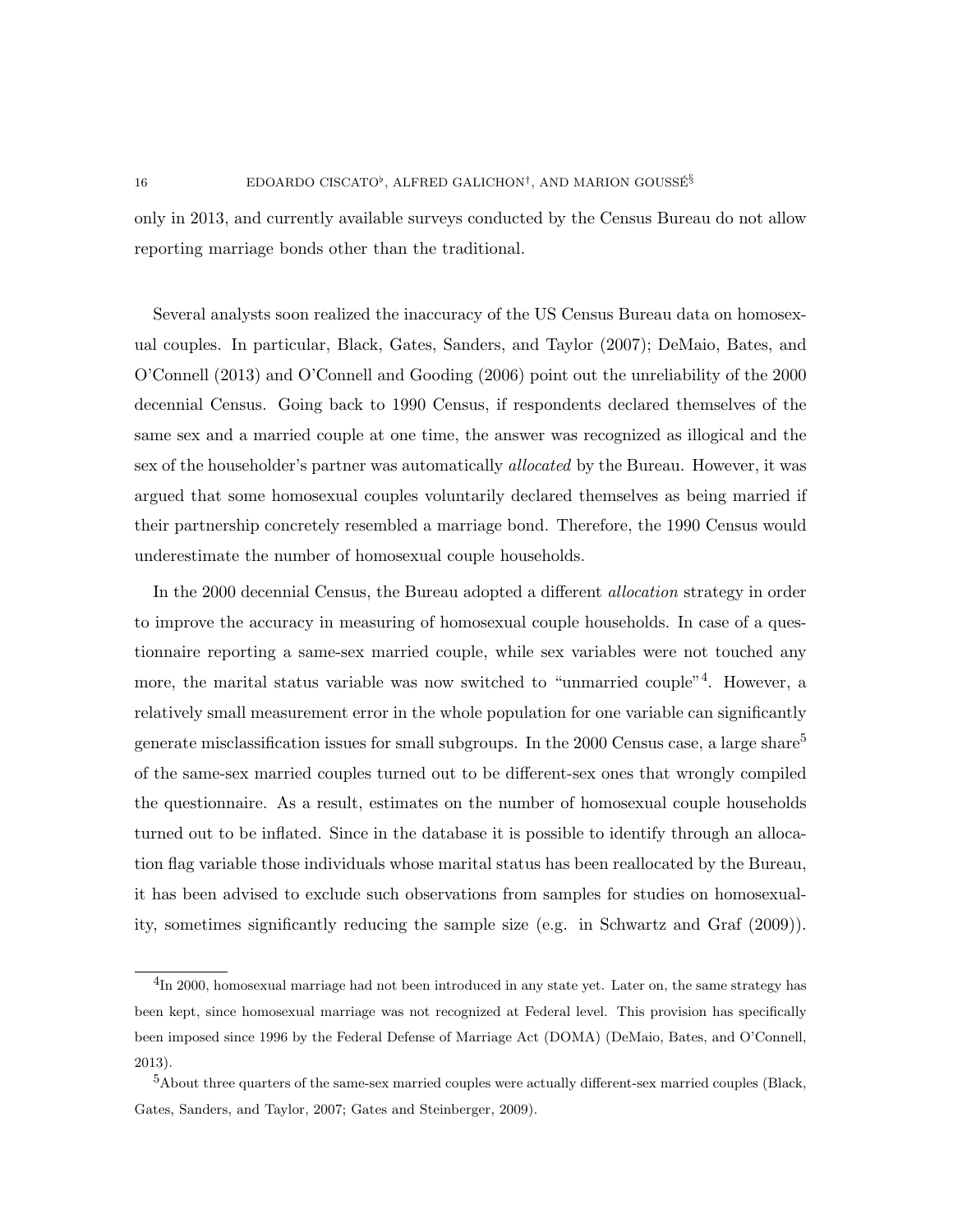Besides, some studies argue that similar flaws affect other US Census Bureau, remarkably the 2005-2007 American Community Survey (ACS) (Gates and Steinberger, 2009) and the 2010 decennial Census (DeMaio, Bates, and O'Connell, 2013).

To tackle this issue, the US Census Bureau took over some improvements in the questionnaire layout and in the data editing tools, in order to minimize measurement errors on the sex of heterosexual couple partners (see US Census Bureau (2013) for further explanations). Such changes resulted in a sharp decline in the estimates on homosexual couples between 2007 and 2008, consequence of an increase in accuracy (Gates, 2009; DeMaio, Bates, and  $O'$ Connell,  $2013$ <sup>6</sup>. Therefore, though not flawless, the ACS data gathered since  $2008$  represent the best available database among the one provided by the Census Bureau in order to study homosexuality issues.

Accordingly, this work relies on the five-year Public Use Microdata Sample (PUMS) for 2008-2012 coming from the ACS, conducted by the US Census Bureau. We restricted our sample to the state of California, which first legalized same-sex marriage on June 16, 2008 following a Supreme Court of California decision, and then - after some judicial and political controversies that impeded the officialization of same-sex weddings from November 5, 2008 to June 27, 2013<sup>7</sup>- another decision of the Supreme Court finally accomplished full legalization. Restricting the sample to one state allows focusing on a marriage market undergoing a uniform judicial framework. Moreover, in states where same-sex marriage is recognized, estimates on the number of married same-sex couple households are more reliable, i.e. the incidence of the measurement error is smaller (Gates, 2010; Virgile, 2011).

The sample is limited to those individuals involved in a cohabiting partnership, both married and unmarried, thus excluding singles. Each couple is identified as a householder with his/her partner, where both share the same ID household number. The number of

 ${}^{6}$ DeMaio, Bates, and O'Connell (2013) use 2010 ACS data as a benchmark to show the inaccuracy of 2010 decennial Census data, which are gathered with the older methodology.

<sup>&</sup>lt;sup>7</sup>In this period, marriage licenses issued to same-sex couples held their validity.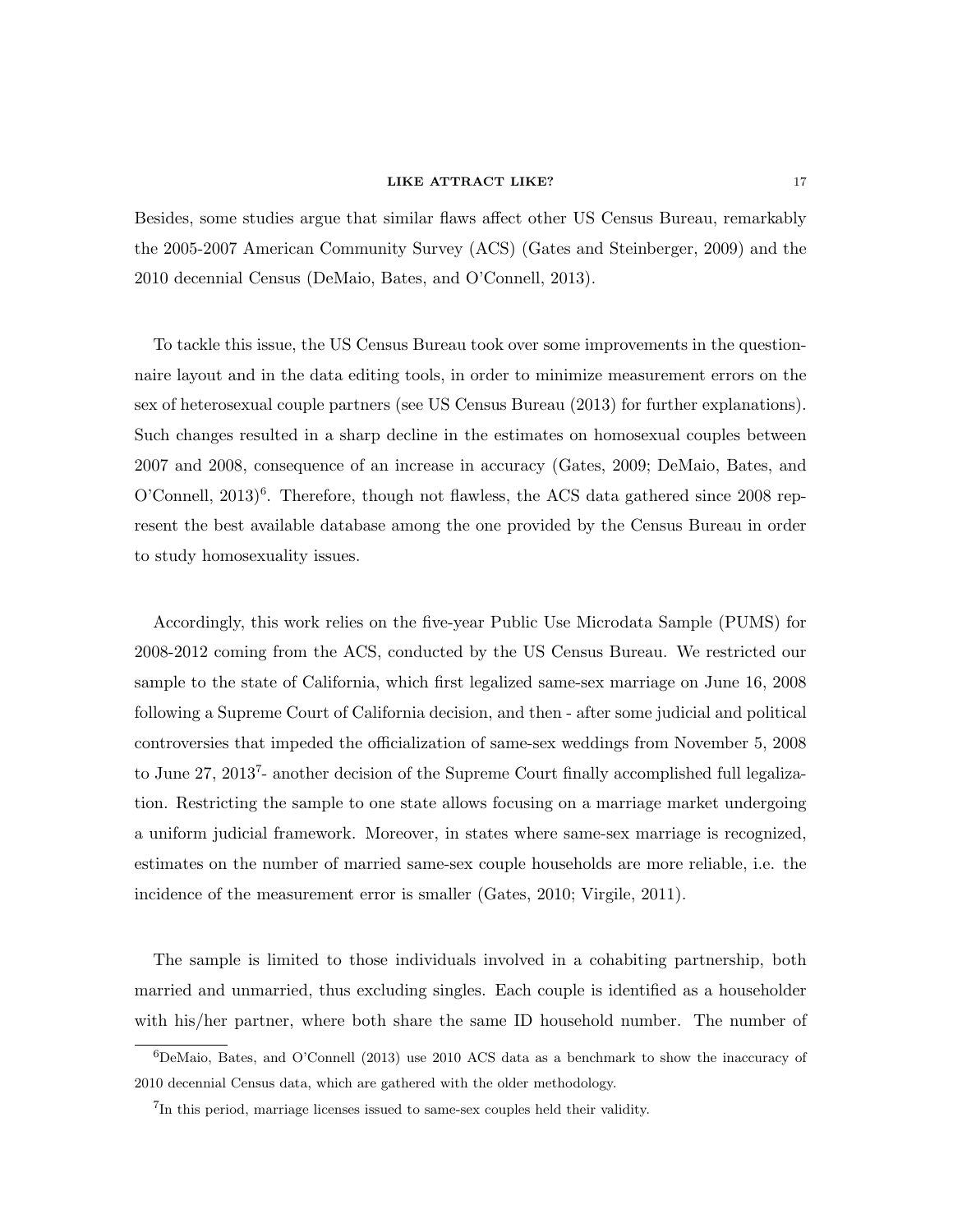householders involved in a relationship is equal to the one of their partners, as one should expect.

Furthermore, we restrict the number of couples to those where both partners are aged between 20 and 45. The patterns of observed couple characteristics are subject to attribute changes over time and to a selection effect through partnership dissolution (Schwartz and Graf, 2009; Dupuy and Galichon, 2014). The PUMS cross-sectional data allows describing a static situation in a fixed point in time, without following couples over time. It is therefore appropriate to restrict the sample to those couples that formed recently to limit the effects of time variations. In addition, Alexander, Davern, and Stevenson (2010) call attention to the correctness of US Census Bureau gender data for individuals aged 65 or older: since the gender dummy is crucial in the construction of the sample, excluding the elderly should boost the reliability of the data.

Descriptive Statistics. The main database is composed of 731,412 individuals in couples. The restriction of the sample to couples where both individuals are aged between 20 and 45 year old reduces our sample to 260,898 individuals. The 1.26% of the sample lives in samesex couples, of which 1,720 live in male couples  $(0.66\%)$  and 1,560 live in female couples (0.60 %). Among heterosexual couples, 83.8 % are married and 16.2 % are cohabiting. For estimation purposes, after randomly selecting a subsample of the different-sex couple set, a total of 5,985 couples are considered, of which 3,802 are married and 2,183 are not.

To compare different marriage markets, following Jepsen and Jepsen (2002), the main sample is divided into four subsamples: same-sex male couples, same-sex female couples, different-sex unmarried couples and different-sex married couples. This repartition is first of all meant to represent the fact that individuals enter into separate markets according to their sexuality. However, another criterion is used to differentiate two of the subgroups: married and unmarried heterosexual couples are treated as two separate subpopulations, since empirical evidence has reported significant differences in patterns between these two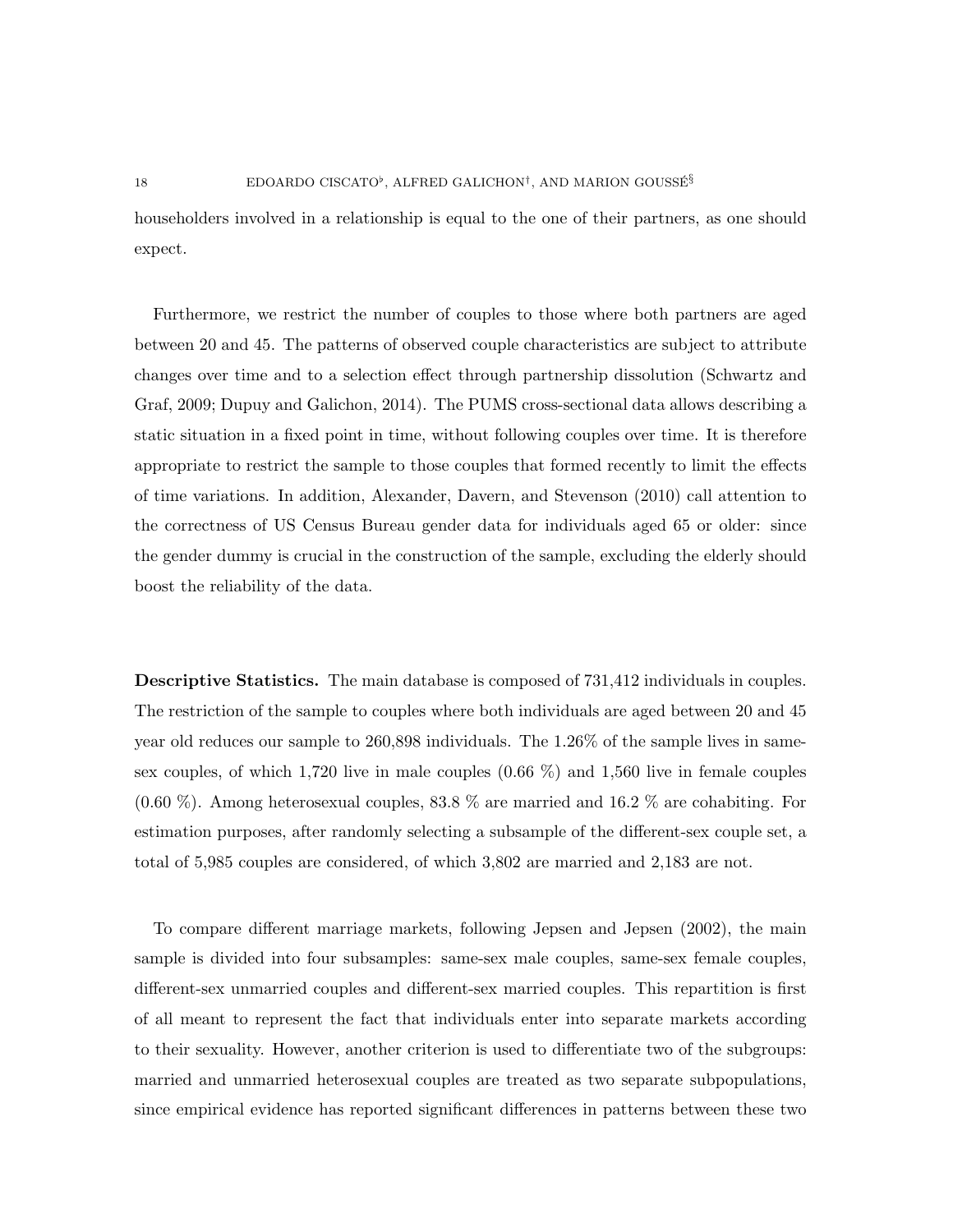kinds of partnership. In particular, Schwartz and Graf (2009) argue that assortative mating for unmarried couples is weaker, most likely because the bond is less engaging than marriage. Although it is impossible to know a *priori* if a person is interested in a marital union rather than in a less binding relationship, we believe that this repartition can be of great interest and deepen the analysis. Nevertheless, even if California represents the larger state-level ACS sample in the US, further splitting the male and female homosexual groups into two parts unfortunately implies working with relatively small samples. Moreover, although same-sex marriage is permitted, it has been recognized only recently and at the end of many legal struggles, which may have prevented a part of those same-sex couples that wished to marry from doing so. Whenever the number of registered homosexual partnerships increased and the share of married couples were known with more certainty, then considering married and unmarried homosexual couples separately would be extremely interesting, as proved by recent research of Verbakel and Kalmijn (2014).

This study takes into consideration several variables, some related to the labor market and some others to the general background. Non-labor market traits include age, education and race. Age and education are treated as continuous variables, with the latter defined as the highest schooling level attained by the individual. Thanks to the detailed data of the ACS, the variable has been built in order to reflect as many distinguished educational stages as possible.

The set of variables also contains three dummies for the three largest racial/ethnic minorities: Non-Hispanic Black, Non-Hispanic Asian and Hispanic<sup>8</sup>. This implies that the reference group is mainly constituted by Non-Hispanic White and the residual category "Others," which contains all those individuals who did not recognize themselves in any of the main groups. It is important to interpret these considerations by keeping in mind that race and ethnicity are self-reported, and thus say something about how the respondent

<sup>8</sup>American demographic institutions do not include a Hispanic category in variables on race, furnishing a separate variable for Hispanic origins, which is why there is some overlapping and the other categories bear the specification "Non-Hispanic". The issue concerns the conceptual differences of "race" and "ethnicity". See for instance Rodriguez (2000) for clarifications.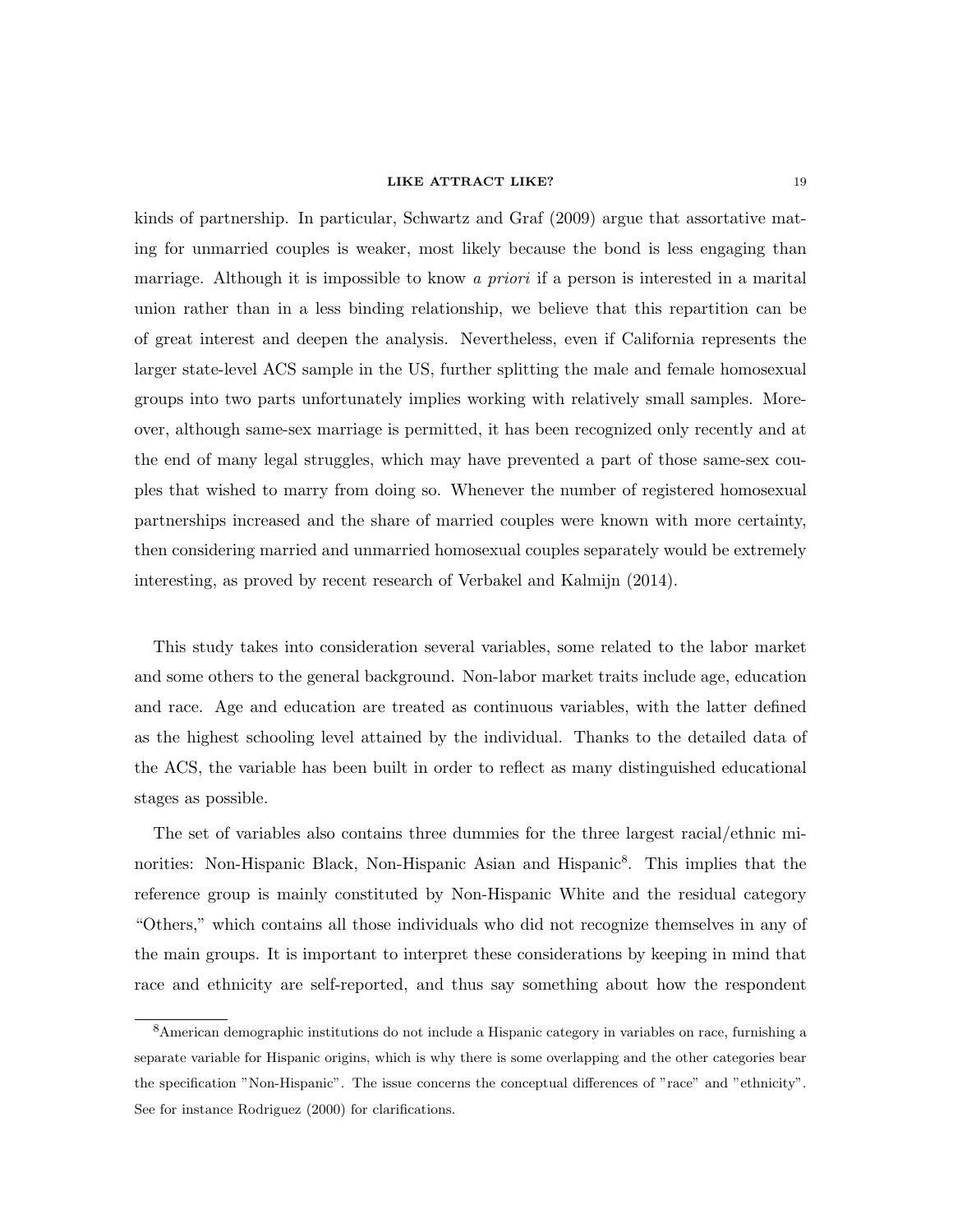perceives himself. In addition, note that the number and the type of dummies that are included can alter the interpretation of the estimates, as it will be made clear later.

Finally, among labor market variables, we have hourly wage, which is computed from the yearly wage and the number of usual hours worked per week. Note that yearly wage is top-coded for very high values (over \$999,999). Moreover, the amount of hours worked per week is included.

Table 1 presents some descriptive statistics of our sample. Individuals in same-sex couples are on average more educated than individuals in opposite-sex couples. As predicted by Black, Sanders, and Taylor (2007), young homosexual women are much more likely to be part of the labor force than heterosexual ones and also have higher wages. We observe that unmarried heterosexual couples are much younger than married couples and same-sex couples. Unmarried heterosexual men and women are on average 4.5 year younger than others. Cohabitation is often (but not always) a "trial" period before marriage, which explains the age difference. Table 2 presents the distribution of ethnics among couples: same-sex couples are much more present among White people, whereas there is a remarkably high share of Black individuals among lesbian couples. On the contrary, Asians and Hispanics are under-represented in the homosexual population.

Table 3 presents the correlation rates among traits. It shows that age and education attainment are much more correlated among heterosexual couples than among homosexual ones. Moreover, the correlation is stronger for lesbian couples than for gay ones. Education is also more correlated among young same-sex couples than among older ones. This pattern is not observed for heterosexuals. Correlations or labor market outcomes are particularly interesting: there is a negative correlation only for different-sex couples, a possible clue of stronger household specialization, whereas it is low and positive for same-sex couples.

Table 4, 5 and 6 present the homogamy rates of couples with respect to race for different types of couples. The homogamy rate is the ratio between the observed number of couples of a certain type and the counterfactual number which should be observed if individuals formed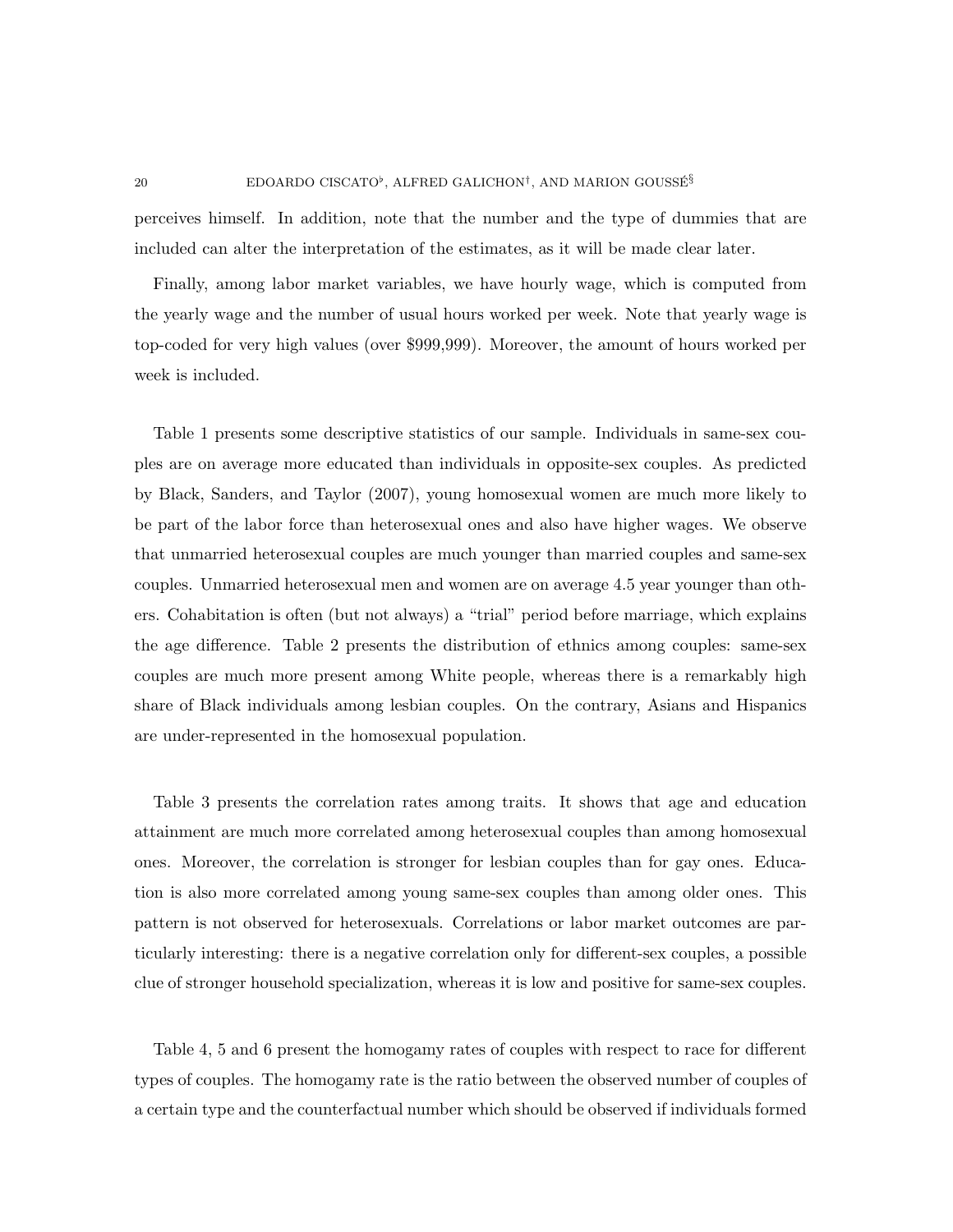couples randomly<sup>9</sup>. For instance, table 4 shows that lesbian couples among black women form 10 times much more than if they were formed randomly among the lesbian population.

Homogamy rates and correlations are interesting measures of assortative mating and provide a good starting point for our analysis. However, they do not control for simultaneous effects of the multiple variables we consider. Therefore, no conclusion on preferences can be drawn from their observation.

#### 5. Results

We report in appendix the estimates of the affinity matrix for gays in table 7, for lesbians in table 10, for cohabiting individuals in table 13 and for married individuals in table 16.

Age, education and race/ethnicity. In the first place, our estimates of the diagonal elements of the affinity matrices are highly positive and significant for age, education and ethnicity, which strongly confirms the positive assortative mating observed in the literature. The complementarity in these non-labor market traits is once again empirically assessed. We find that the intensity of affinity by age and education is the lowest for male samesex couples (respectively, 0.93 and 0.41) and increases in intensity on the other markets in the following order: female same-sex (1.24, 0.62), unmarried different-sex (1.35, 0.69) and married different-sex couples (2.06, 0.81).

As regards race/ethnicity dummies, members of the three minorities taken into account seem to enjoy some additional affinity which exhibits homogamous patterns. Differently than in the previous literature, we can separately measure the relevance of such bonus for each ethnic group. However, note that the estimates must be interpreted while keeping in mind that the group of reference is formed by the categories "Non-Hispanic White" (42% of the observations) and "Others" (0.7%). In fact, the parameters concerning race do not say anything about the absolute attractiveness of a group, but are simple relative

<sup>&</sup>lt;sup>9</sup>If couples formed randomly across the population, the number of couples between a man of type i and a woman of type j would be equal to  $n_i$ ,  $n_j/N$ . The homogamy rate is then the ratio of the observed number of couples on this theoretical number of couples. See Vanderschelden (2006).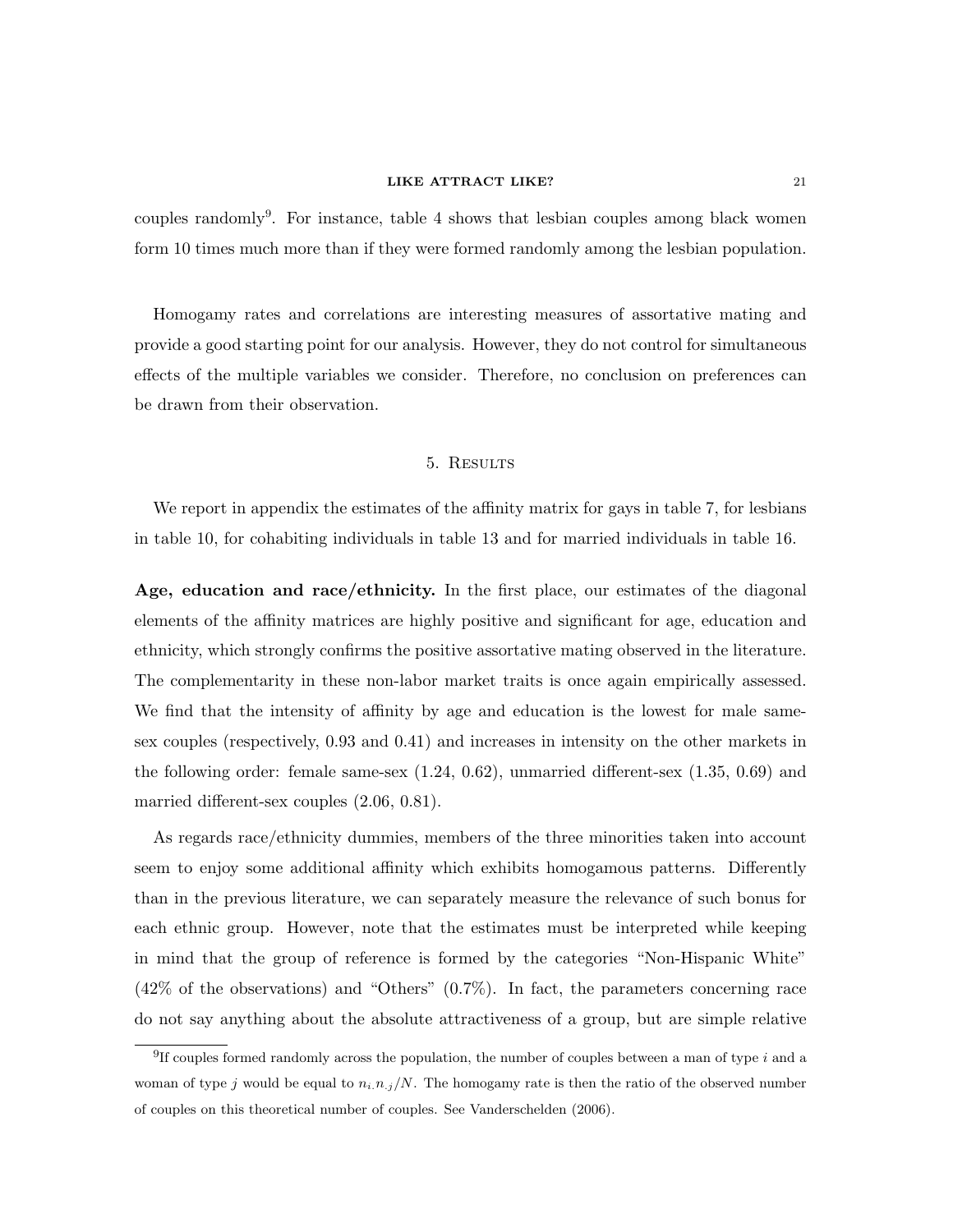measures. Going back to the estimate tables, the intensity of the homogamous affinity for Hispanic follows the same ascending order of age and education. For Non-Hispanic Black, we observe a slight difference: homogamy is weakest for male same-sex couples, increases for married different-sex and unmarried different-sex couples, and is strongest for female samesex couples. For Non-Hispanic Asian, the order is instead the following: female same-sex, male same-sex, unmarried different-sex and married different-sex couples. Interestingly, in most of cases, representatives of minorities do not seem to enjoy any particular utility boost from a union with a member of a different minority. In the lower-right corner of the affinity matrix, off-diagonal estimates for race dummies are often not significant, and, when they are, we usually observe lower positive values, with the exception of a strong relative distaste between married Asian men and Black women (-0.46). However, it is hard to see a common pattern across different markets.

The findings on positive assortative mating are in line with the ones presented in the cross-market analysis by Jepsen and Jepsen (2002) and Schwartz and Graf (2009) on the United States. Also the estimates on race/ethnicity homogamy, here computed separately for each minority, seem to follow very similar patterns. However, since the model relies on behavioral assumptions and the parameters of the matrix A are explicitly contained in the systematic marital affinity function, it is implied that differences in assortative mating reveal a different structure of preferences. It would be therefore more natural to interpret these results purely from a household production function point of view - as meant by Becker (1973) - than from a demographic point of view, concluding that the degree of complementarity between non-labor market inputs varies across markets.

Labor market traits. To describe labor market traits, we must be very cautious as these outcomes are potentially endogenous. As we do not observe these traits at the moment of the match formation but possibly a long time after, the specialization process at work in couples may have already begun. In particular, we expect that this specialization effect is strong in heterosexual couples, who are more likely to have children. Raising children takes time and a large part of mothers leave the labor force or reduce their working hours. Consequently, because of interrupted careers and less paid part-time jobs, their hourly wage does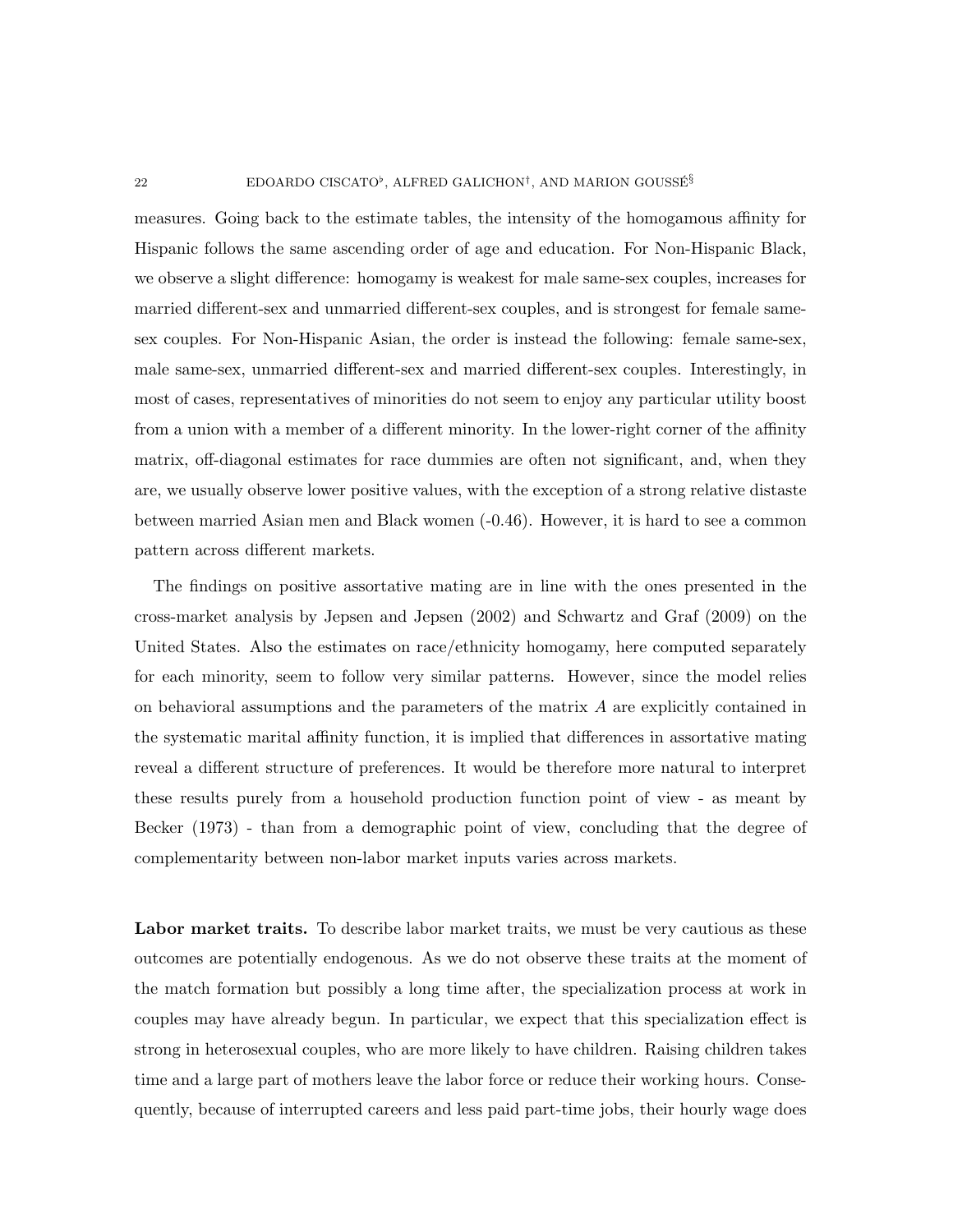not rise as much as the one of their male counterparts and we observe many associations between low-wage women and high-wage men. This phenomenon could bias our estimates and we cannot interpret them directly as preference estimates, although we limited the sample to relatively young couples. However, the differences we observe between the estimates for our four types of couples help us to shed light on the specialization effect.

First, we do not observe a positive assortative mating on hourly wages nor on working hours for married couples, although, as we just explained, we cannot distinguish the real preferences from the specialization effect, which pushes in the opposite direction. However, we observe much higher and significant positive estimates for same-sex couples and for unmarried couples with respect to wages and working hours. As unmarried couples are more often young couples, these estimates must be much closer to the true preference estimates as the specialization process has not had time to happen  $\text{vet}^{10}$ . Estimates must also identify preferences patterns for same-sex couples as homosexuals are less likely to have children and consequently have fewer reasons to specialize<sup>11</sup>. Consequently, it is very likely that there is a positive assortative mating on wages and working hours, and we could infer that this must also be the case for married couples even if we cannot estimate it directly. It is worth noting that the wage estimate is twice as large for gays than for lesbians. Wages may be more important for gays in match formation than for lesbians. However, the estimate for working hours is much higher for lesbians than for gays. Homosexual women may prefer a partner with similar time schedule than themselves. In general, the estimates for working hours are stronger for same-sex couples than for unmarried couples.

The cross-estimate between the wage of one partner and working hours of the other partner is also very interesting to analyze, although we may not be able to interpret it

<sup>10</sup>Unmarried couples can also be long dating couples who do not want to marry ever. Still, in that case, the specialization is not as strong as in married couples as they might not commit to the community as strongly as married individuals.

 $11$ In our sample, among the 20-45 years-old, 14.7% of gays have children, 32% of lesbians, 51.8% of cohabiting different-sex couples and 80.5% of married different sex couples.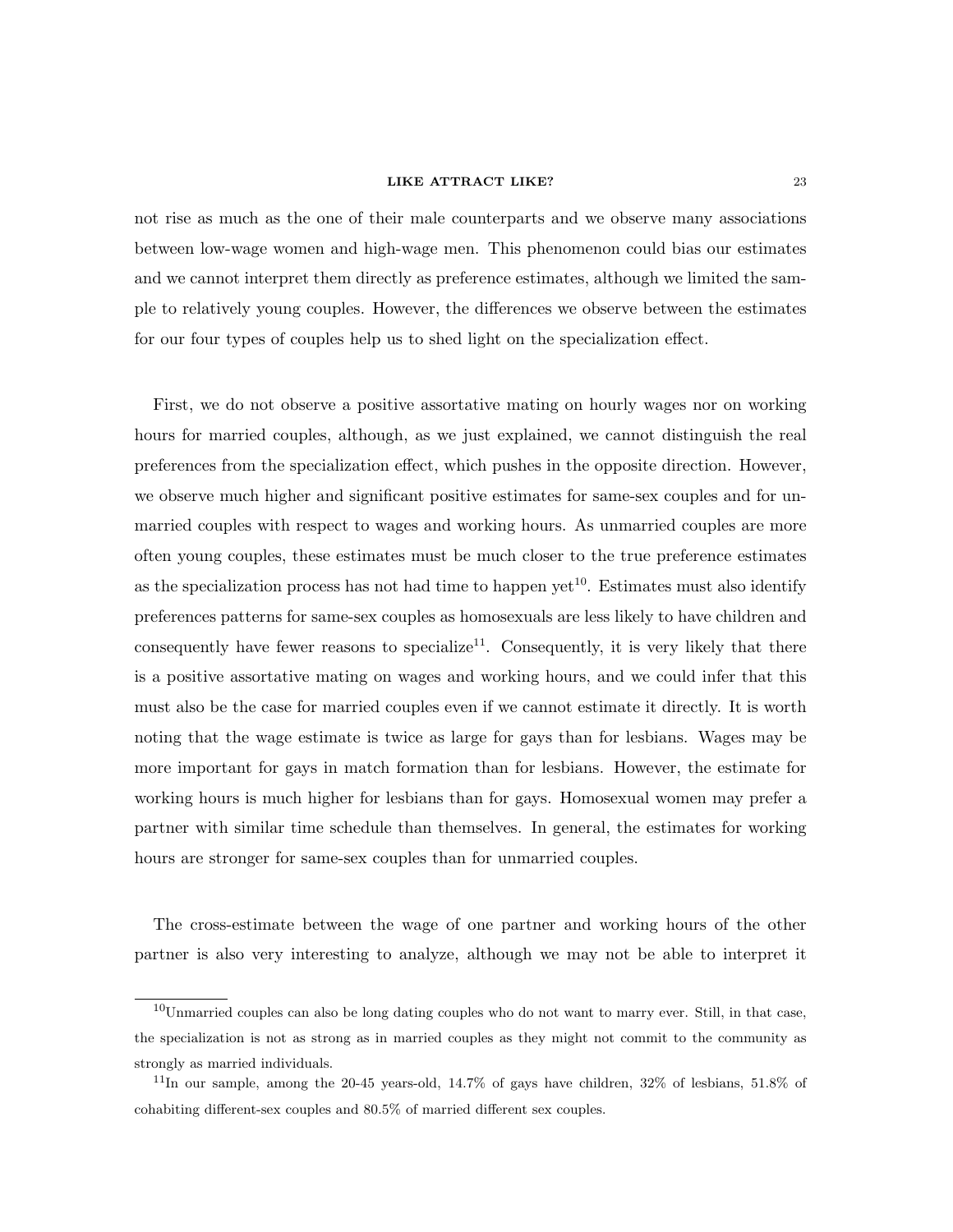#### 24 EDOARDO CISCATO<sup>b</sup>, ALFRED GALICHON<sup>†</sup>, AND MARION GOUSSÉ<sup>§</sup>

as a preference parameter. Instead, it must represent the well-known income effect at work in couples: when your partner's wage rises, your household income rises and you are free to work less. The estimate is surprisingly the same for both same-sex couples and married heterosexual couples and is around -0.13, whereas it is non-significant for unmarried couples. It seems that same-sex couples and married couples coordinate they labor supply: they pool a part of their income and adjust their work in reaction to variations of the labor market traits of their partner<sup>12</sup>. However, unmarried couples seem not to coordinate. As these couples are in average younger, the income effect is weaker since they do not pool their income yet and stay financially independent. Finally, we note a little asymmetry for married heterosexuals. The estimate between the working hours of the man and the wage of the woman is -0.08, whereas it is -0.13 between the man's wage and his wife working hours. This is not surprising, as we know that married men's working hours are less elastic with respect to income than married women's working hours.

Complementarity between wage and education. Significant positive cross-effects have been found also for wage and education. It is well-known that educational level of an individual is highly correlated with his salary: however, their simultaneous presence in the model should allow to distinguish a particular mixed effect, for which higher wage individuals have a preference for more educated partners, keeping constant their wage and all other characteristics. Once again, same-sex couples exhibit the weakest affinity between these two variables, regardless of their sex (0.12 for men, 0.13 for women). The intensity of the effect progressively increases for unmarried and married different-sex couples, although for the latter the effect is asymmetric, as a match between a high wage husband and a highly educated woman generates a stronger marginal utility increase (0.28) than the other way around (0.23).

This effect can be interpreted in different, not mutually exhaustive ways. First of all, as a matter of preferences, in that high-income individuals - independently of their educational level - may enjoy the company of cultured partners. This could clearly leave some space

 $12$ Other similarity between same-sex couples and heterosexual couples household dynamic has also been found in Oreffice (2011), in which she shows that individuals in same-sex couples bargain over the income as heterosexuals and respond to bargaining power shifts.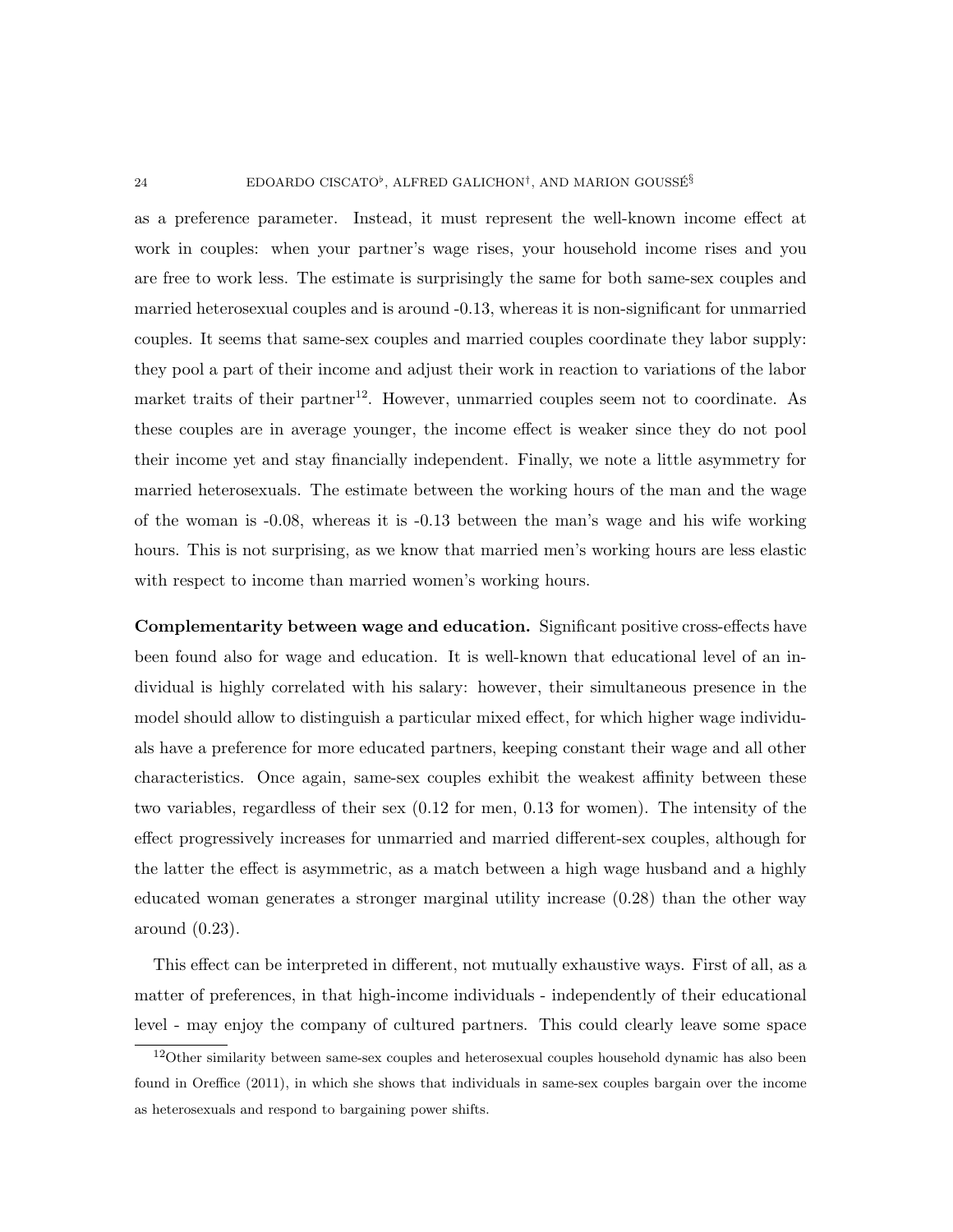for explanations linked with the worth of economic and cultural capital<sup>13</sup> in the marriage market and with the possible rise in social status ensured by a highly educated partner, who in turn seeks someone wealthy to pair with. The simple complementarity of schooling levels (already captured by the diagonal element for education in the affinity matrix) can already indicate that the partners' educational profile is relevant on two dimensions: internally, the household may benefit from shared social norms (Kerckhoff and Davis, 1962; DiMaggio and Mohr, 1985; Kalmijn, 1994), whereas, on larger scale, the partners seek to increase the household stock of cultural capital to achieve a better social positioning (Bourdieu, 1979). However, the positive estimate for the mixed effect between wage and schooling might also suggest that the economic and the cultural capital are complementary inputs in matching. In addition, following this interpretation, the heterogeneity observed across markets may derive from the dissimilar social contexts that heterosexuals and homosexuals experience, as the weights assigned to different forms of capital vary from one subgroup of the society to the other. Finally, the highest and asymmetric affinity observed for married heterosexuals suggests that these dynamics are more relevant for more binding unions and that, for women (respectively, men), cultural (economic) capital plays a more important role in matching.

Nevertheless, we need to consider a second possible explanation related to the impact of labor market choices on these estimates. Since schooling level is a good proxy of future income, then a positive association of wage and education might simply resemble the complementarity between partners' wages, especially when one of them is younger and has just entered the job market. Conversely, since labor choices usually take place after the match as discussed earlier, we might have that one partner - typically the wife in married different-sex couples - quits labor market despite his/her earning potential ensured by a relatively high schooling level. Therefore, the mixed effect of wage and education could partially be explained by the complementarity on wages. The real preference for partners with higher labor income - already hard to detect from the interaction between wages - is thus partially captured by the complementarity between wage and education, since for one

<sup>&</sup>lt;sup>13</sup>Note that the educational achievement can only be a raw measure of cultural capital. In sociological work, several alternative measures have been explored, as interests and hobbies (DiMaggio, 1982) or occupational schooling (Kalmijn, 1994).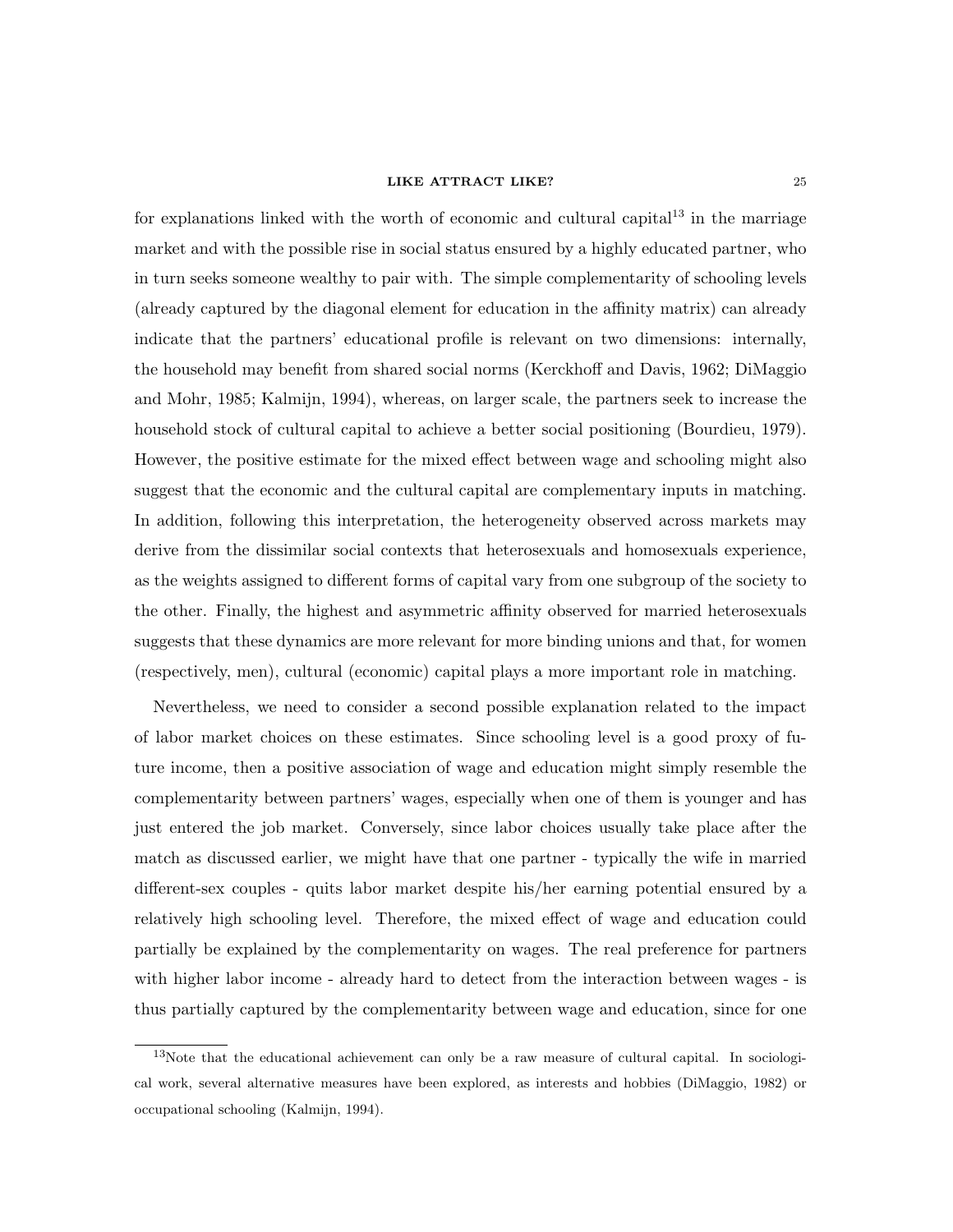partner we observe the actual salary, while for the other we can treat the educational level as an indicator of potential labor earnings. According to this interpretation, the positive association is due to endogenous labor choices: were these conjectures true, it would be hard to say to which extent the positive value of the estimate is purely due to preferences.

Considered the two possible explanations, two further arguments in favor of the first interpretation linked with real preferences can help to understand why we should expect complementarity between wage and education at the moment of the choice of the partner. First, recall that, for the same level of schooling, some fields of specialization ensure higher labor income than others. Moreover, there has been a widely-reported asymmetry in study choices with respect to gender, as some professions are typically considered "feminine" (e.g. nursing, teaching, arts and culture) although they are still selective and require a high level of schooling (Brown and Corcoran, 1997; Xie and Shauman, 2003). Hence, a couple could enjoy an improvement in terms of social status when one partner provides high labor earnings and the other has a high-skilled occupation that is not as well remunerated on the labor market but is intellectually influential and kept in high consideration because of its social function. Second, it is reasonable to think that education might well be a desirable attribute in household production - although far from being a comprehensive productivity rate for household activity - especially as concerns childrearing (DiMaggio, 1982; De Graaf, De Graaf, and Kraaykamp, 2000). It is thus a very valuable trait for those partners - typically women in different-sex couples - that are expected to dedicate more time to household activities and raising children (as also suggested by Bourdieu (1979)). Following this premise, the positive value of the estimate can partially capture the complementarity between labor and household productivity. In the end, all things considered, it seems appropriate to think that the positive interaction between wage and education is due to the real preferences of the partners at the very moment of the matching, although the estimate is likely to be upward-biased because of endogenous labor market choices.

Interaction between education and Hispanic origin. The affinity matrix also contains results on the interaction between racial identity and other traits, which can potentially reveal the presence of interesting social dynamics in couple formation. There are several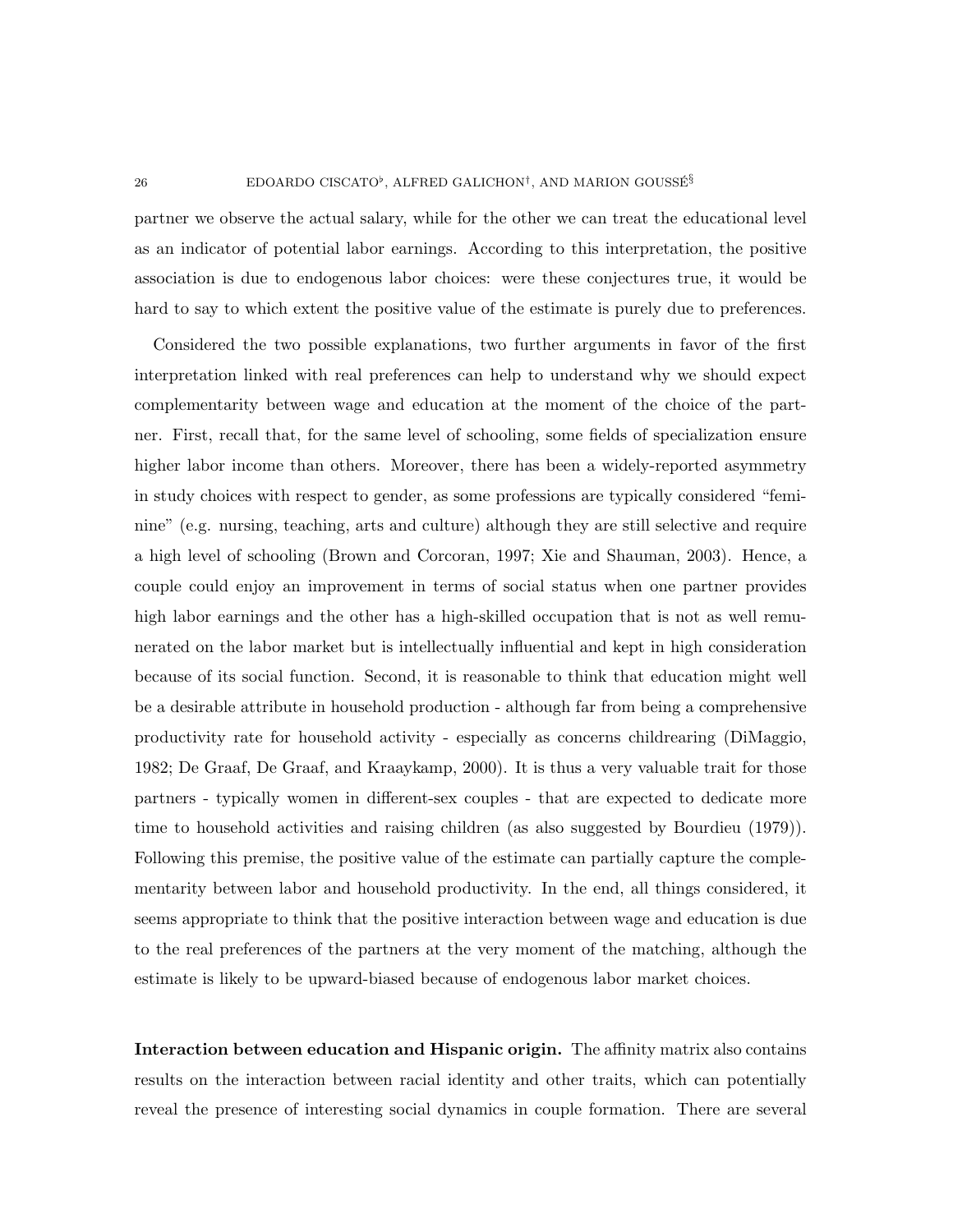estimates of off-diagonal parameters concerning ethnicity that are significant in at least one market, whereas only one estimate - cross-effect of schooling and being Hispanic - is significant on every market. We will therefore pick this parameter for an instance of crossmarket analysis, in order to show how the affinity matrix can be helpful to describe some very subtle nuances of matching related to race/ethnicity. Looking at the estimate tables, we can observe that more educated individuals have a weaker affinity for Hispanic partners. The drop in affinity is lower for homosexuals (-0.11 for male and female) and higher and asymmetric for heterosexuals, with highly educated women and Hispanic men undergoing the highest marginal drop in affinity (-0.29, both in and out of marriage).

As we did for wage and education, we shall try to give an explanation based on preferences. The lack of affinity between highly educated individuals and Hispanics may suggest that the two subsets of the population do not share similar values and social norms, making matches between them not desirable. The size of the loss increases with schooling level ceteris paribus, meaning that a higher education widens the social distance independently from the educated individual's other characteristics. The importance of social categories in education has been stressed by the work of Akerlof and Kranton (2002), which creates a bridge between and economics of education and sociological and ethnographic studies<sup>14</sup>. In their paper, educational choices are described as heavily influenced by the prescriptions of an individual's social category. At the same time, racial and ethnic identities are important predictors of cultural attitudes<sup>15</sup> and social group identification (Delpit, 1995; Akerlof and Kranton, 2000, 2002), alongside gender and other socioeconomic variables. Social theorists agree that educational institutions play a key role in reinforcing or reshaping both social categories and prescriptions during school and college years<sup>16</sup>. Accordingly, it is possible

<sup>16</sup>The influence of educational institutions on individuals - especially on political participation and orientation - has long been discussed. A common denominator is the idea that educational institutions have a

<sup>14</sup>Akerlof and Kranton (2002) provide an exhaustive literature review of sociological work on social categories, behavior and achievement in schools, starting from Coleman (1961).

<sup>&</sup>lt;sup>15</sup>In the economic literature, ethnic diversity has often been regarded as a possible source of heterogeneity of preferences, especially in the political economy literature. In recent research, Desmet and Wacziarg (2014) explicitly discuss the relationship between ethnicity and culture, conducting an empirical study on the World Values Survey data. According to their findings, ethnicity is a good predictor of cultural traits (although a large share of a country's cultural heterogeneity is within-group).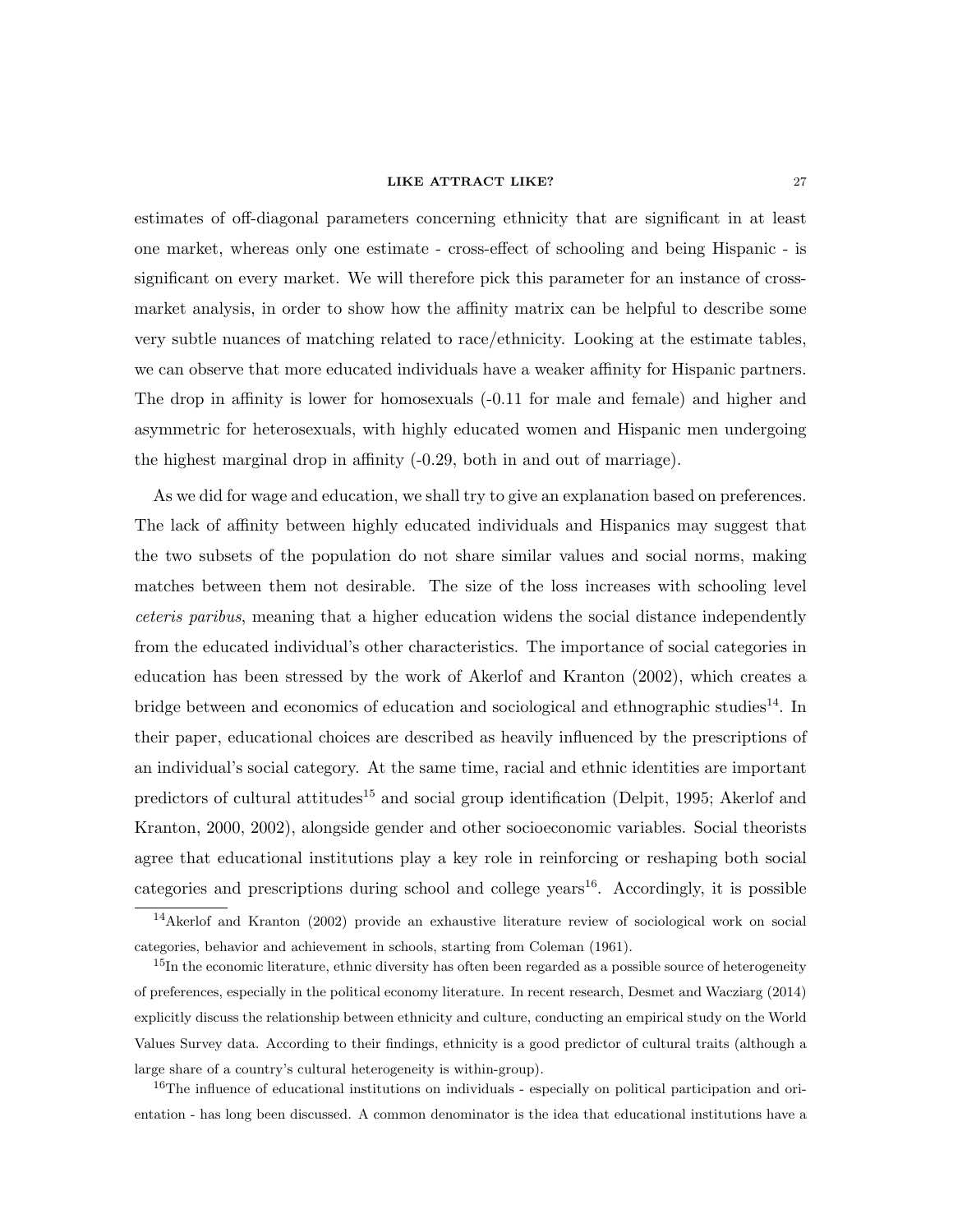#### 28 EDOARDO CISCATO<sup>b</sup>, ALFRED GALICHON<sup>†</sup>, AND MARION GOUSSÉ<sup>§</sup>

that highly-achieving students are formed in schools where the prevailing social norms clash with those of Hispanic communities. Given the importance of values and social norms absorbed in school, the negative association between education and Hispanic origins is likely to persist on the marriage market. Here, heterogeneity across markets possibly indicates that the distance between the highly educated and Hispanics is greater among heterosexuals than homosexuals, i.e. the cultural attitudes developed both in educational institutions and because of strong ethnic identity are more persistent for heterosexuals.

While proposing this interpretation, we must also caution the reader that the choice of including Non-Hispanic White in the reference group does matter, as anticipated at the beginning of this section. In fact, the distribution of schooling attainment for White is completely different than the one for Hispanics: 49.08% of the White in the sample has at least a Bachelor's degree, while only 12.88% of the Hispanics have one. As a consequence, individuals with higher education are also more likely to be White. Since the latter are in the reference group, it is impossible to separately identify the affinity/repulsion between the two racial groups and the interaction between education and being Hispanic. However, the cross-effects between racial identities and other labor or non-labor market traits are mostly weak and not systematic, as well as cross-racial interactions among minorities. Hence, the strongly negative values taken regularly by the education-Hispanic parameters stand out and deserve to be thoroughly analyzed. That is why we propose an additional explanation based on social norms and categories, whose strong bond with education and racial/ethnic identity is well-known in the economic and sociological literature.

Saliency analysis. The decomposition of the affinity matrices in orthogonal dimensions is presented in appendix from table 8 to table 18. In the four markets, we show that more of 85% of the joint affinity could be explain in three orthogonal dimensions that we could name "indices of attractiveness" as in DG. These indices load on different characteristics of individuals. In the four market, the first index is almost only composed of the age and explains by itself more than 40% of the affinity: age is then the first dimension of sorting.

deep impact on students' values and ideas. See Friedman, Kremer, Miguel, and Thornton (2011) for a clear summary of the main opposing views in economics and social sciences in general.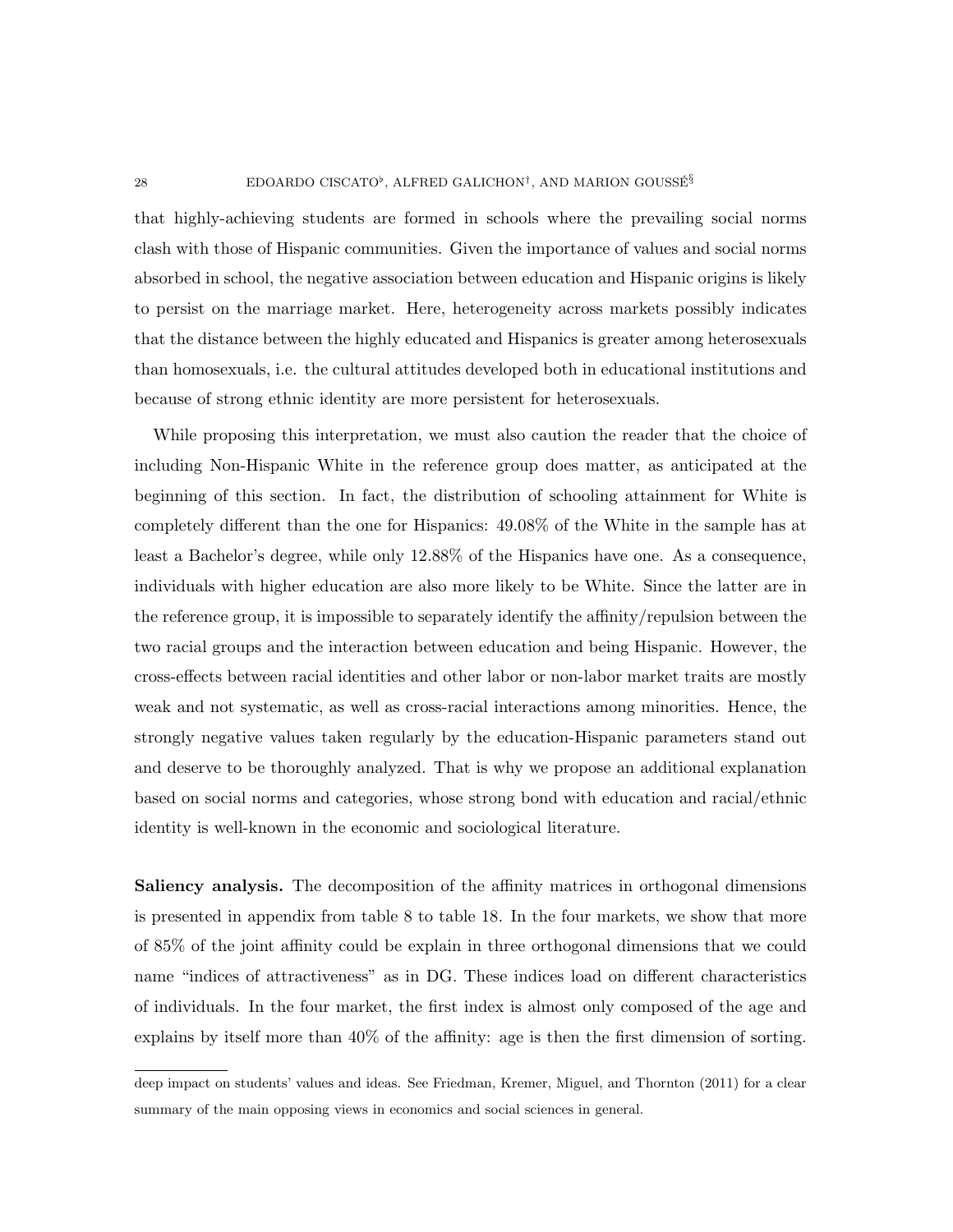The second dimension of sorting is composed of education and wage and explains around 20% of the sorting, whereas the third dimension relies more on race/ethnicity and explains around 14% of the sorting.

When we consider heterosexual couples, the indices of mutual attractiveness could differ between genders. However, we only find relevant differences for married couples. For unmarried couples, our results show that the three main dimensions are very similar between men and women, meaning that attractiveness is not gender-dependent for this market. In the concluding part, we will discuss the fact that changes in social norms and in the concept of marriage gain may lead toward more homogamy and complementarity of traits between partners. Instead, we observe that more important differences between genders exist for married couples. The second dimension for instance, which explains 22% of the utility, loads more on education for women than for men, and more on wage for men than for women.

The impact of race/ethnicity on indices of attractiveness is ambiguous, as the second and the third dimension load on the origins of the participants in opposite directions. We will decompose their impact on the last two different dimensions of attractiveness: education and race. Again, we find that a Non-White ethnicity penalizes the attractiveness related to education and labor outcomes. The Hispanic ethnicity is particularly penalizing: the penalty is high on the four markets and is even higher for heterosexuals than for homosexuals. Asian origins are penalizing on the education index only on the heterosexual marriage market. There is, however, a low penalty for Black racial identity. With respect to the third dimension, mainly composed of ethnicity, we observe that Hispanic ethnicity adds a strong boost to attractiveness on the male same-sex market, the unmarried market and an even higher boost on the female same-sex market. However, we do not find any boost of Hispanic ethnicity on the heterosexual marriage market. Black origins represent a strong advantage on the female same-sex market. To a lesser extent, it is also an advantage on the different-sex cohabitation market and on the male same-sex one, but it is a strong penalty on the different-sex marriage market. Asian origins have no effect on the attractiveness on the female same-sex market, but consist in a strong boost on the different-sex marriage market and in an intermediate boost on the cohabitation market. However, being Asian represents a strong penalty on the male same-sex market.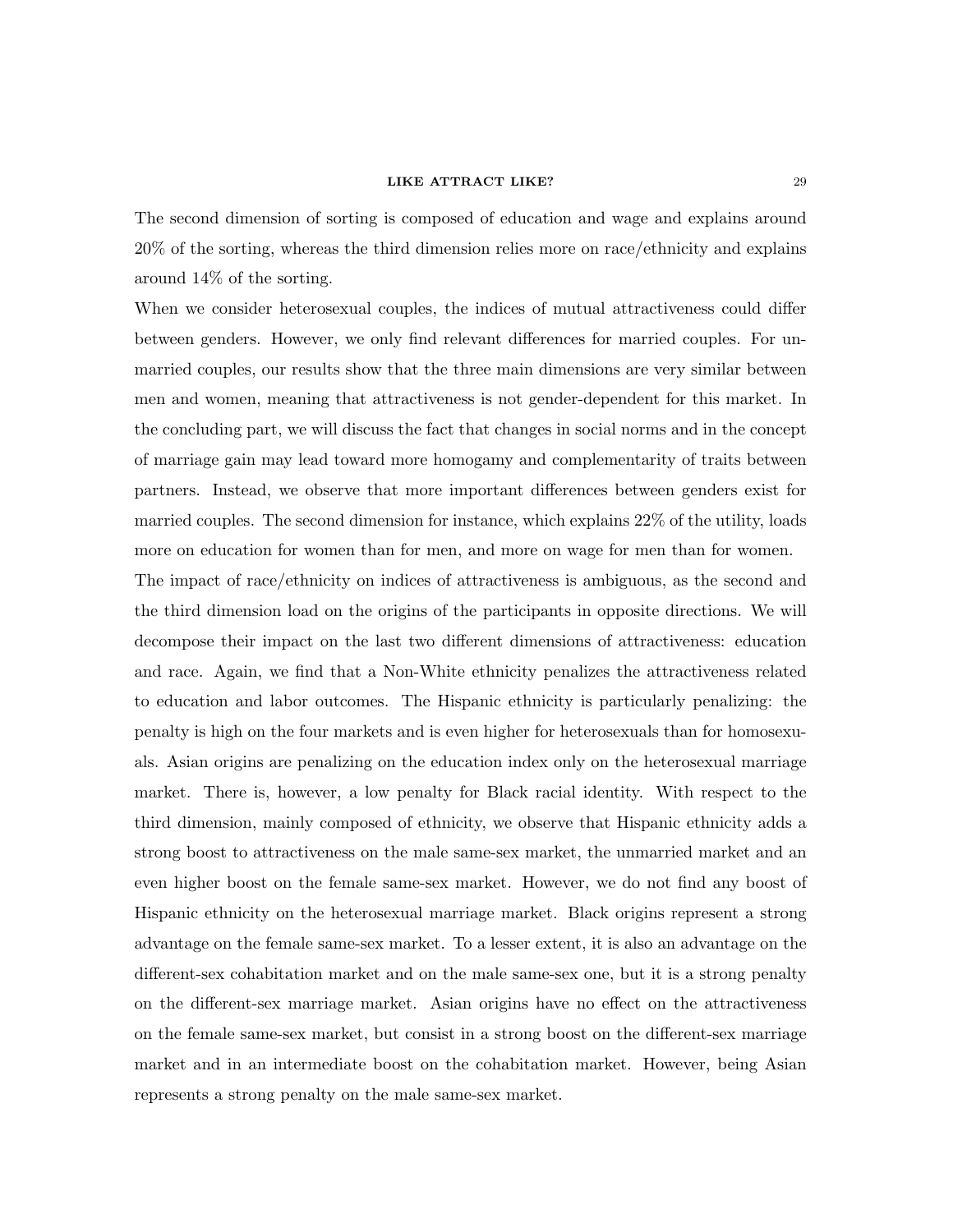#### 30 EDOARDO CISCATO<sup>b</sup>, ALFRED GALICHON<sup>†</sup>, AND MARION GOUSSE<sup>§</sup>

#### 6. Discussion and perspectives

We believe that the contributions of our paper are twofold. From a methodological point of view, this paper is the first to propose a structural estimator of the matching affinity which applies to the unipartite matching problem. Our methodology could be applied to many other markets (e.g. roommates, co-workers). In addition, we apply the model in order to provide an empirical analysis of mating preferences in the same-sex marriage market in California. We conduct a cross-market comparison: we analyze the heterogeneity in preferences between homosexual and heterosexual couples. First, we find that, as concerns non-labor market traits, the heterosexual population has a stronger "preference for homogamy" than the homosexual one. Second, we discuss the differences in complementarity and substitutability of inputs in the household production function as defined in the family theories of Gary Becker. Our findings seem to suggest that labor market traits are substitutes for married heterosexual couples but complementary for other types of couples. This result challenges the traditional concept of the marriage gain based on specialization within the couple. Finally, we provide some possible interpretations that could explain the estimates suggesting complementarity between wage and education, and substitutability between Hispanic origins and education. This exercise shows how the model can be used to study subtle interactions among inputs in matching markets.

The need for effective analytical frameworks to study and describe relatively modern forms of families has recently emerged in the economic literature, both as concerns same-sex couples (Black, Sanders, and Taylor, 2007; Oreffice, 2011) and cohabiting partners (Stevenson and Wolfers, 2007; Gemici and Laufer, 2011). In this paper, we first identified three separate subpopulations according to sexual preferences, and then we separately analyzed the matching of married couples and of unmarried ones. We found preferences disparities between the four markets. However, can we state with certainty that these markets are mutually exclusive? In fact, at least for what concerns cohabiting couples, individuals may first endogenously choose into which market they are willing to match. Moreover, there could be spillovers between markets.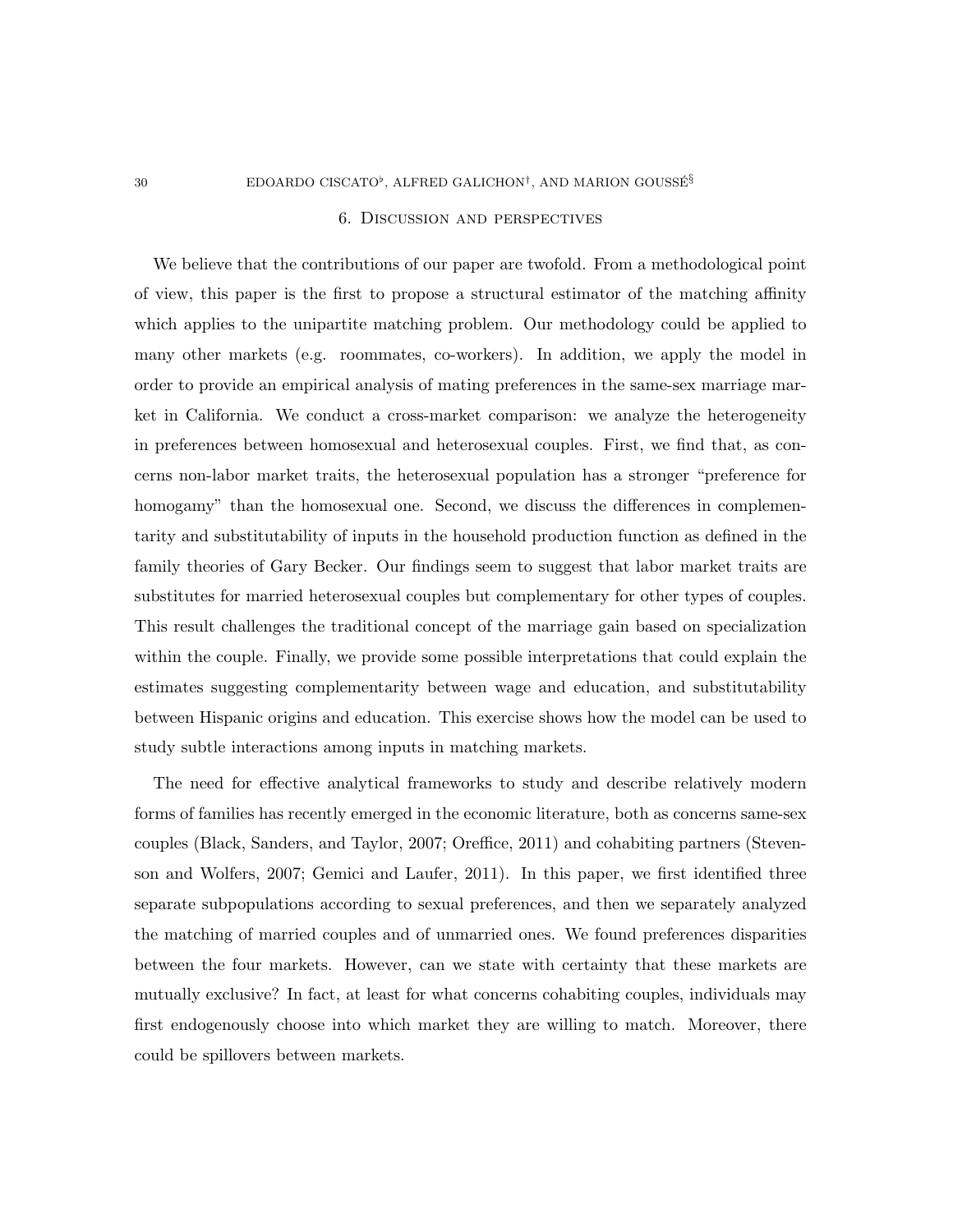In this paper, we show that the cohabitation and the marriage market correspond to different preferences for mating and household organization, which is what has also been observed in the literature (Schwartz and Graf, 2009; Gemici and Laufer, 2011; Verbakel and Kalmijn, 2014). Cohabitation is a developing phenomenon and is associated with a lower degree of specialization and a higher degree of positive assortative mating. A promising area of research would be to understand the preferences for marriage or cohabitation jointly with sorting preferences. Mourifié and Siow  $(2014)$  set a first model in that direction for heterosexual couples. An empirical paper of Verbakel and Kalmijn (2014) separately analyzes the marriage and cohabitation markets in Netherlands also for homosexuals. With the consolidation of the same-sex marriage and the availability of more and more accurate data, it will soon be possible to expand our understanding of differences and similarities across markets. Families and household arrangements are evolving quickly and we need to understand the underlying forces of these changes.

One issue that needs to be investigated is the possible presence of spillovers between markets. Many opponents to the same-sex marriage fear that this would cause the marriage institution to lose its value and would instead promote alternative forms of families, typically more flexible/less stable, such as cohabitation. For now, researchers have found no effect of same-sex marriage on the number of different-sex marriages or on the number of divorces (Trandafir, 2014, 2015). However, we wonder whether the legal recognition of same-sex marriage could someway impact the preferences observed on the different markets. What changes should we expect in the behavior of heterosexuals? And could it be that same-sex couples become more homogamous as homosexual marriage is institutionalized?

Finally, in Becker's theory, a rationale for marriage is the home production complementarities between men and women skills. However, the traditional gains from marriage have diminished for two main reasons. First, the progress in home technology has decreased the value of domestic production; second, as women took control over their fertility and have been getting more and more educated, their opportunity cost to stay at home has increased (Stevenson and Wolfers, 2007; Greenwood, Guner, Kocharkov, and Santos, 2012). Despite the decrease in the traditional marriage gains, the institution of marriage has not disappeared. On the contrary, there has been a high demand for same-sex legal marriage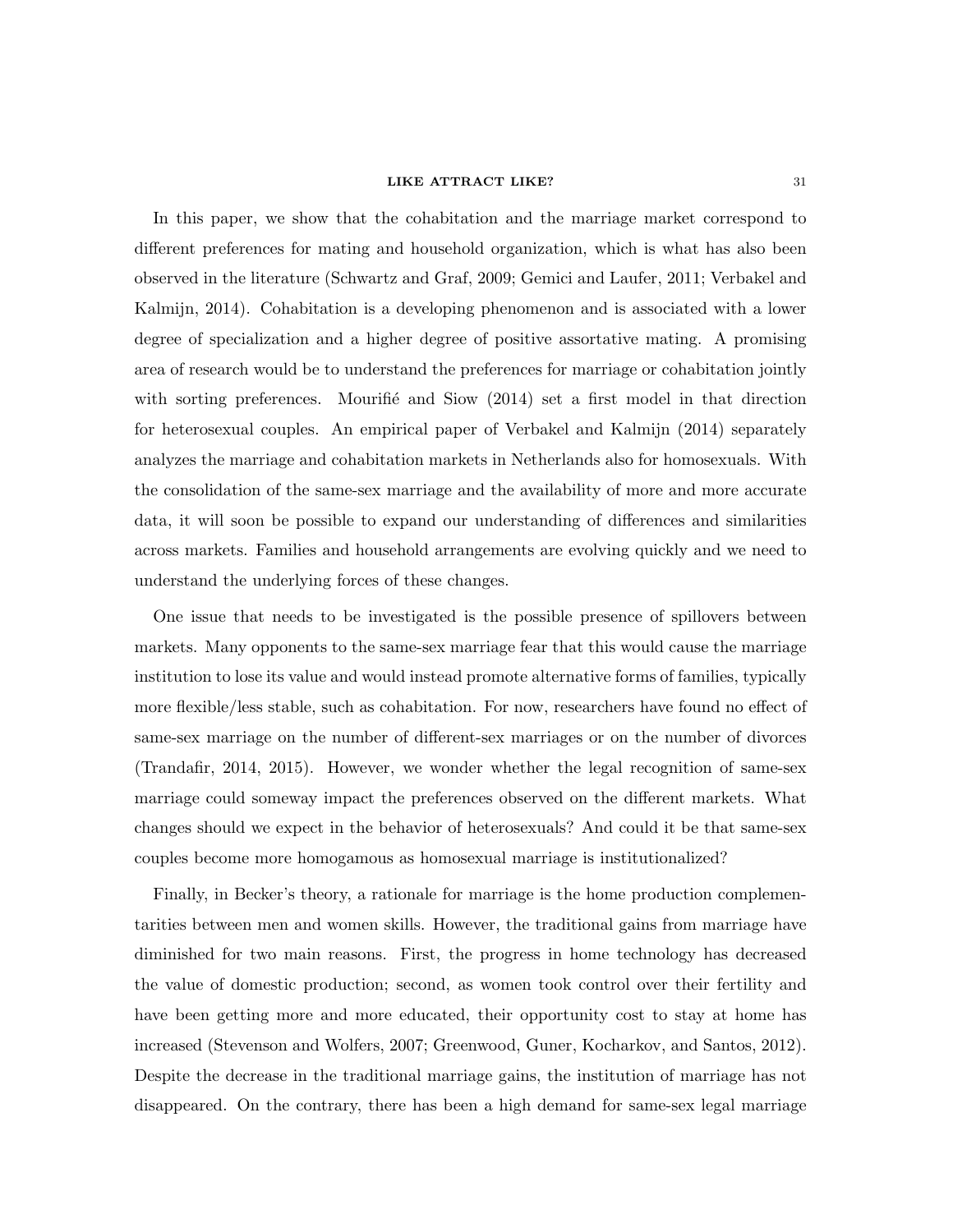in many developed countries. Stevenson and Wolfers (2007) argue that individuals now look for a mate with whom they "share passions" and the new rationale for marriage is now "consumption complementarities" instead of "production complementarities". It is also possible that the act of marriage itself is still considered as intrinsically valuable for cultural and social reasons. In any case, this evolution may lead to even higher correlation of traits. We wonder how these changes will impact macroeconomic outcomes, life quality and social distance among individuals.

 $\overline{b}$  Economics Department, Sciences Po, Paris.

Address: Sciences Po, Department of Economics, 27 rue Saint-Guillaume, 75007 Paris, France. Email: edoardo.ciscato@sciencespo.fr.

† Economics Department, Sciences Po, Paris, IZA and CEPR. Address: Sciences Po, Department of Economics, 27 rue Saint-Guillaume, 75007 Paris, France. Email: alfred.galichon@sciencespo.fr.

§ Economics Department, Laval University. Address: Université Laval, Département d'Economie, Québec, (QC) G1V 0A6, Canada. Email: marion.gousse@ecn.ulaval.ca.

#### **REFERENCES**

AKERLOF, G. A., AND R. E. KRANTON (2000): "Economics and identity," Quarterly journal of Economics, pp. 715–753.

(2002): "Identity and schooling: Some lessons for the economics of education," Journal of economic literature, pp. 1167–1201.

- Alexander, J. T., M. Davern, and B. Stevenson (2010): "The Polls–Review Inaccurate Age and Sex Data in the Census Pums Files: Evidence and Implications," Public opinion quarterly,  $74(3)$ ,  $551-569$ .
- Andersson, G., T. Noack, A. Seierstad, and H. Weedon-Fekjær (2006): "The demographics of same-sex marriages in Norway and Sweden," Demography, 43(1), 79–98.

BECKER, G. (1973): "A theory of marriage: Part I," Journal of Political economy, 81(4).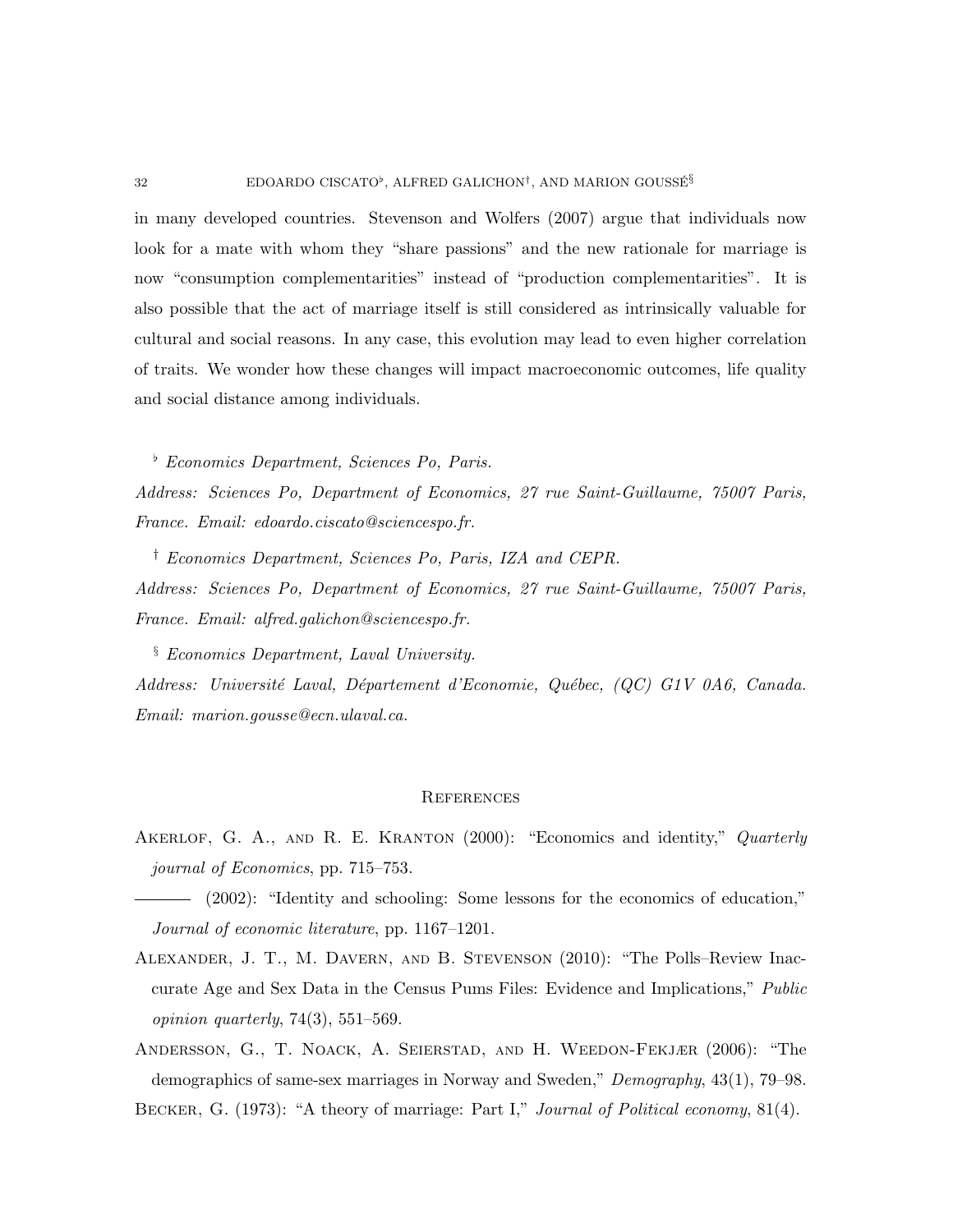- $-$  (1981): "A Treatise on the Family, 1991," *Enlarged Edition (Cambridge, Mass.:* Harvard University Print).
- Black, D., G. Gates, S. Sanders, and L. Taylor (2002): "Why do gay men live in San Francisco?," Journal of Urban Economics, 51(1), 54–76.
- (2007): "The measurement of same-sex unmarried partner couples in the 2000 US Census," California Center for Population Research.
- BLACK, D. A., S. G. SANDERS, AND L. J. TAYLOR (2007): "The economics of lesbian and gay families," The Journal of Economic Perspectives, 21(2), 53–70.
- BLUMSTEIN, P., P. SCHWARTZ, ET AL. (1983): American couples: Money, work, sex. Morrow New York.
- BOURDIEU, P. (1979): "La distinction: critique sociale du jugement,".
- BROWN, C., AND M. CORCORAN (1997): "Sex-Based Differences in School Content and the Male-Female Wage Gap," Journal of Labor Economics, 15(3), 431–65.
- Chiappori, P. A., A. Galichon, and B. Salanie´ (2012): "The Roommate Problem Is More Stable Than You Think," .
- Chiappori, P.-A., S. Oreffice, and C. Quintana-Domeque (2012): "Fatter attraction: anthropometric and socioeconomic matching on the marriage market," Journal of Political Economy, 120(4), 659–695.
- CHIAPPORI, P.-A., B. SALANIÉ, AND Y. WEISS (2011): "Partner Choice and the Marital College Premium," Discussion Papers.
- Choo, E., and A. Siow (2006): "Who Marries Whom and Why," Journal of Political Economy, 114, 175–201.
- Coleman, J. S. (1961): "The adolescent society: The social life of the teenager and its impact on education.," .
- DAGSVIK, J. K. (1994): "Discrete and continuous choice, max-stable processes, and independence from irrelevant attributes," Econometrica: Journal of the Econometric Society, pp. 1179–1205.
- De Graaf, N. D., P. M. De Graaf, and G. Kraaykamp (2000): "Parental cultural capital and educational attainment in the Netherlands: A refinement of the cultural capital perspective," Sociology of education, pp. 92–111.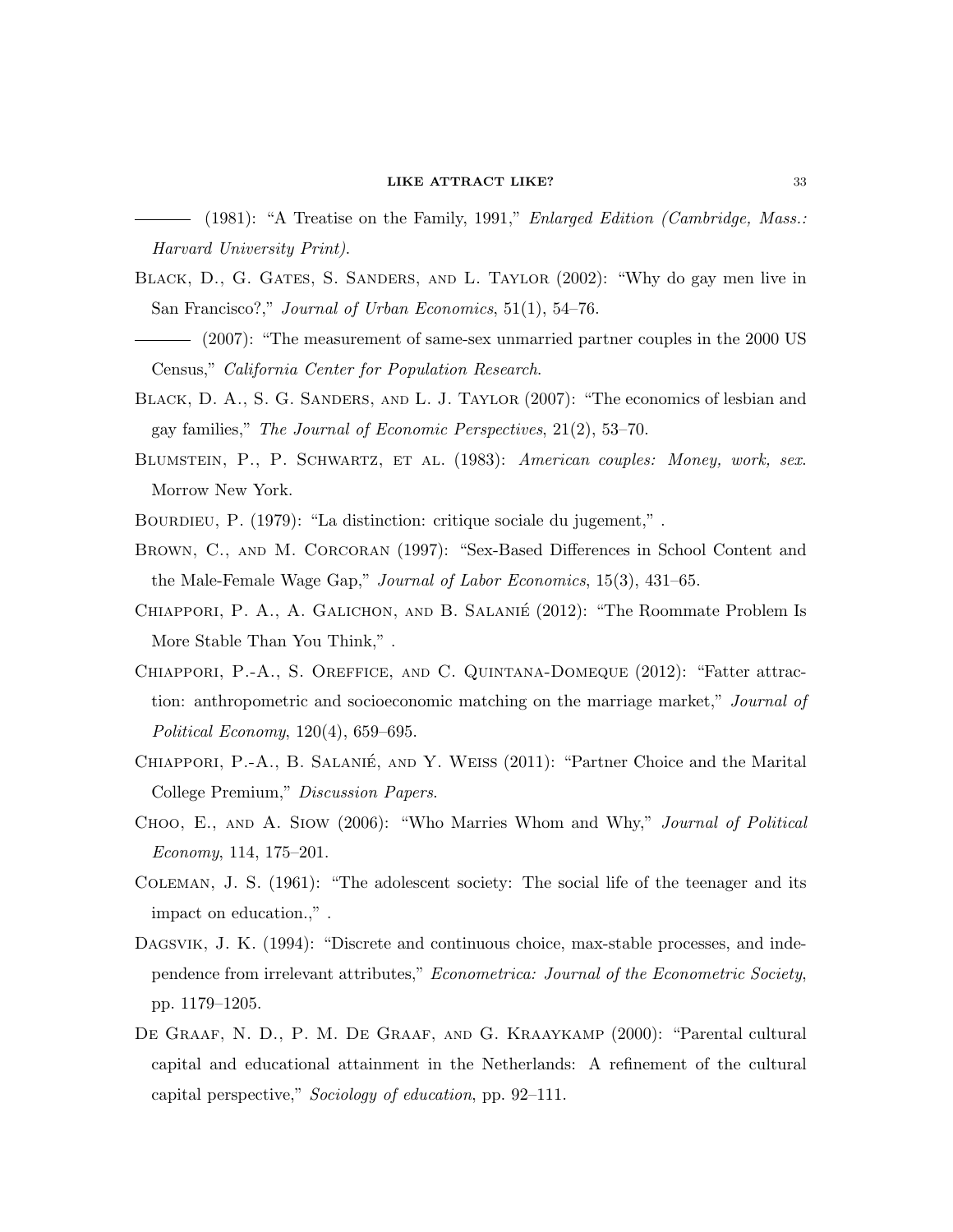- DELPIT, L. (1995): Other people's children: Cultural conflict in the classroom. The New Press.
- DEMAIO, T. J., N. BATES, AND M. O'CONNELL (2013): "Exploring measurement error issues in reporting of same-sex couples," Public Opinion Quarterly, 77(S1), 145–158.
- Desmet, Klaus, O. n.-O. I., and R. Wacziarg (2014): "Culture, ethnicity and diversity," Discussion paper.
- DiMaggio, P. (1982): "Cultural Capital and School Success: The Impact of Status Culture Participation on the Grades of U.S. High School Students," American Sociological Review, 47(2), 189–201.
- DiMaggio, P., and J. Mohr (1985): "Cultural capital, educational attainment, and marital selection," American journal of sociology, pp. 1231–1261.
- DUPUY, A., AND A. GALICHON (2014): "Personality Traits and the Marriage Market," Discussion paper, Discussion Paper Series, Forschungsinstitut zur Zukunft der Arbeit.
- EIKA, L., M. MOGSTAD, AND B. ZAFAR (2014): "Educational Assortative Mating and Household Income Inequality," Discussion paper, National Bureau of Economic Research.
- ESKRIDGE JR, W. N. (1993): "A history of same-sex marriage," *Virginia Law Review*, pp. 1419–1513.
- Fox, J. T. (2010): "Identification in matching games," Quantitative Economics, 1(2), 203–254.
- Friedman, W., M. Kremer, E. Miguel, and R. Thornton (2011): "Education as Liberation?," Discussion paper, National Bureau of Economic Research.
- GALICHON, A., AND B. SALANIÉ (2014): "Cupid's invisible hand: Social surplus and identification in matching models," .
- GATES, G. (2009): "Same-sex spouses and unmarried partners in the American Community Survey, 2008," The Williams Institute.
- GATES, G. J. (2010): "Same-sex couples in US Census Bureau Data: Who gets counted and why," .
- GATES, G. J., AND M. STEINBERGER (2009): "Same-sex unmarried partner couples in the American Community Survey: the role of misreporting, miscoding and misallocation," in Annual Meetings of the Population Association of America, Detroit, MI.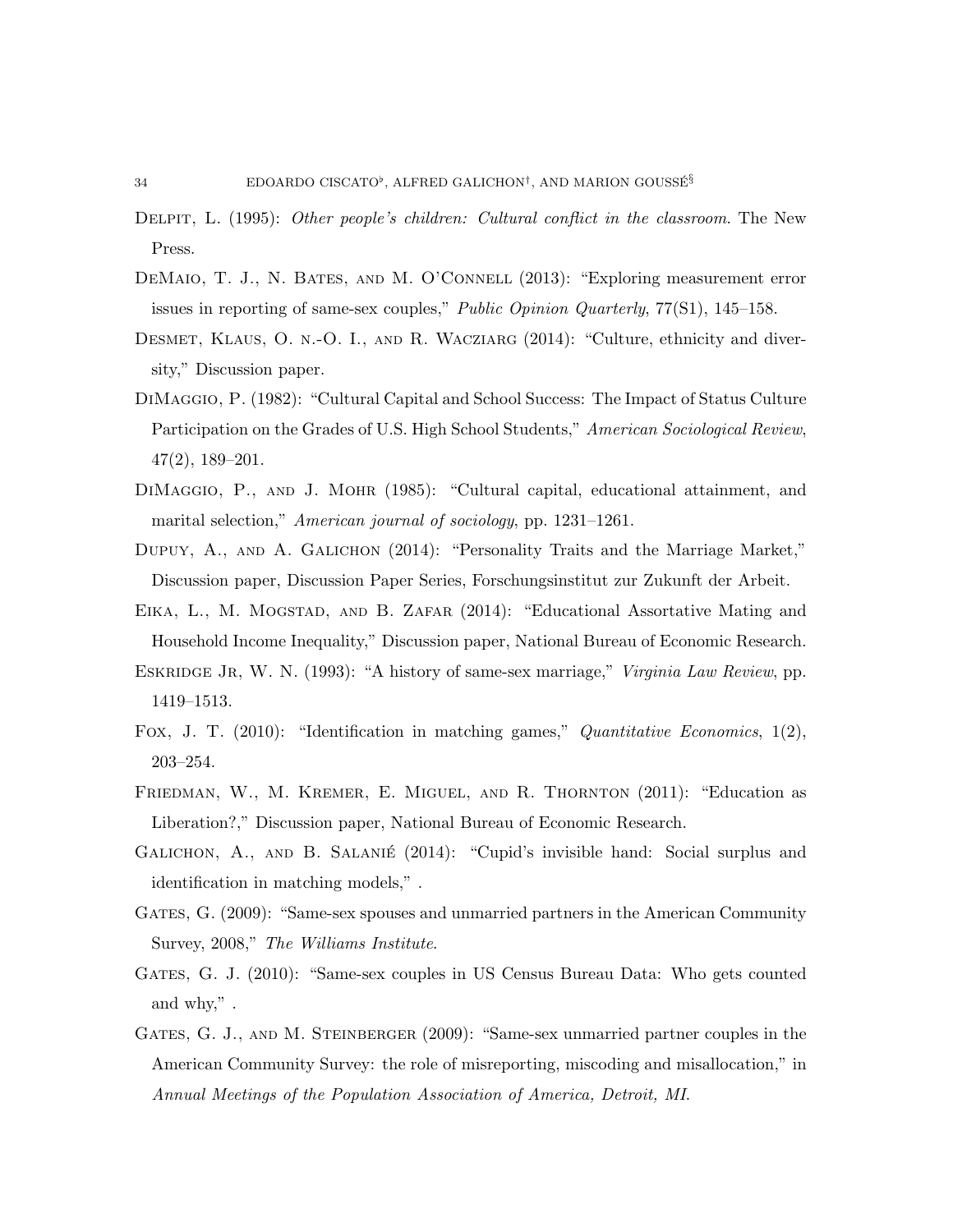- GEMICI, A., AND S. LAUFER (2011): "Marriage and cohabitation," New York University, mimeo.
- Goldin, C., L. F. Katz, and I. Kuziemko (2006): "The Homecoming of American College Women: The Reversal of the College Gender Gap," The Journal of Economic Perspectives, pp. 133–156.
- GREENWOOD, J., N. GUNER, G. KOCHARKOV, AND C. SANTOS (2012): "Technology and the changing family: A unified model of marriage, divorce, educational attainment and married female labor-force participation," Discussion paper, National Bureau of Economic Research.
- (2014): "Marry your like: Assortative mating and income inequality," Discussion paper, National Bureau of Economic Research.
- HARRY, J. (1984): Gay couples. Praeger.
- Hayes, A. F. (1995): "Age preferences for same-and opposite-sex partners," The Journal of social psychology,  $135(2)$ ,  $125-133$ .
- Heckman, J. (2007): "Notes on Koopmans and Beckmann's "Assignment Problems and the Location"," Lecture notes, University of Chicago.
- Jepsen, L. K., and C. A. Jepsen (2002): "An Empirical Analysis of the Matching Patterns of Same-Sex and Opposite-Sex Couples," Demography, 39(3), 435–453.
- Kalmijn, M. (1994): "Assortative mating by cultural and economic occupational status," American Journal of Sociology, pp. 422–452.
- Kenrick, D. T., and R. C. Keefe (1992): "Age preferences in mates reflect sex differences in human reproductive strategies," Behavioral and Brain Sciences, 15(01), 75–91.
- KERCKHOFF, A. C., AND K. E. DAVIS (1962): "Value consensus and need complementarity in mate selection," American sociological review, pp. 295–303.
- KURDEK, L. A., AND J. P. SCHMITT (1987): "Partner homogamy in married, heterosexual cohabiting, gay, and lesbian couples," Journal of Sex Research, 23(2), 212–232.
- Low, C. (2013): "Pricing the Biological Clock: Reproductive Capital on the US Marriage Market," Discussion paper, November 2013. Mimeo.
- MEIER, A., K. E. HULL, AND T. A. ORTYL (2009): "Young adult relationship values at the intersection of gender and sexuality," Journal of Marriage and Family, 71(3), 510–525.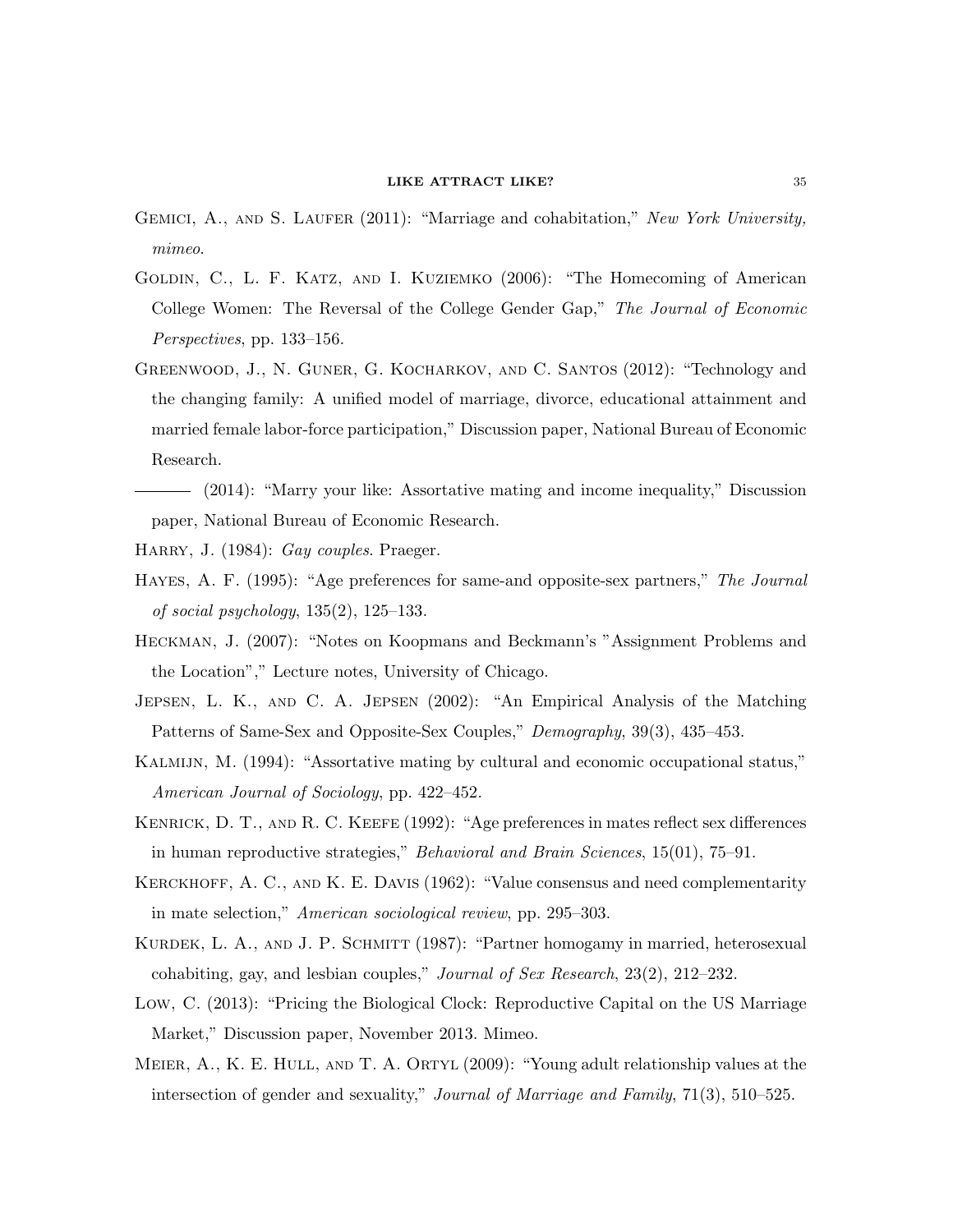- Menzel, K. (2013): "Large Matching Markets as Two-sided Demand Systems," Discussion paper, working paper.
- MOURIFIÉ, I. Y., AND A. SIOW (2014): "Cohabitation vs Marriage: Marriage matching with peer effects," Discussion paper, University of Toronto.
- O'Connell, M., and G. Gooding (2006): "The use of first names to evaluate reports of gender and its effect on the distribution of married and unmarried couple households," Population Association of America, Los Angeles, March.
- OREFFICE, S. (2011): "Sexual orientation and household decision making.: Same-sex couples' balance of power and labor supply choices.," Labour Economics, 18(2), 145–158.
- RODRIGUEZ, C. E. (2000): Changing race: Latinos, the census, and the history of ethnicity in the United States. NYU Press.
- ROSENFELD, M. J., AND B.-S. KIM (2005): "The independence of young adults and the rise of interracial and same-sex unions," American Sociological Review, 70(4), 541–562.
- Schwartz, C. R., and N. L. Graf (2009): "Assortative Matching Among Same-Sex and Different-Sex Couples in the United States, 1990–2000," Demographic research, 21, 843.
- Stevenson, B. (2008): "The Evolution of the American Family: An Economic Interpretation," American Journal of Family Law,  $22(3)$ , 141–147.
- Stevenson, B., and J. Wolfers (2007): "Marriage and Divorce: Changes and Their Driving Forces," The Journal of Economic Perspectives, pp. 27–52.
- Sullivan, A. (2009): Same-sex marriage: Pro and con. Random House LLC.
- TRANDAFIR, M. (2014): "The effect of same-sex marriage laws on different-sex marriage: Evidence from the Netherlands," Demography, 51(1), 317–340.
- (2015): "Legal recognition of same-sex couples and family formation.," Demography, Forthcoming.
- US Census Bureau (2013): "Frequently Asked Questions, About Same-Sex Couple Households," Discussion paper, US Census Bureau, Fertility and Family Statistics Branch.
- Vanderschelden, M. (2006): "Homogamie socioprofessionnelle et ressemblance en termes de niveau d'études: constat et évolution au fil des cohortes d'unions," Économie et statistique, 398(1), 33–58.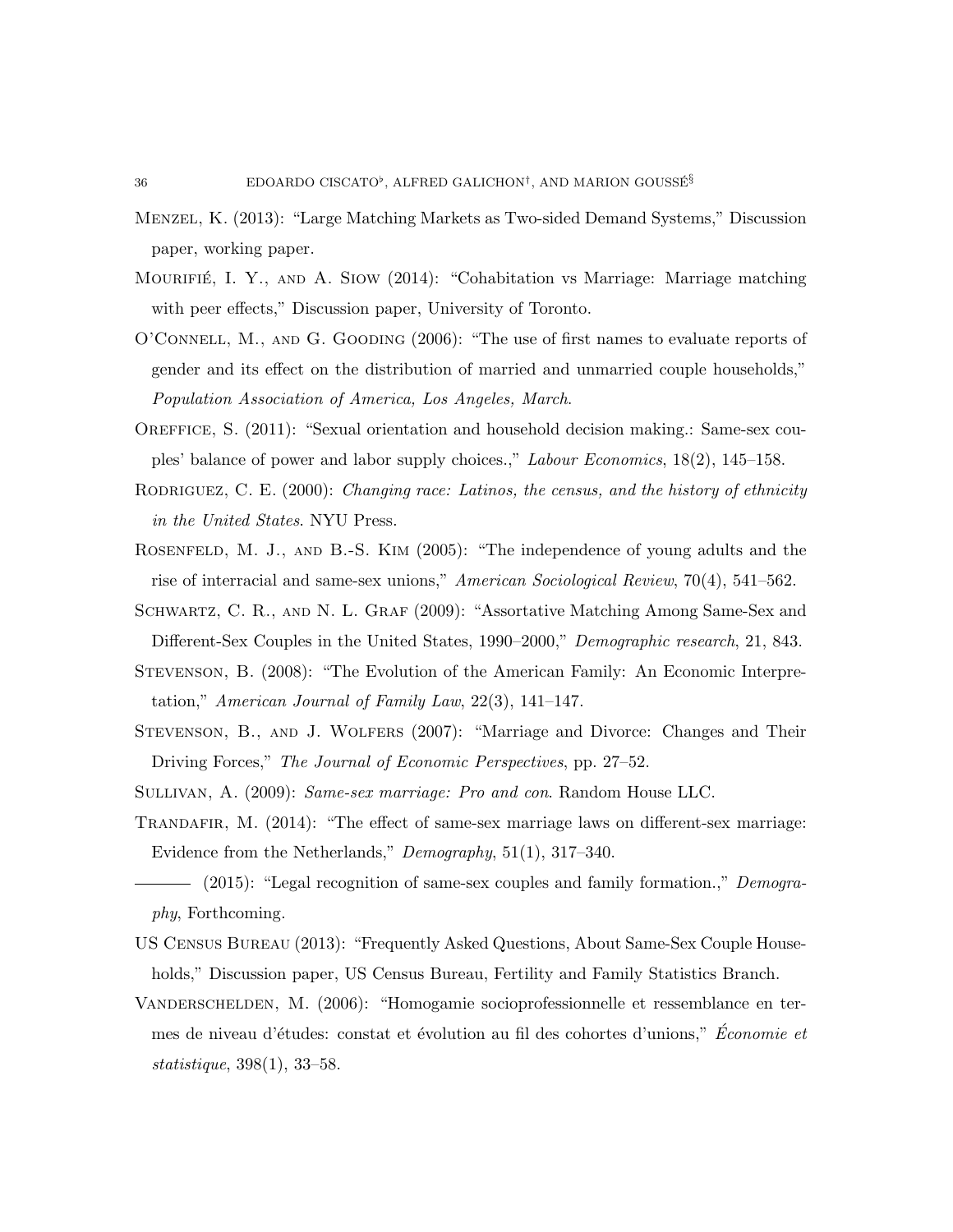- Verbakel, E., and M. Kalmijn (2014): "Assortative Mating Among Dutch Married and Cohabiting Same-Sex and Different-Sex Couples," Journal of Marriage and Family, 76(1), 1–12.
- Virgile, M. (2011): "Measurement error in the relationship status of same-sex couples in the 2009 American Community Survey," Discussion paper, ACS11-RER-10, US Government Printing Office, Washington, DC.
- Weiss, Y., J. Yi, and J. Zhang (2013): "Hypergamy, Cross-Boundary Marriages, and Family Behavior," .
- Xie, Y., and K. A. Shauman (2003): Women in science: Career processes and outcomes, vol. 26. Harvard University Press Cambridge, MA.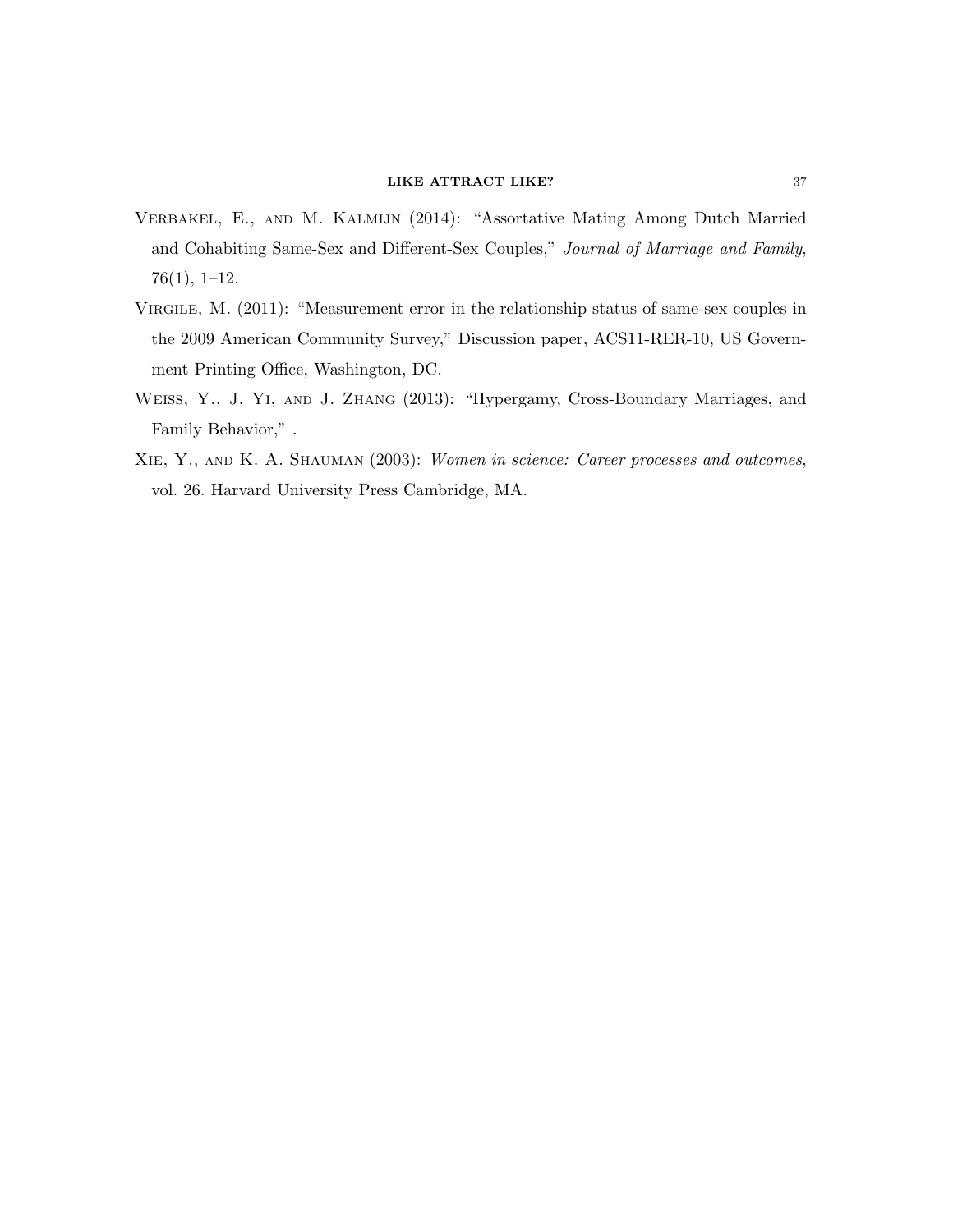| Type of couples         | Age   | Education Wage* Hours |           |       | Sample size | Share    |  |  |  |  |  |
|-------------------------|-------|-----------------------|-----------|-------|-------------|----------|--|--|--|--|--|
| All                     |       |                       |           |       |             |          |  |  |  |  |  |
| Married Heterosexuals   |       |                       |           |       |             |          |  |  |  |  |  |
| Men                     | 52.48 | 12.50                 | $31.01\,$ | 42.25 | 327005      | 98.56 %  |  |  |  |  |  |
| Women                   | 49.82 | 12.38                 | 22.36     | 36.70 | 327005      |          |  |  |  |  |  |
| Unmarried Heterosexuals |       |                       |           |       |             |          |  |  |  |  |  |
| Men                     | 40.39 | 11.90                 | 19.48     | 40.51 | 33441       |          |  |  |  |  |  |
| Women                   | 38.38 | 12.33                 | 17.68     | 37.00 | 33441       |          |  |  |  |  |  |
| Homosexuals             |       |                       |           |       |             |          |  |  |  |  |  |
| Men                     | 49.04 | 13.86                 | 32.84     | 40.73 | 5744        | $0.79\%$ |  |  |  |  |  |
| Women                   | 48.55 | 13.73                 | 27.29     | 39.41 | 2388        | $0.65\%$ |  |  |  |  |  |
|                         |       | $20-45$ year old      |           |       |             |          |  |  |  |  |  |
| Married Heterosexuals   |       |                       |           |       |             |          |  |  |  |  |  |
| Men                     | 36.46 | 12.45                 | 29.18     | 43.37 | 107872      | 98.74 %  |  |  |  |  |  |
| Women                   | 34.69 | 12.70                 | 21.83     | 36.06 | 107872      |          |  |  |  |  |  |
| Unmarried Heterosexuals |       |                       |           |       |             |          |  |  |  |  |  |
| Men                     | 32.00 | 11.57                 | 18.26     | 40.74 | 20937       |          |  |  |  |  |  |
| Women                   | 30.34 | 12.00                 | 16.57     | 37.00 | 20937       |          |  |  |  |  |  |
| Homosexuals             |       |                       |           |       |             |          |  |  |  |  |  |
| Men                     | 35.36 | 13.84                 | 30.75     | 41.91 | 1720        | $0.66\%$ |  |  |  |  |  |
| Women                   | 34.36 | 13.75                 | 23.45     | 39.78 | 1560        | $0.60\%$ |  |  |  |  |  |

Table 1. Descriptive Statistics of couples (means)

7. Tables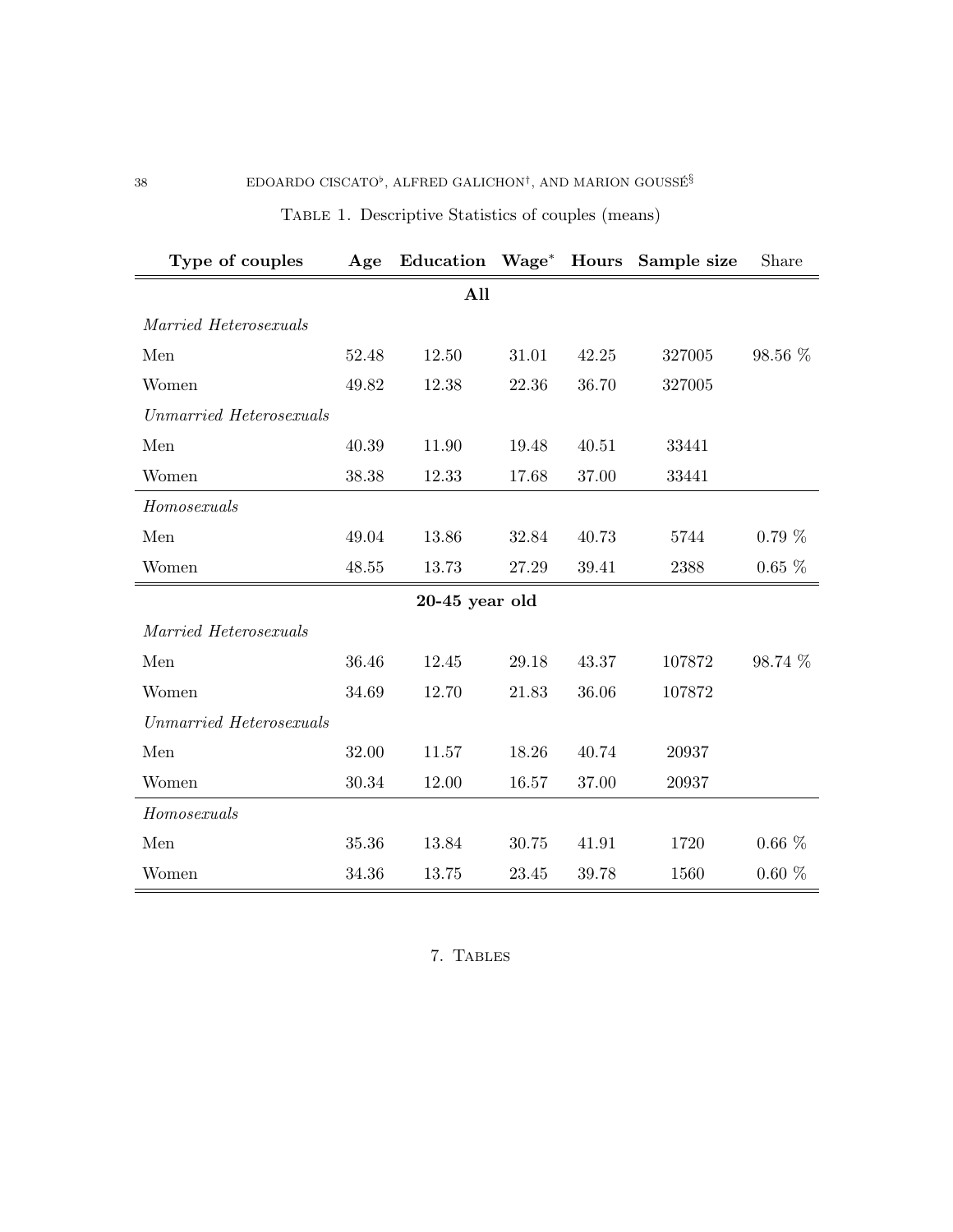| Ethnic   | Heterosexual | Gay   | Lesbian | All   |
|----------|--------------|-------|---------|-------|
| White    | 41.7         | 61.9  | 60.3    | 42.0  |
| Black    | 3.1          | 2.8   | 5.6     | 3.2   |
| Others   | 0.7          | 0.9   | 1.3     | 0.7   |
| Asian    | 15.7         | 10.5  | 6.0     | 15.6  |
| Hispanic | 38.7         | 24.0  | 26.7    | 38.6  |
| Total    | 100.0        | 100.0 | 100.0   | 100.0 |

Table 2. Race (20-45 year old)

| TABLE 3. Couple Correlations |  |
|------------------------------|--|
|                              |  |

| Type of couples      |      | Age Education Wage |      | Hours    |  |  |  |  |  |  |  |
|----------------------|------|--------------------|------|----------|--|--|--|--|--|--|--|
| A 11                 |      |                    |      |          |  |  |  |  |  |  |  |
| Heterosexual couples | 0.92 | 0.68               | 0.12 | $-0.012$ |  |  |  |  |  |  |  |
| Gay couples          | 0.70 | 0.50               | 0.05 | 0.09     |  |  |  |  |  |  |  |
| Lesbian couples      | 0.80 | 0.56               | 0.20 | 0.09     |  |  |  |  |  |  |  |
|                      |      | $20-45$ year old   |      |          |  |  |  |  |  |  |  |
| Heterosexual couples | 0.76 | 0.69               | 0.23 | $-0.08$  |  |  |  |  |  |  |  |
| Gay couples          | 0.60 | 0.56               | 0.15 | 0.08     |  |  |  |  |  |  |  |
| Lesbian couples      | 0.70 | 0.63               | 0.19 | 0.14     |  |  |  |  |  |  |  |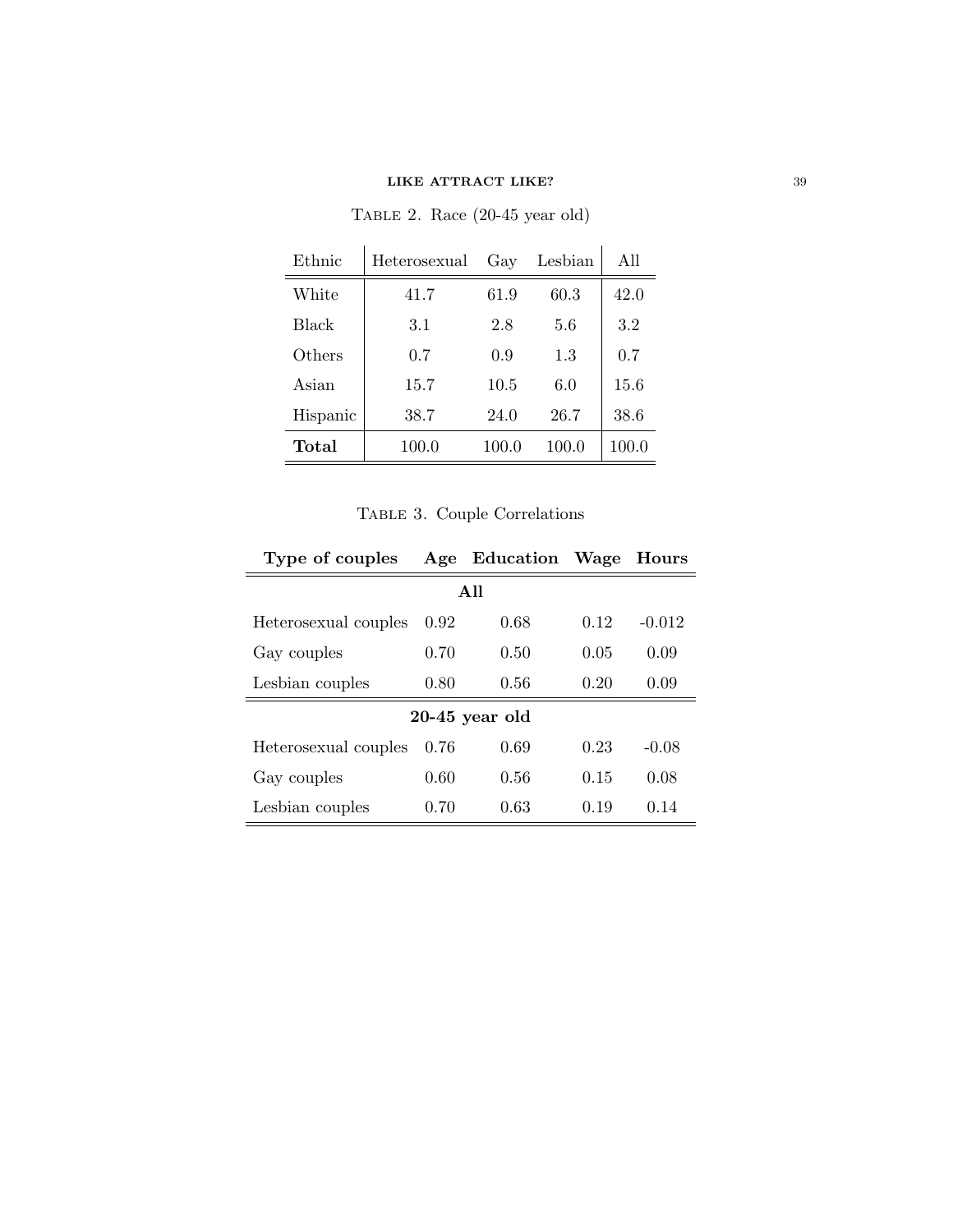|              | White | <b>Black</b> | Others | Asian | Hispanic |
|--------------|-------|--------------|--------|-------|----------|
| White        | 1.31  | 0.38         | 0.79   | 0.80  | 0.49     |
| <b>Black</b> | 0,38  | 10,00        | 1,67   | 0,75  | 0,51     |
| Others       | 0,79  | 1,67         | 20,00  | 0,00  | 0,54     |
| Asian        | 0,80  | 0,75         | 0,00   | 7,02  | 0,20     |
| Hispanic     | 0,49  | 0.51         | 0,54   | 0,20  | 2,46     |

Table 4. Homogamy rates of Lesbians (20-45 year old)

Table 5. Homogamy rates of Gays (20-45 year old)

|          | White |       |       |      | Black Others Asian Hispanic |
|----------|-------|-------|-------|------|-----------------------------|
| White    | 1.20  | 0.63  | 0.54  | 0.87 | 0.60                        |
| Black    | 0.63  | 12.86 | 0.00  | 0.59 | 0.77                        |
| Others   | 0.54  | 0.00  | 20.00 | 1.88 | 1.39                        |
| Asian    | 0.87  | 0.59  | 1.88  | 3.40 | 0.30                        |
| Hispanic | 0.60  | 0.77  | 1.39  | 0.30 | 2.35                        |

Table 6. Homogamy rates of Heterosexuals (20-45 year old)

|              | Women       |       |                    |      |          |  |  |  |  |
|--------------|-------------|-------|--------------------|------|----------|--|--|--|--|
| Men          | $\rm White$ |       | Black Others Asian |      | Hispanic |  |  |  |  |
| White        | 1.97        | 0.34  | 0.86               | 0.38 | 0.30     |  |  |  |  |
| <b>Black</b> | 0.51        | 21.06 | 1.53               | 0.35 | 0.40     |  |  |  |  |
| Others       | 0.87        | 0.51  | 56.67              | 0.46 | 0.45     |  |  |  |  |
| Asian        | 0.17        | 0.12  | 0.33               | 5.32 | 0.08     |  |  |  |  |
| Hispanic     | 0.28        | 0.20  | 0.47               | 0.11 | 2.20     |  |  |  |  |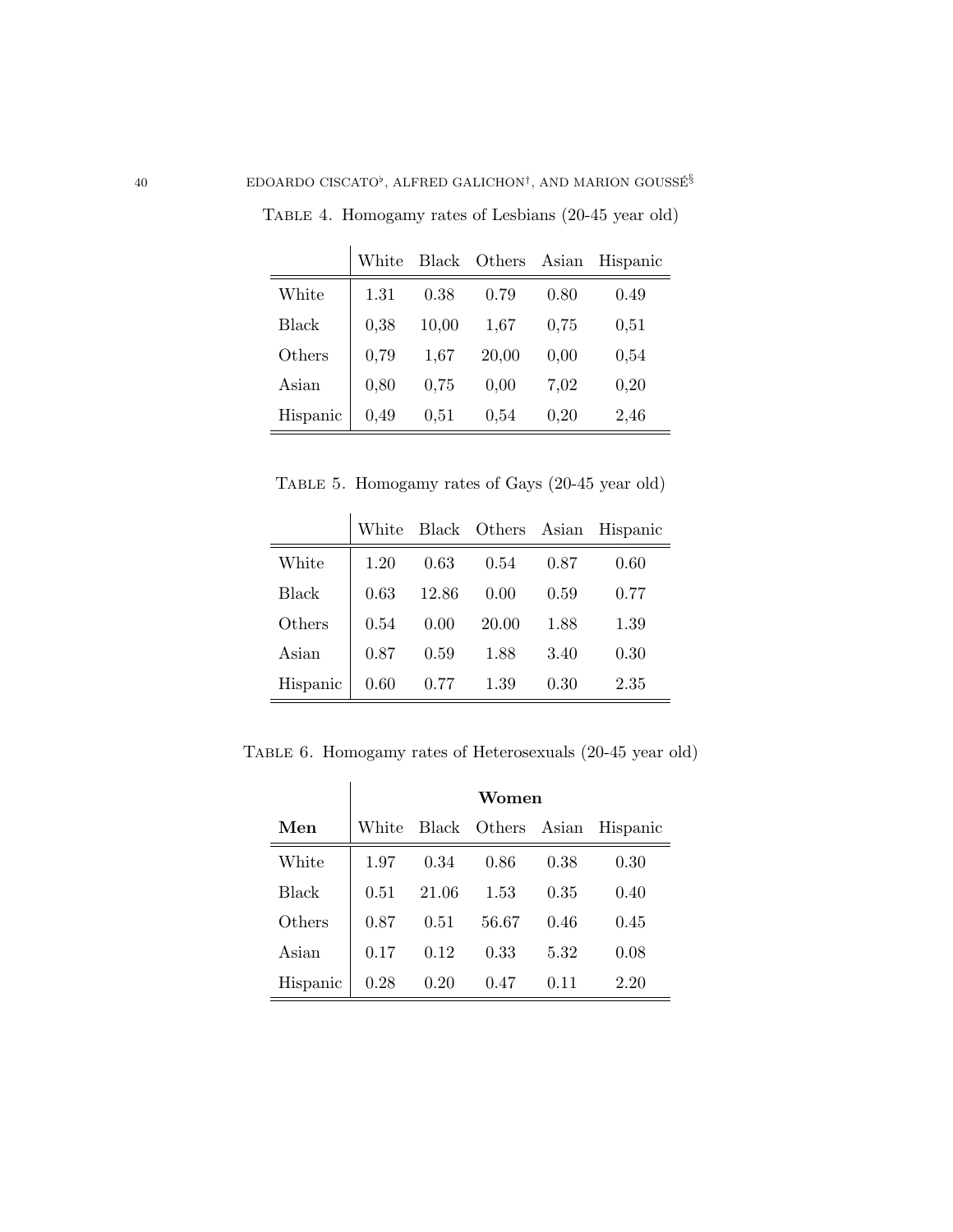Table 7. Estimation of A. Gays (20-45 year old)

|              | Age     | Education | Wage    | Hours   | <b>Black</b> | Hispanic | Asian   |
|--------------|---------|-----------|---------|---------|--------------|----------|---------|
| Age          | 0.93    | 0.03      | $-0.00$ | $-0.11$ | 0.03         | 0.09     | 0.15    |
| Education    | 0.03    | 0.41      | 0.12    | $-0.05$ | 0.02         | $-0.11$  | 0.01    |
| Wage         | $-0.00$ | 0.12      | 0.09    | $-0.13$ | $-0.01$      | 0.07     | $-0.06$ |
| <b>Hours</b> | $-0.11$ | $-0.05$   | $-0.13$ | 0.15    | $-0.03$      | 0.01     | 0.04    |
| <b>Black</b> | 0.03    | 0.02      | $-0.01$ | $-0.03$ | 0.10         | 0.05     | 0.02    |
| Hispanic     | 0.09    | $-0.11$   | 0.07    | 0.01    | 0.05         | 0.30     | $-0.04$ |
| Asian        | 0.15    | 0.01      | $-0.06$ | 0.04    | 0.02         | $-0.04$  | 0.18    |

f=14.42, FOC=0.00, N=1720

Table 8. Gays (20-45 year old)

| <b>Share of joint utility explained</b> $ 43.12 22.29 15.74 8.02 4.98 3.18 2.66$ |  |                                                  |  |  |
|----------------------------------------------------------------------------------|--|--------------------------------------------------|--|--|
| Standard deviation of shares                                                     |  | $2.43$   2.14   1.08   1.31   0.79   1.33   1.00 |  |  |

Table 9. Gays (20-45 year old)

|              | $\mathbf{I}$ | 12      | <b>I3</b> |
|--------------|--------------|---------|-----------|
| Age          | 0.97         | $-0.03$ | $-0.07$   |
| Education    | 0.05         | 0.85    | 0.08      |
| Wage         | 0.02         | 0.25    | 0.47      |
| <b>Hours</b> | $-0.13$      | $-0.22$ | $-0.35$   |
| <b>Black</b> | 0.05         | $-0.01$ | 0.12      |
| Hispanic     | 0.12         | $-0.40$ | 0.66      |
| Asian        | 0.17         | $-0.01$ | $-0.44$   |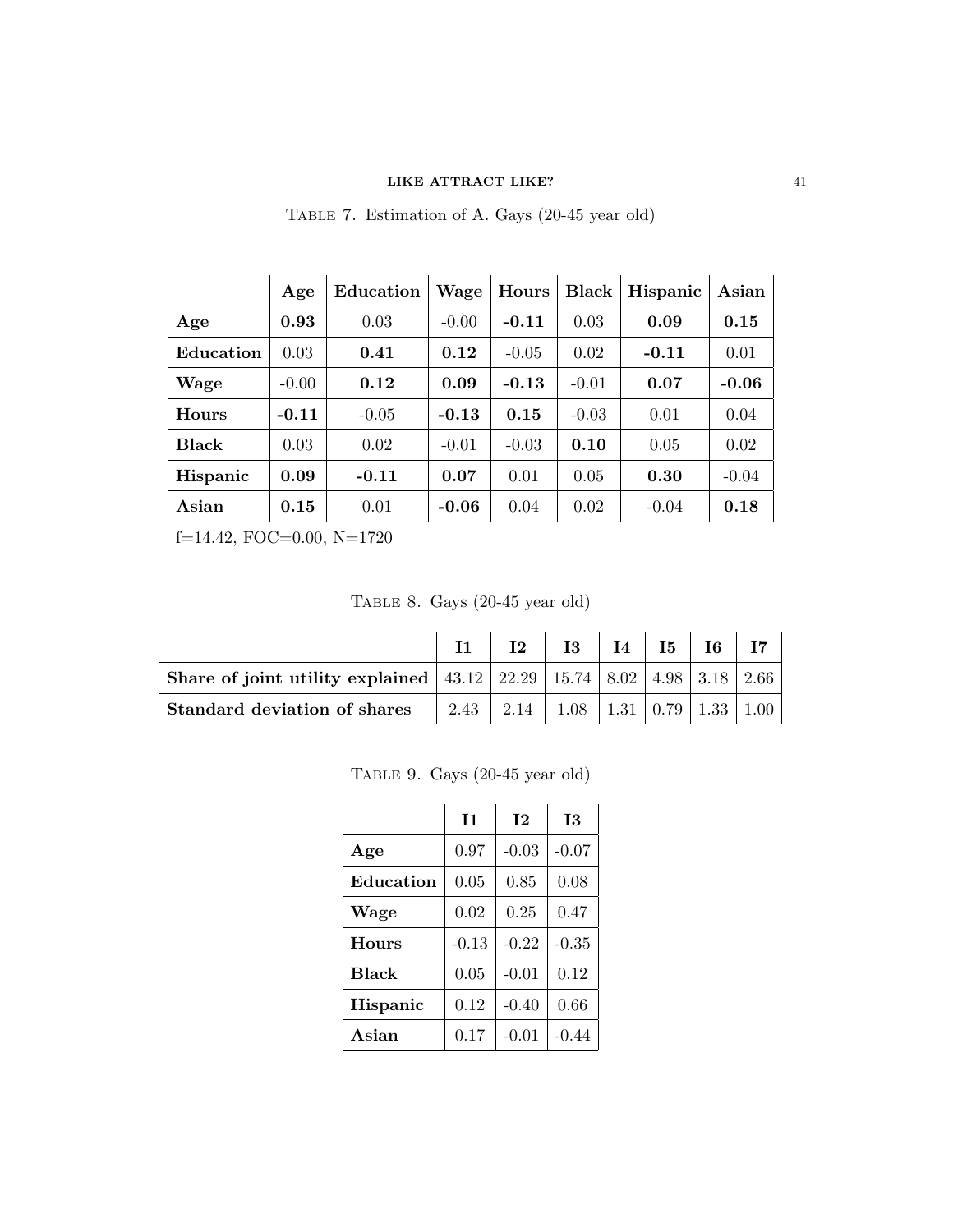|              | Age     | Education | Wage    | Hours   | <b>Black</b> | Hispanic | Asian   |
|--------------|---------|-----------|---------|---------|--------------|----------|---------|
| Age          | 1.24    | 0.02      | 0.10    | $-0.07$ | $-0.10$      | $-0.07$  | $-0.14$ |
| Education    | 0.02    | 0.62      | 0.13    | $-0.04$ | 0.02         | $-0.11$  | 0.01    |
| Wage         | 0.10    | 0.13      | 0.04    | $-0.13$ | $-0.17$      | 0.02     | $-0.01$ |
| <b>Hours</b> | $-0.07$ | $-0.04$   | $-0.13$ | 0.23    | 0.02         | 0.01     | 0.01    |
| <b>Black</b> | $-0.10$ | 0.02      | $-0.17$ | 0.02    | 0.25         | 0.12     | 0.07    |
| Hispanic     | $-0.07$ | $-0.11$   | 0.02    | 0.01    | 0.12         | 0.43     | $-0.05$ |
| Asian        | $-0.14$ | 0.01      | $-0.01$ | 0.01    | 0.07         | $-0.05$  | 0.15    |

Table 10. Estimation of A. Lesbians (20-45 year old)

f=13.97, FOC=0.00, N=1560

Table 11. Lesbians (20-45 year old)

| <b>Share of joint utility explained</b>   40.48   21.58   13.68   10.57   6.65   3.78   3.26 |                                                |  |  |  |
|----------------------------------------------------------------------------------------------|------------------------------------------------|--|--|--|
| Standard deviation of shares                                                                 | 2.31   2.15   0.61   0.99   0.99   1.06   0.68 |  |  |  |

Table 12. Lesbians (20-45 year old)

|              | 11      | 12      | <b>I3</b> |
|--------------|---------|---------|-----------|
| Age          | 0.97    | $-0.13$ | 0.11      |
| Education    | 0.06    | 0.89    | 0.39      |
| Wage         | 0.11    | 0.19    | 0.02      |
| <b>Hours</b> | $-0.09$ | $-0.12$ | $-0.03$   |
| <b>Black</b> | $-0.13$ | $-0.09$ | 0.44      |
| Hispanic     | $-0.10$ | $-0.36$ | 0.80      |
| Asian        | $-0.12$ | 0.06    | $-0.06$   |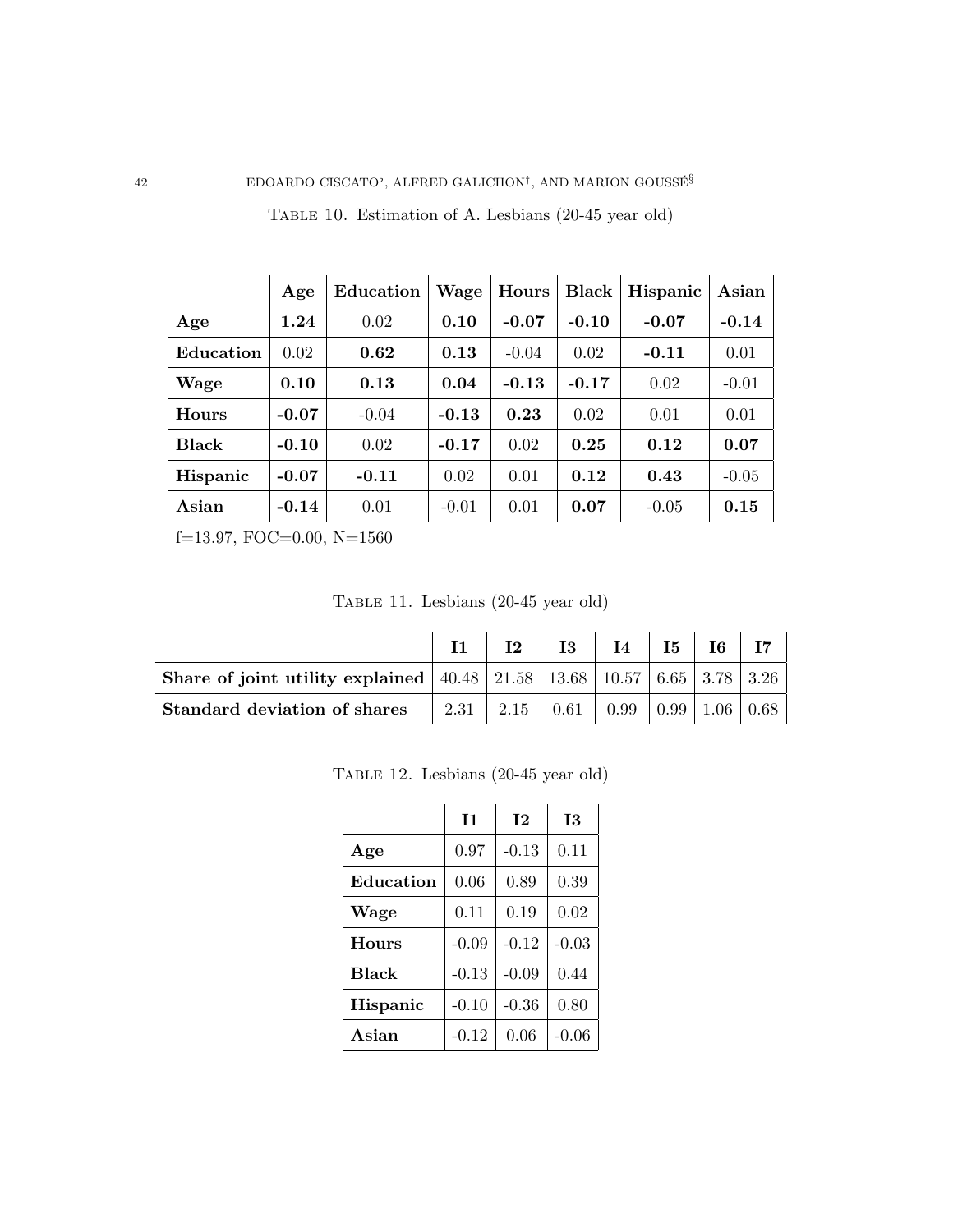|              | Women   |           |         |         |              |          |         |  |  |
|--------------|---------|-----------|---------|---------|--------------|----------|---------|--|--|
| Men          | Age     | Education | Wage    | Hours   | <b>Black</b> | Hispanic | Asian   |  |  |
| Age          | 1.35    | $-0.07$   | $-0.02$ | $-0.04$ | $-0.04$      | 0.00     | $-0.02$ |  |  |
| Education    | $-0.10$ | 0.69      | 0.18    | 0.06    | $-0.03$      | $-0.26$  | 0.03    |  |  |
| Wage         | 0.04    | 0.19      | 0.06    | $-0.02$ | $-0.00$      | $-0.01$  | 0.03    |  |  |
| <b>Hours</b> | $-0.04$ | $-0.04$   | $-0.03$ | 0.10    | $-0.05$      | 0.04     | 0.01    |  |  |
| <b>Black</b> | $-0.03$ | $-0.03$   | 0.02    | 0.00    | 0.23         | 0.11     | 0.05    |  |  |
| Hispanic     | 0.06    | $-0.29$   | 0.06    | $-0.10$ | 0.14         | 0.64     | 0.12    |  |  |
| Asian        | 0.01    | $-0.05$   | 0.06    | $-0.02$ | 0.10         | 0.07     | 0.24    |  |  |

Table 13. Estimation of A. Unmarried Heterosexuals (20-45 year old)

f=15.19, FOC=0.00, N=3138

Table 14. Unmarried Heterosexuals (20-45 year old)

|                                                                                      | $\mathbf{I2}$                                                |  |  |  |
|--------------------------------------------------------------------------------------|--------------------------------------------------------------|--|--|--|
| Share of joint utility explained   40.67   28.78   14.78   7.16   5.04   3.29   0.28 |                                                              |  |  |  |
| <b>Standard deviation of shares</b>                                                  | $1.63$   $1.28$   $0.55$   $0.65$   $0.65$   $0.92$   $0.58$ |  |  |  |

Table 15. Unmarried Heterosexuals (20-45 year old)

|              | 11 <sub>M</sub> | 11W     | $12\,$ M | 12W     | I3M     | 13W     |
|--------------|-----------------|---------|----------|---------|---------|---------|
| Age          | 0.98            | 0.98    | 0.20     | 0.18    | 0.04    | 0.06    |
| Education    | $-0.18$         | $-0.16$ | 0.68     | 0.70    | 0.62    | 0.57    |
| Wage         | 0.01            | $-0.03$ | 0.15     | 0.08    | 0.28    | 0.38    |
| <b>Hours</b> | $-0.02$         | $-0.05$ | $-0.04$  | 0.09    | $-0.06$ | $-0.09$ |
| <b>Black</b> | $-0.02$         | $-0.01$ | $-0.14$  | $-0.17$ | 0.27    | 0.31    |
| Hispanic     | 0.12            | 0.09    | $-0.67$  | $-0.65$ | 0.60    | 0.53    |
| Asian        | 0.01            | $-0.01$ | $-0.12$  | $-0.10$ | 0.31    | 0.37    |